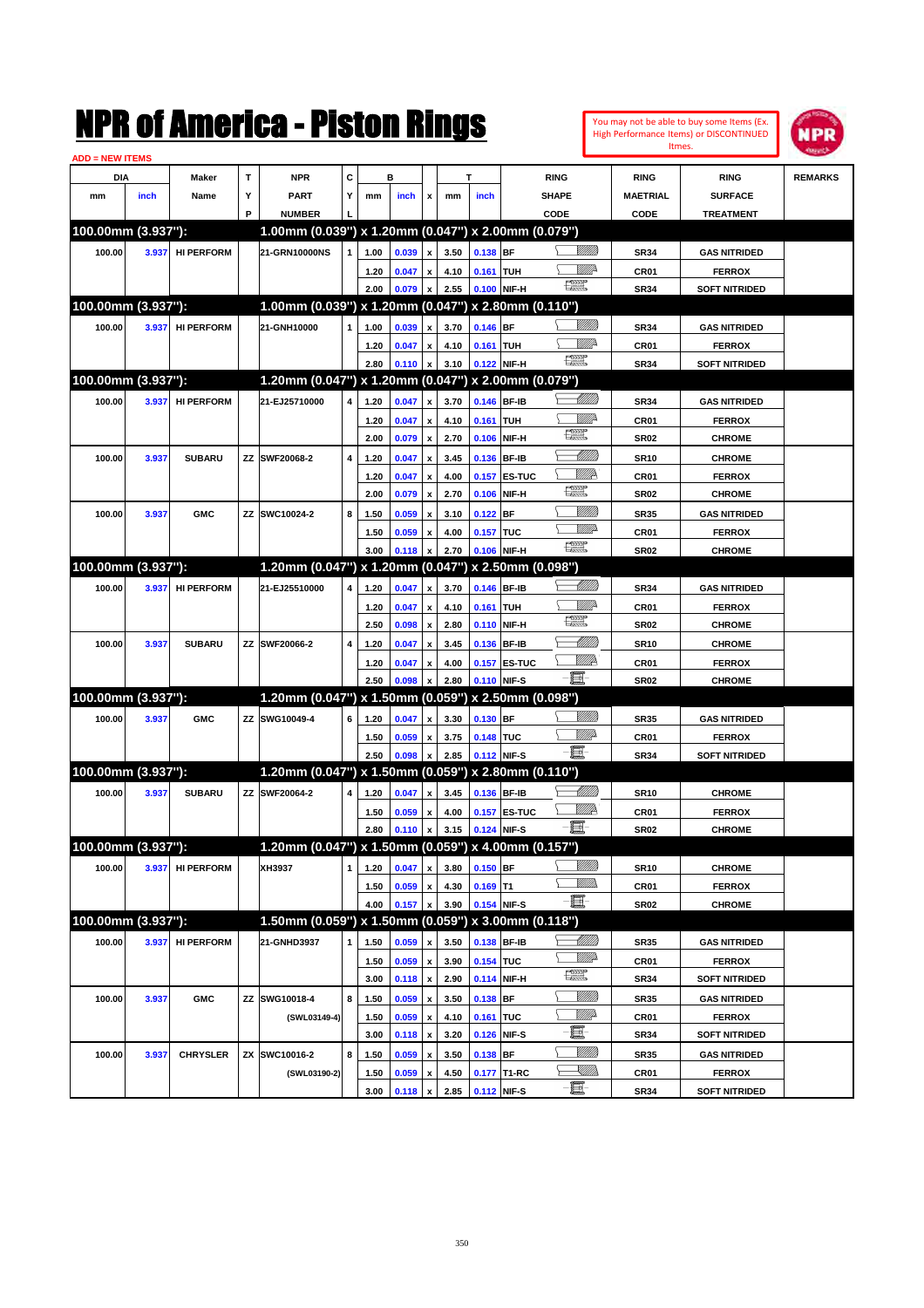You may not be able to buy some Items (Ex. High Performance Items) or DISCONTINUED Itmes.



| <b>ADD = NEW ITEMS</b> |       |                 |    |                                                     |   |              |                |                    |              |                |               |                  |                  |                                       |                |
|------------------------|-------|-----------------|----|-----------------------------------------------------|---|--------------|----------------|--------------------|--------------|----------------|---------------|------------------|------------------|---------------------------------------|----------------|
| <b>DIA</b>             |       | Maker           | T  | <b>NPR</b>                                          | c |              | в              |                    |              | т              |               | <b>RING</b>      | <b>RING</b>      | <b>RING</b>                           | <b>REMARKS</b> |
| mm                     | inch  | Name            | Υ  | <b>PART</b>                                         | Y | mm           | inch           | x                  | mm           | inch           |               | <b>SHAPE</b>     | <b>MAETRIAL</b>  | <b>SURFACE</b>                        |                |
|                        |       |                 | P  | <b>NUMBER</b>                                       |   |              |                |                    |              |                |               | CODE             | CODE             | <b>TREATMENT</b>                      |                |
| 100.00mm (3.937"):     |       |                 |    | 1.50mm (0.059") x 1.75mm (0.069") x 3.00mm (0.118") |   |              |                |                    |              |                |               |                  |                  |                                       |                |
| 100.00                 | 3.937 | <b>PORSCHE</b>  |    | SWE44016-0                                          | 6 | 1.50         | 0.059          | $\pmb{\mathsf{x}}$ | 3.80         | 0.150 BF-IB    |               | <u> UMB</u>      | <b>SR35</b>      | <b>GAS NITRIDED</b>                   |                |
|                        |       |                 |    | <b>DELETE</b>                                       |   | 1.75         | 0.069          | x                  | 4.20         | 0.165 TUC      |               | <u>MM</u> P      | <b>CR01</b>      | <b>FERROX</b>                         |                |
|                        |       |                 |    |                                                     |   | 3.00         | 0.118          | $\pmb{\mathsf{x}}$ | 3.30         | 0.130          | <b>E-BC16</b> | to).             | <b>SR34</b>      | <b>SOFT NITRIDED</b>                  |                |
| 100.00                 | 3.937 | <b>PORSCHE</b>  |    | SWE44056-0                                          | 6 | 1.50         | 0.059          |                    | 3.20         | 0.126          | <b>BF-IB</b>  | <u>UMB</u>       | <b>SR35</b>      | <b>GAS NITRIDED</b>                   |                |
|                        |       |                 |    |                                                     |   |              |                | x                  |              |                | <b>TUC</b>    | <u>MMP</u>       |                  |                                       |                |
|                        |       |                 |    | <b>DELETE</b>                                       |   | 1.75<br>3.00 | 0.069<br>0.118 | x                  | 4.05<br>3.10 | 0.159<br>0.122 | NIF-S         | -8               | <b>CR01</b>      | <b>FERROX</b><br><b>SOFT NITRIDED</b> |                |
| 100.00mm (3.937"):     |       |                 |    | 2.00mm (0.079") x 1.50mm (0.059") x 4.00mm (0.122") |   |              |                |                    |              |                |               |                  | <b>SR34</b>      |                                       |                |
|                        |       |                 |    |                                                     |   |              |                |                    |              |                |               |                  |                  |                                       |                |
| 100.00                 | 3.937 | <b>NISSAN</b>   |    | ZZ SWN30181-2                                       | 6 | 2.00         | 0.079          | x                  | 3.50         | 0.138 BF       |               | .<br>MM          | <b>SR35</b>      | <b>GAS NITRIDED</b>                   |                |
|                        |       |                 |    |                                                     |   | 1.50         | 0.059          | x                  | 4.20         | $0.165$ T1     |               |                  | <b>CR01</b>      | <b>FERROX</b>                         |                |
|                        |       |                 |    |                                                     |   | 4.00         | 0.157          | $\pmb{\mathsf{x}}$ | 3.10         | 0.122          | NIF-S         | -8               | <b>SR34</b>      | <b>SOFT NITRIDED</b>                  |                |
| 100.00mm (3.937"):     |       |                 |    | 1.75mm (0.069") x 2.00mm (0.079") x 4.00mm (0.157") |   |              |                |                    |              |                |               |                  |                  |                                       |                |
| 100.00                 | 3.937 | <b>TOYOTA</b>   |    | ZZ SWT10184-0                                       | 6 | 1.75         | 0.069          | x                  | 3.70         | 0.146 BF-IB    |               | <u>UMB</u>       | <b>SR35</b>      | <b>GAS NITRIDED</b>                   |                |
|                        |       |                 |    |                                                     |   | 2.00         | 0.079          | x                  | 3.80         | 0.150 TUC      |               | <u>VM</u> D      | <b>CR02</b>      | <b>CHROME</b>                         |                |
|                        |       |                 |    |                                                     |   | 4.00         | 0.157          | $\pmb{\mathsf{x}}$ | 3.30         | 0.130          | NIF-S         | -EI              | <b>SR34</b>      | <b>SOFT NITRIDED</b>                  |                |
| 100.00mm (3.937"):     |       |                 |    | 2.00mm (0.079") x 2.00mm (0.079") x 4.00mm (0.157") |   |              |                |                    |              |                |               |                  |                  |                                       |                |
| 100.00                 | 3.937 | <b>TOYOTA</b>   |    | ZZ SWT10168-0                                       | 6 | 2.00         | 0.079          | $\pmb{\mathsf{x}}$ | 3.50         | 0.138 BF       |               |                  | <b>SR35</b>      | <b>GAS NITRIDED</b>                   |                |
|                        |       |                 |    |                                                     |   | 2.00         | 0.079          | x                  | 3.80         | 0.150 TUC      |               | <u>VM</u> D      | <b>CR02</b>      | <b>CHROME</b>                         |                |
|                        |       |                 |    |                                                     |   | 4.00         | 0.157          | $\pmb{\mathsf{x}}$ | 3.30         | 0.130          | NIF-S         | -EI              | <b>SR34</b>      | <b>SOFT NITRIDED</b>                  |                |
| 100.00mm (3.937"):     |       |                 |    | 2.85mm (0.112") x 2.00mm (0.079") x 2.50mm (0.098") |   |              |                |                    |              |                |               |                  |                  |                                       |                |
| 100.00                 | 3.927 | <b>FORD</b>     |    | ZZ SDF30025-4                                       | 8 | 2.85         | 0.112          | $\pmb{\mathsf{x}}$ | 3.60         |                | 0.142 BF-K1   | <u>stillin</u>   | <b>SR35</b>      | <b>GAS NITRIDED</b>                   |                |
| <b>ADD</b>             |       |                 |    |                                                     |   | 2.00         | 0.079          | x                  | 3.60         |                | 0.142 T1-RC   | <u>Sillin</u>    | <b>CR01</b>      | <b>FERROX</b>                         |                |
|                        |       |                 |    |                                                     |   | 2.50         | 0.098          | $\pmb{\mathsf{x}}$ | 2.85         |                | 0.112 E-BC16  | <u>FO), </u>     | <b>SR35</b>      | <b>GAS NITRIDED</b>                   |                |
| 100.06mm (3.939"):     |       |                 |    | 2.00mm (0.079") x 2.00mm (0.079") x 4.00mm (0.157") |   |              |                |                    |              |                |               |                  |                  |                                       |                |
| 100.06                 | 3.939 | <b>CHRYSLER</b> |    | ZZ SWC10006-3                                       | 6 | 2.00         | 0.079          | $\pmb{\mathsf{x}}$ | 3.45         | 0.136 BF       |               | VIII))           | <b>SR35</b>      | <b>GAS NITRIDED</b>                   |                |
|                        |       |                 |    | (SWL03132-3)                                        |   | 2.00         | 0.079          | x                  | 4.50         | 0.177          | T1-RC         | <u>Sillin</u>    | <b>CR01</b>      | <b>FERROX</b>                         |                |
|                        |       |                 |    |                                                     |   | 4.00         | 0.157          | $\pmb{\mathsf{x}}$ | 3.30         | 0.130          | NIF-S         | e                | <b>SR34</b>      | <b>SOFT NITRIDED</b>                  |                |
| 100.06                 | 3.939 | <b>CHRYSLER</b> | ZY | SWC10006AM-3                                        | 6 | 2.00         | 0.079          | x                  | 3.45         | 0.136          | <b>BF</b>     | VIII))           | <b>SR10</b>      | <b>CHROME</b>                         |                |
|                        |       |                 |    | (SWL03132AM-3)                                      |   | 2.00         | 0.079          | x                  | 4.50         | 0.177          | T1-RC         | <u>IMM</u>       | <b>CR01</b>      | <b>FERROX</b>                         |                |
|                        |       |                 |    |                                                     |   | 4.00         | 0.157          | $\pmb{\mathsf{x}}$ | 3.30         | 0.130          | NIF-S         | e.               | <b>SR02</b>      | <b>CHROME</b>                         |                |
| 100.06                 | 3.939 | <b>CHRYSLER</b> |    | SWC10020-3                                          | 8 | 2.00         | 0.079          |                    | 3.45         | 0.136          | <b>BF</b>     | VIII))           | <b>SR35</b>      | <b>GAS NITRIDED</b>                   |                |
|                        |       |                 |    |                                                     |   |              |                | x                  |              |                |               | <u>XIII)</u>     |                  |                                       |                |
|                        |       |                 |    | <b>DELETE</b>                                       |   | 2.00         | 0.079          | x                  | 4.50         | 0.177          | T1-RC         | E                | <b>CR01</b>      | <b>FERROX</b>                         |                |
|                        |       |                 |    |                                                     |   | 4.00         | 0.157          | $\pmb{\mathsf{x}}$ | 3.10         | 0.122          | NIF-S         | <u>MMW</u>       | <b>SR34</b>      | <b>SOFT NITRIDED</b>                  |                |
| 100.06                 | 3.939 | <b>CHRYSLER</b> |    | ZX SWC10020-3                                       | 8 | 2.00         | 0.079          | $\pmb{\mathsf{x}}$ | 3.45         | 0.136          | BF            | <u>Willida</u>   | <b>SR10</b>      | <b>CHROME</b>                         |                |
|                        |       |                 |    | (SWL03236-0)                                        |   | 2.00         | 0.079          | $\pmb{\mathsf{x}}$ | 4.50         | $0.177$ T1     |               |                  | CR01             | <b>FERROX</b>                         |                |
|                        |       |                 |    |                                                     |   | 4.00         | 0.157          | $\pmb{\mathsf{x}}$ | 3.10         | 0.122 NIF-S    |               | -日               | <b>SR34</b>      | <b>SOFT NITRIDED</b>                  |                |
| 100.06mm (3.939"):     |       |                 |    | 2.00mm (0.079") x 2.00mm (0.079") x 4.76mm (0.187") |   |              |                |                    |              |                |               |                  |                  |                                       |                |
| 100.06                 | 3.939 | <b>CHRYSLER</b> |    | ZZ SWC10018-3                                       | 6 | 2.00         | 0.079          | $\pmb{\mathsf{x}}$ | 4.50         | 0.177 BF-IB    |               | <u> Millitti</u> | CR <sub>02</sub> | <b>CHROME</b>                         |                |
|                        |       |                 |    |                                                     |   | 2.00         | 0.079          | $\pmb{\mathsf{x}}$ | 4.50         |                | 0.177 T1-RC   | <u>X</u> MM)     | CR01             | <b>FERROX</b>                         |                |
|                        |       |                 |    |                                                     |   | 4.76         | 0.187          | $\pmb{\mathsf{x}}$ | 4.20         | 0.165          | NIF-S         | E                | SR <sub>02</sub> | <b>CHROME</b>                         |                |
| 100.06                 | 3.939 | <b>CHRYSLER</b> |    | ZZ SWC10019-3                                       | 8 | 2.00         | 0.079          | $\pmb{\mathsf{x}}$ | 4.50         | 0.177          | <b>BF-IB</b>  | <u> UMM</u>      | CR <sub>02</sub> | <b>CHROME</b>                         |                |
|                        |       |                 |    |                                                     |   | 2.00         | 0.079          | x                  | 4.50         |                | 0.177 T1-RC   | <u>XIII)</u>     | CR01             | <b>FERROX</b>                         |                |
|                        |       |                 |    |                                                     |   | 4.76         | 0.187          | $\pmb{\mathsf{x}}$ | 4.20         | 0.165 NIF-S    |               | -ii-             | SR <sub>02</sub> | <b>CHROME</b>                         |                |
| 100.08mm (3.940"):     |       |                 |    | 1.50mm (0.059") x 1.75mm (0.069") x 2.00mm (0.079") |   |              |                |                    |              |                |               |                  |                  |                                       |                |
| 100.08                 | 3.940 | <b>PORSCHE</b>  |    | SWE44106-0                                          | 6 | 1.50         | 0.059          | x                  | 3.80         | 0.150          | <b>BF-IB</b>  | <u>IMM</u> )     | <b>SR35</b>      | <b>GAS NITRIDED</b>                   |                |
|                        |       |                 |    | <b>DELETE</b>                                       |   | 1.75         | 0.069          | x                  | 4.20         | 0.165 TUC      |               | <u>WW</u> D      | CR01             | <b>FERROX</b>                         |                |
|                        |       |                 |    |                                                     |   | 2.00         | 0.079          | <b>x</b>           | 2.80         | 0.110 NIF-S    |               | -8               | <b>SR34</b>      | <b>SOFT NITRIDED</b>                  |                |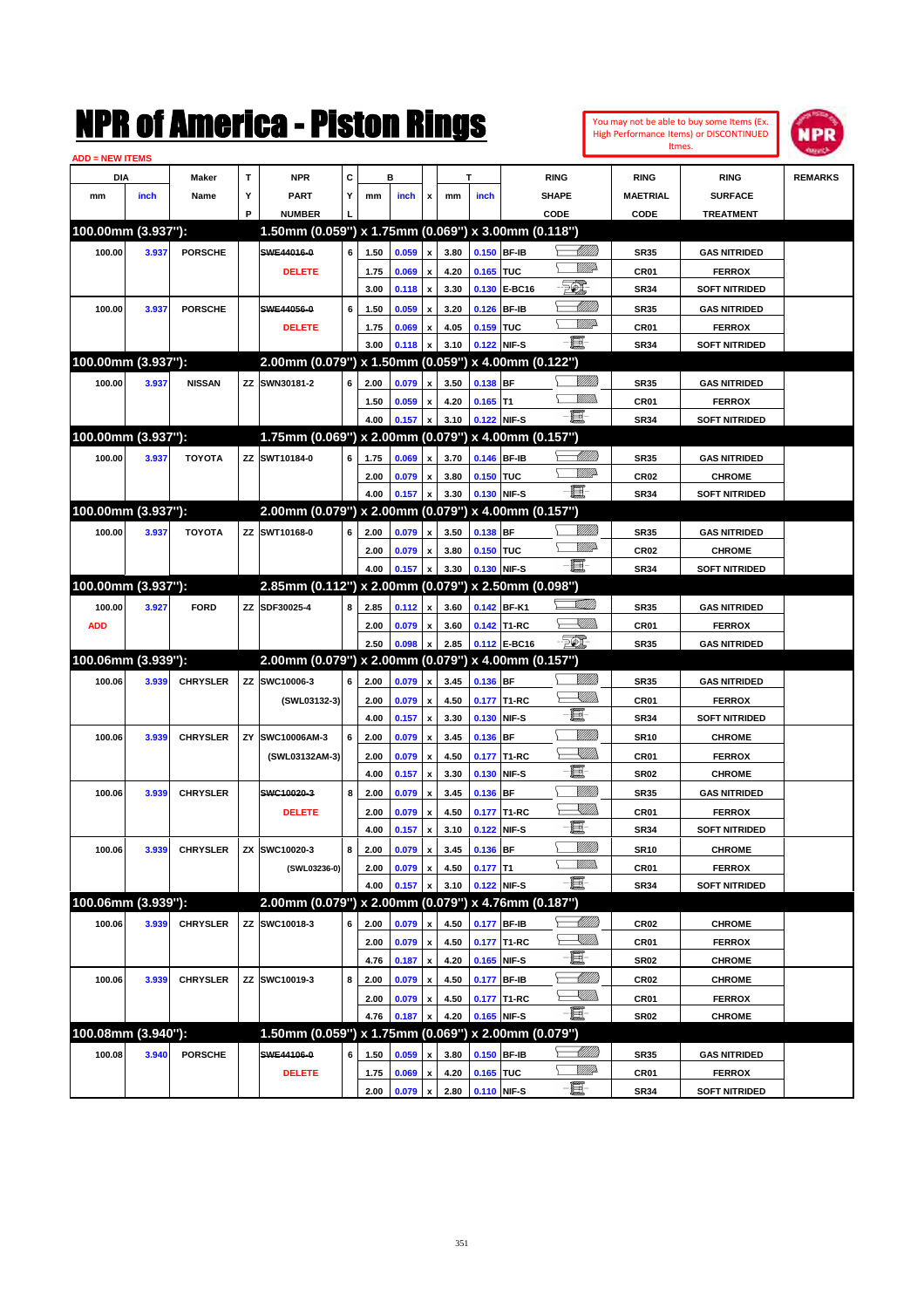|                    |       |                   |   | NMK OI AINCrica - Miston Kings                      |   |      |       |                           |      |                  |                   |                                                                                                                                                                                                                                                                                                                                                     |                         |                  | You may not be able to buy some Items (Ex.<br>High Performance Items) or DISCONTINUED | NPR            |
|--------------------|-------|-------------------|---|-----------------------------------------------------|---|------|-------|---------------------------|------|------------------|-------------------|-----------------------------------------------------------------------------------------------------------------------------------------------------------------------------------------------------------------------------------------------------------------------------------------------------------------------------------------------------|-------------------------|------------------|---------------------------------------------------------------------------------------|----------------|
| ADD = NEW ITEMS    |       |                   |   |                                                     |   |      |       |                           |      |                  |                   |                                                                                                                                                                                                                                                                                                                                                     |                         |                  | Itmes.                                                                                |                |
| DIA                |       | Maker             | T | <b>NPR</b>                                          | C |      | в     |                           |      | T                |                   | <b>RING</b>                                                                                                                                                                                                                                                                                                                                         |                         | <b>RING</b>      | <b>RING</b>                                                                           | <b>REMARKS</b> |
| mm                 | inch  | Name              | Υ | <b>PART</b>                                         | Y | mm   | inch  | x                         | mm   | inch             |                   | <b>SHAPE</b>                                                                                                                                                                                                                                                                                                                                        |                         | <b>MAETRIAL</b>  | <b>SURFACE</b>                                                                        |                |
|                    |       |                   | P | <b>NUMBER</b>                                       |   |      |       |                           |      |                  |                   | CODE                                                                                                                                                                                                                                                                                                                                                |                         | CODE             | <b>TREATMENT</b>                                                                      |                |
| 100.10mm (3.937"): |       |                   |   | 1.00mm (0.039") x 1.20mm (0.047") x 2.80mm (0.110") |   |      |       |                           |      |                  |                   |                                                                                                                                                                                                                                                                                                                                                     |                         |                  |                                                                                       |                |
| 100.10             | 3.941 | <b>HI PERFORM</b> |   | 21-GNH10010                                         | 1 | 1.00 | 0.039 | x                         | 3.70 | $0.146$ BF       |                   |                                                                                                                                                                                                                                                                                                                                                     | <u>Millitt</u>          | <b>SR34</b>      | <b>GAS NITRIDED</b>                                                                   |                |
|                    |       |                   |   |                                                     |   | 1.20 | 0.047 | x                         | 4.10 | 0.161 TUH        |                   |                                                                                                                                                                                                                                                                                                                                                     | <u>Mille</u>            | CR01             | <b>FERROX</b>                                                                         |                |
|                    |       |                   |   |                                                     |   | 2.80 | 0.110 | x                         | 3.10 |                  | 0.122 NIF-H       | $\frac{1}{2}$                                                                                                                                                                                                                                                                                                                                       |                         | <b>SR34</b>      | <b>SOFT NITRIDED</b>                                                                  |                |
| 100.10mm (3.937"): |       |                   |   | 1.20mm (0.047") x 1.50mm (0.059") x 2.50mm (0.098") |   |      |       |                           |      |                  |                   |                                                                                                                                                                                                                                                                                                                                                     |                         |                  |                                                                                       |                |
| 100.10             | 3.941 | <b>GMC</b>        |   | ZZ SWG10062-2                                       | 6 | 1.20 | 0.047 | x                         | 3.55 | $0.140$ BF       |                   |                                                                                                                                                                                                                                                                                                                                                     | VIII))                  | <b>SR35</b>      | <b>GAS NITRIDED</b>                                                                   |                |
| <b>ADD</b>         |       |                   |   |                                                     |   | 1.50 | 0.059 | x                         | 3.90 | 0.154 TUH        |                   |                                                                                                                                                                                                                                                                                                                                                     | ₩₩                      | CR01             | <b>FERROX</b>                                                                         |                |
|                    |       |                   |   |                                                     |   | 2.50 | 0.098 | $\boldsymbol{\mathsf{x}}$ | 2.90 | 0.114 NIF-S      |                   | e.                                                                                                                                                                                                                                                                                                                                                  |                         | <b>SR34</b>      | <b>SOFT NITRIDED</b>                                                                  |                |
| 100.25mm (3.947"): |       |                   |   | 1.20mm (0.047") x 1.20mm (0.047") x 2.00mm (0.079") |   |      |       |                           |      |                  |                   |                                                                                                                                                                                                                                                                                                                                                     |                         |                  |                                                                                       |                |
| 100.25             | 3.947 | <b>SUBARU</b>     |   | ZZ SWF20068-3                                       | 4 | 1.20 | 0.047 | x                         | 3.45 |                  | 0.136 BF-IB       |                                                                                                                                                                                                                                                                                                                                                     | <u> UMM</u>             | <b>SR10</b>      | <b>CHROME</b>                                                                         |                |
|                    |       |                   |   |                                                     |   | 1.20 | 0.047 | x                         | 4.00 |                  | 0.157 ES-TUC      |                                                                                                                                                                                                                                                                                                                                                     | <u>VMP</u>              | CR <sub>01</sub> | <b>FERROX</b>                                                                         |                |
|                    |       |                   |   |                                                     |   | 2.00 | 0.079 | $\boldsymbol{\mathsf{x}}$ | 2.70 |                  | 0.106 NIF-H       | œ                                                                                                                                                                                                                                                                                                                                                   |                         | <b>SR02</b>      | <b>CHROME</b>                                                                         |                |
| 100.25             | 3.947 | <b>GMC</b>        |   | ZZ SWC10024-3                                       | 8 | 1.50 | 0.059 | x                         | 3.10 | $0.122$ BF       |                   |                                                                                                                                                                                                                                                                                                                                                     | <u>MMM</u>              | <b>SR35</b>      | <b>GAS NITRIDED</b>                                                                   |                |
|                    |       |                   |   |                                                     |   | 1.50 | 0.059 | x                         | 4.00 | <b>0.157 TUC</b> |                   |                                                                                                                                                                                                                                                                                                                                                     | <u>VMD</u>              | CR01             | <b>FERROX</b>                                                                         |                |
|                    |       |                   |   |                                                     |   | 3.00 | 0.118 | $\boldsymbol{\mathsf{x}}$ | 2.70 |                  | 0.106 NIF-H       | $\begin{picture}(20,20) \put(0,0){\line(1,0){10}} \put(15,0){\line(1,0){10}} \put(15,0){\line(1,0){10}} \put(15,0){\line(1,0){10}} \put(15,0){\line(1,0){10}} \put(15,0){\line(1,0){10}} \put(15,0){\line(1,0){10}} \put(15,0){\line(1,0){10}} \put(15,0){\line(1,0){10}} \put(15,0){\line(1,0){10}} \put(15,0){\line(1,0){10}} \put(15,0){\line(1$ |                         | <b>SR02</b>      | <b>CHROME</b>                                                                         |                |
| 100.25mm (3.947"): |       |                   |   | 1.20mm (0.047") x 1.20mm (0.047")                   |   |      |       |                           |      |                  | x 2.50mm (0.098") |                                                                                                                                                                                                                                                                                                                                                     |                         |                  |                                                                                       |                |
| 100.25             | 3.947 | <b>SUBARU</b>     |   | ZZ SWF20066-3                                       | 4 | 1.20 | 0.047 | x                         | 3.45 |                  | 0.136 BF-IB       |                                                                                                                                                                                                                                                                                                                                                     | <u> UMM</u>             | <b>SR10</b>      | <b>CHROME</b>                                                                         |                |
|                    |       |                   |   |                                                     |   | 1.20 | 0.047 | X                         | 4.00 |                  | 0.157 ES-TUC      |                                                                                                                                                                                                                                                                                                                                                     | ₩₩                      | CR01             | <b>FERROX</b>                                                                         |                |
|                    |       |                   |   |                                                     |   | 2.50 | 0.098 | X                         | 2.80 |                  | 0.110 NIF-S       | -ii-                                                                                                                                                                                                                                                                                                                                                |                         | <b>SR02</b>      | <b>CHROME</b>                                                                         |                |
| 100.25mm (3.947"): |       |                   |   | 1.20mm (0.047") x 1.50mm (0.059") x 2.80mm (0.110") |   |      |       |                           |      |                  |                   |                                                                                                                                                                                                                                                                                                                                                     |                         |                  |                                                                                       |                |
| 100.25             | 3.947 | <b>SUBARU</b>     |   | ZZ SWF20064-3                                       | 4 | 1.20 | 0.047 | x                         | 3.45 |                  | 0.136 BF-IB       |                                                                                                                                                                                                                                                                                                                                                     | Millitt                 | <b>SR10</b>      | <b>CHROME</b>                                                                         |                |
|                    |       |                   |   |                                                     |   | 1.50 | 0.059 | x                         | 4.00 |                  | 0.157 ES-TUC      |                                                                                                                                                                                                                                                                                                                                                     | <u>VMP</u>              | CR01             | <b>FERROX</b>                                                                         |                |
|                    |       |                   |   |                                                     |   | 2.80 | 0.110 | X                         | 3.15 |                  | 0.124 NIF-S       | e et                                                                                                                                                                                                                                                                                                                                                |                         | <b>SR02</b>      | <b>CHROME</b>                                                                         |                |
| 100.25mm (3.947"): |       |                   |   | 1.50mm (0.059") x 1.50mm (0.059") x 3.00mm (0.118") |   |      |       |                           |      |                  |                   |                                                                                                                                                                                                                                                                                                                                                     |                         |                  |                                                                                       |                |
| 100.25             | 3.947 | <b>CHRYSLER</b>   |   | ZX SWC10016-3                                       | 8 | 1.50 | 0.059 | $\boldsymbol{x}$          | 3.50 | 0.138 BF         |                   |                                                                                                                                                                                                                                                                                                                                                     |                         | <b>SR35</b>      | <b>GAS NITRIDED</b>                                                                   |                |
|                    |       |                   |   | (SWL03190-3)                                        |   | 1.50 | 0.059 | x                         | 4.50 |                  | 0.177 T1-RC       |                                                                                                                                                                                                                                                                                                                                                     | <u>Sillin</u>           | CR01             | <b>FERROX</b>                                                                         |                |
|                    |       |                   |   |                                                     |   | 3.00 | 0.118 | X                         | 2.85 |                  | 0.112 NIF-S       | $-\mathbf{H}$                                                                                                                                                                                                                                                                                                                                       |                         | <b>SR34</b>      | <b>SOFT NITRIDED</b>                                                                  |                |
| 100.25mm (3.947"): |       |                   |   | 2.00mm (0.079") x 1.50mm (0.059") x 4.00mm (0.122") |   |      |       |                           |      |                  |                   |                                                                                                                                                                                                                                                                                                                                                     |                         |                  |                                                                                       |                |
| 100.25             | 3.947 | <b>NISSAN</b>     |   | ZZ SWN30181-3                                       | 6 | 2.00 | 0.079 | $\boldsymbol{x}$          | 3.50 | 0.138 BF         |                   |                                                                                                                                                                                                                                                                                                                                                     | VIII))                  | <b>SR35</b>      | <b>GAS NITRIDED</b>                                                                   |                |
|                    |       |                   |   |                                                     |   | 1.50 | 0.059 | x                         | 4.20 | $0.165$ T1       |                   |                                                                                                                                                                                                                                                                                                                                                     | <br>Mar                 | CR01             | <b>FERROX</b>                                                                         |                |
|                    |       |                   |   |                                                     |   | 4.00 | 0.157 | x                         | 3.10 | 0.122 NIF-S      |                   | 頁                                                                                                                                                                                                                                                                                                                                                   |                         | <b>SR34</b>      | <b>SOFT NITRIDED</b>                                                                  |                |
| 100.25mm (3.947"): |       |                   |   | 1.50mm (0.059") x 1.75mm (0.069") x 3.00mm (0.118") |   |      |       |                           |      |                  |                   |                                                                                                                                                                                                                                                                                                                                                     |                         |                  |                                                                                       |                |
| 100.25             | 3.947 | <b>PORSCHE</b>    |   | SWE44016-1                                          | 6 | 1.50 | 0.059 | $\pmb{\mathsf{x}}$        | 3.80 |                  | 0.150 BF-IB       |                                                                                                                                                                                                                                                                                                                                                     | <u> UMM</u>             | <b>SR35</b>      | <b>GAS NITRIDED</b>                                                                   |                |
|                    |       |                   |   | <b>DELETE</b>                                       |   | 1.75 | 0.069 | $\pmb{\mathsf{x}}$        | 4.20 | 0.165 TUC        |                   |                                                                                                                                                                                                                                                                                                                                                     | <u>MMP</u>              | CR01             | <b>FERROX</b>                                                                         |                |
|                    |       |                   |   |                                                     |   | 3.00 | 0.118 | $\boldsymbol{\mathsf{x}}$ | 3.30 |                  | 0.130 E-BC16      | E.                                                                                                                                                                                                                                                                                                                                                  |                         | <b>SR34</b>      | <b>SOFT NITRIDED</b>                                                                  |                |
| 100.25             | 3.947 | <b>PORSCHE</b>    |   | SWE44056-1                                          | 6 | 1.50 | 0.059 | $\pmb{\mathsf{x}}$        | 3.20 |                  | 0.126 BF-IB       |                                                                                                                                                                                                                                                                                                                                                     | <u> UMM</u>             | <b>SR35</b>      | <b>GAS NITRIDED</b>                                                                   |                |
|                    |       |                   |   | <b>DELETE</b>                                       |   | 1.75 | 0.069 | $\pmb{\mathsf{x}}$        | 4.05 | 0.159 TUC        |                   |                                                                                                                                                                                                                                                                                                                                                     | <u>Willi</u> p          | CR01             | <b>FERROX</b>                                                                         |                |
|                    |       |                   |   |                                                     |   | 3.00 | 0.118 | x                         | 3.10 | 0.122 NIF-S      |                   | <b>- 夏</b> -                                                                                                                                                                                                                                                                                                                                        |                         | <b>SR34</b>      | <b>SOFT NITRIDED</b>                                                                  |                |
| 100.25mm (3.947"): |       |                   |   | 1.75mm (0.069") x 2.00mm (0.079") x 4.00mm (0.157") |   |      |       |                           |      |                  |                   |                                                                                                                                                                                                                                                                                                                                                     |                         |                  |                                                                                       |                |
| 100.25             | 3.947 | <b>TOYOTA</b>     |   | ZZ SWT10184-1                                       | 6 | 1.75 | 0.069 | X                         | 3.70 |                  | 0.146 BF-IB       |                                                                                                                                                                                                                                                                                                                                                     |                         | <b>SR35</b>      | <b>GAS NITRIDED</b>                                                                   |                |
|                    |       |                   |   |                                                     |   | 2.00 | 0.079 | $\pmb{\mathsf{x}}$        | 3.80 | 0.150 TUC        |                   |                                                                                                                                                                                                                                                                                                                                                     | <u>WW</u>               | <b>CR02</b>      | <b>CHROME</b>                                                                         |                |
|                    |       |                   |   |                                                     |   | 4.00 | 0.157 | $\boldsymbol{\mathsf{x}}$ | 3.30 | 0.130 NIF-S      |                   | $-\blacksquare$                                                                                                                                                                                                                                                                                                                                     |                         | <b>SR34</b>      | <b>SOFT NITRIDED</b>                                                                  |                |
| 100.25mm (3.947"): |       |                   |   | 2.00mm (0.079") x 2.00mm (0.079") x 4.00mm (0.157") |   |      |       |                           |      |                  |                   |                                                                                                                                                                                                                                                                                                                                                     |                         |                  |                                                                                       |                |
| 100.25             | 3.947 | <b>TOYOTA</b>     |   | ZZ SWT10168-1                                       | 6 | 2.00 | 0.079 | X                         | 3.50 | $0.138$ BF       |                   |                                                                                                                                                                                                                                                                                                                                                     | <u>MMS</u><br><u>WW</u> | <b>SR35</b>      | <b>GAS NITRIDED</b>                                                                   |                |
|                    |       |                   |   |                                                     |   | 2.00 | 0.079 | $\pmb{\mathsf{x}}$        | 3.80 | 0.150 TUC        |                   | $-\Xi$                                                                                                                                                                                                                                                                                                                                              |                         | CR <sub>02</sub> | <b>CHROME</b>                                                                         |                |
|                    |       |                   |   |                                                     |   | 4.00 | 0.157 | $\mathbf{x}$              | 3.30 | 0.130 NIF-S      |                   |                                                                                                                                                                                                                                                                                                                                                     |                         | <b>SR34</b>      | <b>SOFT NITRIDED</b>                                                                  |                |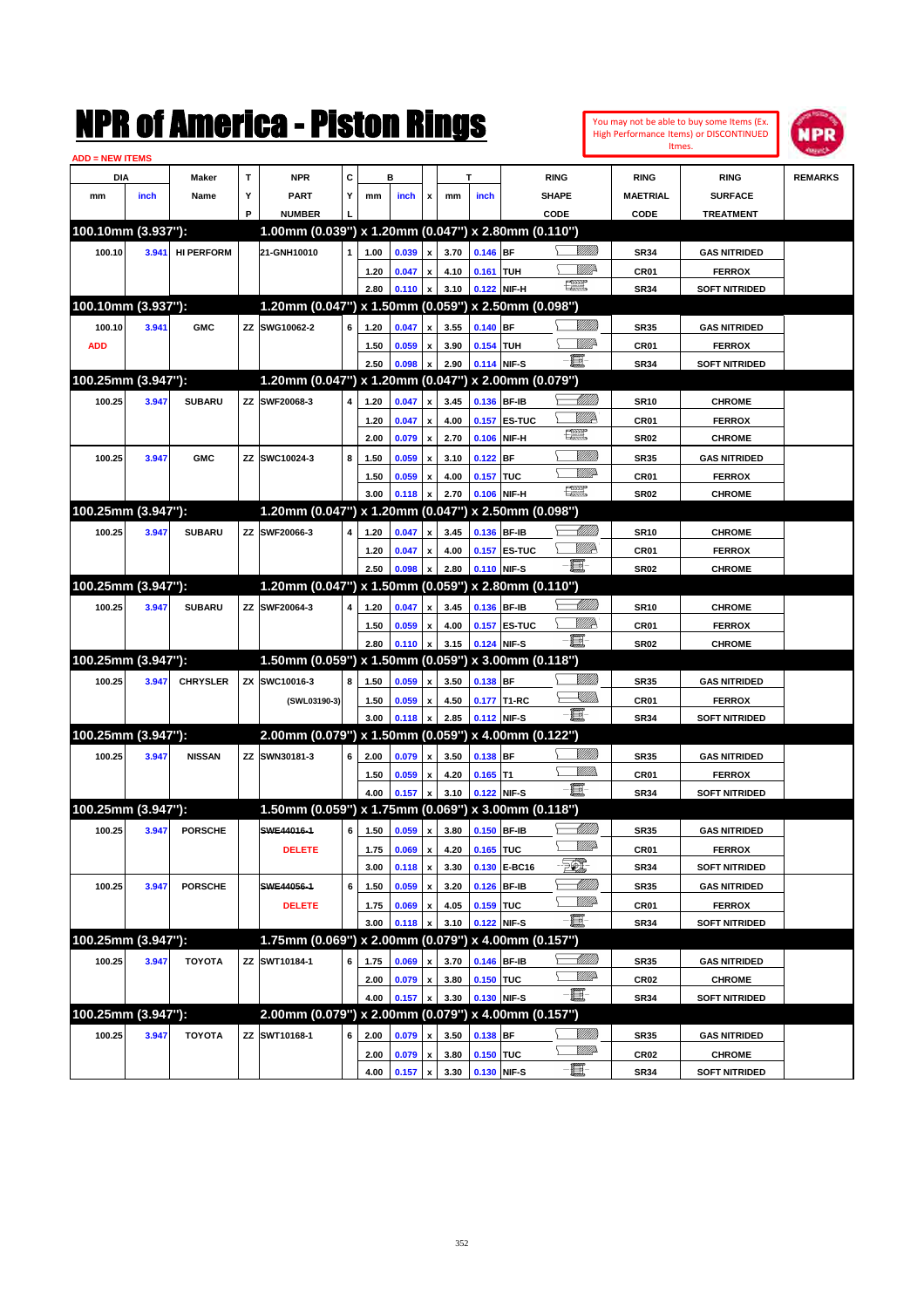| ADD = NEW ITEMS    |       |                  |    |                                                     |   |      |                                 |                    |      |                  |                   |                                                                                                                                                                                                                                                                                                                                                                                             |                  |                      |                |
|--------------------|-------|------------------|----|-----------------------------------------------------|---|------|---------------------------------|--------------------|------|------------------|-------------------|---------------------------------------------------------------------------------------------------------------------------------------------------------------------------------------------------------------------------------------------------------------------------------------------------------------------------------------------------------------------------------------------|------------------|----------------------|----------------|
| DIA                |       | Maker            | т  | <b>NPR</b>                                          | c | в    |                                 |                    | т    |                  |                   | <b>RING</b>                                                                                                                                                                                                                                                                                                                                                                                 | <b>RING</b>      | <b>RING</b>          | <b>REMARKS</b> |
| mm                 | inch  | Name             | Y  | <b>PART</b>                                         | Y | mm   | inch                            | x                  | mm   | inch             |                   | SHAPE                                                                                                                                                                                                                                                                                                                                                                                       | MAETRIAL         | <b>SURFACE</b>       |                |
|                    |       |                  | P  | <b>NUMBER</b>                                       |   |      |                                 |                    |      |                  |                   | CODE                                                                                                                                                                                                                                                                                                                                                                                        | CODE             | <b>TREATMENT</b>     |                |
| 100.31mm (3.949"): |       |                  |    | 2.00mm (0.079") x 2.00mm (0.079") x 4.00mm (0.157") |   |      |                                 |                    |      |                  |                   |                                                                                                                                                                                                                                                                                                                                                                                             |                  |                      |                |
| 100.31             | 3.949 | <b>CHRYSLER</b>  | ZZ | SWC10006-4                                          | 6 | 2.00 | 0.079                           | $\pmb{\mathsf{x}}$ | 3.45 | 0.136 BF         |                   | <u>Villilli</u>                                                                                                                                                                                                                                                                                                                                                                             | SR35             | <b>GAS NITRIDED</b>  |                |
|                    |       |                  |    | (SWL03132-4)                                        |   | 2.00 | 0.079                           | $\pmb{\mathsf{x}}$ | 4.50 |                  | 0.177 T1-RC       | <u>Sillin</u>                                                                                                                                                                                                                                                                                                                                                                               | CR01             | <b>FERROX</b>        |                |
|                    |       |                  |    |                                                     |   | 4.00 | 0.157                           | x                  | 3.30 | 0.130 NIF-S      |                   | e.                                                                                                                                                                                                                                                                                                                                                                                          | <b>SR34</b>      | <b>SOFT NITRIDED</b> |                |
| 100.31             | 3.949 | <b>CHRYSLER</b>  | ZY | SWC10006AM-4                                        | 6 | 2.00 | 0.079                           | $\pmb{\mathsf{x}}$ | 3.45 | 0.136            | <b>BF</b>         | VIIII                                                                                                                                                                                                                                                                                                                                                                                       | <b>SR10</b>      | <b>CHROME</b>        |                |
|                    |       |                  |    | (SWL03132AM-4)                                      |   | 2.00 | 0.079                           | x                  | 4.50 |                  | 0.177 T1-RC       | <u>Sillilli</u>                                                                                                                                                                                                                                                                                                                                                                             | CR01             | <b>FERROX</b>        |                |
|                    |       |                  |    |                                                     |   | 4.00 | 0.157                           | x                  | 3.30 | 0.130 NIF-S      |                   | e.                                                                                                                                                                                                                                                                                                                                                                                          | <b>SR02</b>      | <b>CHROME</b>        |                |
| 100.31             | 3.949 | <b>CHRYSLER</b>  |    | SWC10020-4                                          | 8 | 2.00 | 0.079                           | x                  | 3.45 | 0.136            | <b>BF</b>         | <u>Milli</u>                                                                                                                                                                                                                                                                                                                                                                                | SR35             | <b>GAS NITRIDED</b>  |                |
|                    |       |                  |    | <b>DELETE</b>                                       |   | 2.00 | 0.079                           | x                  | 4.50 |                  | 0.177 T1-RC       | <u>Sillill</u>                                                                                                                                                                                                                                                                                                                                                                              | CR01             | <b>FERROX</b>        |                |
|                    |       |                  |    |                                                     |   | 4.00 | 0.157                           | x                  | 3.10 | 0.122            | NIF-S             | e.                                                                                                                                                                                                                                                                                                                                                                                          | <b>SR34</b>      | <b>SOFT NITRIDED</b> |                |
| 100.31             | 3.949 | <b>CHRYSLER</b>  | ZΧ | SWC10020-4                                          | 8 | 2.00 | 0.079                           | x                  | 3.45 | 0.136            | BF                | <u>Milli</u>                                                                                                                                                                                                                                                                                                                                                                                | <b>SR10</b>      | <b>CHROME</b>        |                |
|                    |       |                  |    | (SWL03236-0)                                        |   | 2.00 | 0.079                           | x                  | 4.50 | $0.177$ T1       |                   | <u>MM</u>                                                                                                                                                                                                                                                                                                                                                                                   | CR01             | <b>FERROX</b>        |                |
|                    |       |                  |    |                                                     |   | 4.00 | 0.157                           |                    | 3.10 | 0.122 NIF-S      |                   | O.                                                                                                                                                                                                                                                                                                                                                                                          | <b>SR34</b>      | <b>SOFT NITRIDED</b> |                |
| 100.31mm (3.949"): |       |                  |    | 2.00mm (0.079") x 2.00mm (0.079") x 4.76mm (0.187") |   |      |                                 |                    |      |                  |                   |                                                                                                                                                                                                                                                                                                                                                                                             |                  |                      |                |
| 100.31             | 3.949 | <b>CHRYSLER</b>  | ZZ | SWC10018-4                                          | 6 | 2.00 | 0.079                           | $\pmb{\mathsf{x}}$ | 4.50 | 0.177 BF-IB      |                   | <u> UMM</u>                                                                                                                                                                                                                                                                                                                                                                                 | CR <sub>02</sub> | <b>CHROME</b>        |                |
|                    |       |                  |    |                                                     |   | 2.00 | 0.079                           | $\pmb{\mathsf{x}}$ | 4.50 |                  | 0.177 T1-RC       | <u>Sillill</u>                                                                                                                                                                                                                                                                                                                                                                              | CR01             | <b>FERROX</b>        |                |
|                    |       |                  |    |                                                     |   | 4.76 | 0.187                           | x                  | 4.20 | 0.165 NIF-S      |                   | e                                                                                                                                                                                                                                                                                                                                                                                           | <b>SR02</b>      | <b>CHROME</b>        |                |
| 100.31             | 3.949 | <b>CHRYSLER</b>  | ZZ | SWC10019-4                                          | 8 | 2.00 | 0.079                           | x                  | 4.50 | 0.177            | <b>BF-IB</b>      | <u> UMM</u>                                                                                                                                                                                                                                                                                                                                                                                 | CR <sub>02</sub> | <b>CHROME</b>        |                |
|                    |       |                  |    |                                                     |   | 2.00 | 0.079                           | x                  | 4.50 |                  | 0.177 T1-RC       | <u>Sillill</u>                                                                                                                                                                                                                                                                                                                                                                              | CR01             | <b>FERROX</b>        |                |
|                    |       |                  |    |                                                     |   | 4.76 | 0.187                           |                    | 4.20 | 0.165 NIF-S      |                   | E.                                                                                                                                                                                                                                                                                                                                                                                          | <b>SR02</b>      | <b>CHROME</b>        |                |
| 100.33mm (3.950"): |       |                  |    | 1.50mm (0.059") x 1.75mm (0.069")                   |   |      |                                 |                    |      |                  | x 2.00mm (0.079") |                                                                                                                                                                                                                                                                                                                                                                                             |                  |                      |                |
| 100.33             | 3.950 | <b>PORSCHE</b>   |    | SWE44106-1                                          | 6 | 1.50 | 0.059                           | $\pmb{\mathsf{x}}$ | 3.80 | 0.150 BF-IB      |                   | <u> UMM</u>                                                                                                                                                                                                                                                                                                                                                                                 | SR35             | <b>GAS NITRIDED</b>  |                |
|                    |       |                  |    | <b>DELETE</b>                                       |   | 1.75 | 0.069                           | x                  | 4.20 | 0.165 TUC        |                   | <u>MM</u>                                                                                                                                                                                                                                                                                                                                                                                   | CR01             | <b>FERROX</b>        |                |
|                    |       |                  |    |                                                     |   | 2.00 | 0.079                           |                    | 2.80 | 0.110 NIF-S      |                   | 貫−                                                                                                                                                                                                                                                                                                                                                                                          | <b>SR34</b>      | <b>SOFT NITRIDED</b> |                |
| 100.35mm (3.951"): |       |                  |    | 1.20mm (0.047") x 1.50mm (0.059") x 2.50mm (0.098") |   |      |                                 |                    |      |                  |                   |                                                                                                                                                                                                                                                                                                                                                                                             |                  |                      |                |
| 100.35             | 3.951 | <b>GMC</b>       |    | ZZ SWG10062-3                                       | 6 | 1.20 | 0.047                           | x                  | 3.55 | 0.140            | BF                | <u>VIIII</u>                                                                                                                                                                                                                                                                                                                                                                                | SR35             | <b>GAS NITRIDED</b>  |                |
| <b>ADD</b>         |       |                  |    |                                                     |   | 1.50 | 0.059                           | x                  | 3.90 | 0.154 TUH        |                   | <u>Mille</u>                                                                                                                                                                                                                                                                                                                                                                                | CR01             | <b>FERROX</b>        |                |
|                    |       |                  |    |                                                     |   | 2.50 | 0.098                           |                    | 2.90 | 0.114 NIF-S      |                   | e.                                                                                                                                                                                                                                                                                                                                                                                          | <b>SR34</b>      | <b>SOFT NITRIDED</b> |                |
| 100.40mm (3.953"): |       |                  |    | 1.20mm (0.047") x 1.50mm (0.059") x 3.00mm (0.118") |   |      |                                 |                    |      |                  |                   |                                                                                                                                                                                                                                                                                                                                                                                             |                  |                      |                |
| 100.40             | 3.953 | <b>FORD</b>      | ZZ | SWF30012-0                                          | 6 | 1.20 | 0.047                           | $\pmb{\mathsf{x}}$ | 3.50 | 0.138            | BF                | <u>Millil</u>                                                                                                                                                                                                                                                                                                                                                                               | SR35             | <b>GAS NITRIDED</b>  |                |
|                    |       |                  |    |                                                     |   | 1.50 | 0.059                           | x                  | 4.20 | 0.165 TUC        |                   | <u>MWA</u>                                                                                                                                                                                                                                                                                                                                                                                  | CR01             | <b>FERROX</b>        |                |
|                    |       |                  |    |                                                     |   | 3.00 | 0.118                           |                    | 3.25 | 0.128 NIF-S      |                   | 匱                                                                                                                                                                                                                                                                                                                                                                                           | <b>SR02</b>      | <b>CHROME</b>        |                |
| 100.40mm (3.953"): |       |                  |    | 1.60mm (0.063") x 1.75mm (0.069") x 3.50mm (0.138") |   |      |                                 |                    |      |                  |                   |                                                                                                                                                                                                                                                                                                                                                                                             |                  |                      |                |
| 100.40             | 3.953 | <b>MAZDA</b>     |    | ZZ SWT20072-0                                       |   |      | 6 1.60 0.063 x 4.00 0.157 BF    |                    |      |                  |                   |                                                                                                                                                                                                                                                                                                                                                                                             | <b>CR02</b>      | <b>CHROME</b>        |                |
|                    |       |                  |    |                                                     |   | 1.75 | 0.069 x                         |                    | 4.00 | 0.157 TUC        |                   | <u>WW</u>                                                                                                                                                                                                                                                                                                                                                                                   | CR01             | <b>FERROX</b>        |                |
|                    |       |                  |    |                                                     |   | 3.50 | $0.138 \times$                  |                    | 3.15 | 0.124 NIF-S      |                   | $-\Xi$                                                                                                                                                                                                                                                                                                                                                                                      | <b>SR02</b>      | <b>CHROME</b>        |                |
| 100.50mm (3.957"): |       |                  |    | 1.00mm (0.039") x 1.20mm (0.047") x 2.80mm (0.110") |   |      |                                 |                    |      |                  |                   |                                                                                                                                                                                                                                                                                                                                                                                             |                  |                      |                |
| 100.50             |       | 3.957 HI PERFORM |    | 21-GNH10050                                         | 1 | 1.00 | 0.039 x                         |                    | 3.70 | $0.146$ BF       |                   | <u>Milli</u> b                                                                                                                                                                                                                                                                                                                                                                              | SR34             | <b>GAS NITRIDED</b>  |                |
|                    |       |                  |    |                                                     |   | 1.20 | $0.047 \times$                  |                    | 4.10 | 0.146 TUH        |                   | ⊆<br><u>Willi</u>                                                                                                                                                                                                                                                                                                                                                                           | CR01             | <b>FERROX</b>        |                |
|                    |       |                  |    |                                                     |   | 2.80 | $0.110 \mid x \mid$             |                    | 3.10 | 0.122 NIF-H      |                   | $\begin{picture}(20,20) \put(0,0){\dashbox{0.5}(20,0){ }} \put(15,0){\circle{10}} \put(25,0){\circle{10}} \put(25,0){\circle{10}} \put(25,0){\circle{10}} \put(25,0){\circle{10}} \put(25,0){\circle{10}} \put(25,0){\circle{10}} \put(25,0){\circle{10}} \put(25,0){\circle{10}} \put(25,0){\circle{10}} \put(25,0){\circle{10}} \put(25,0){\circle{10}} \put(25,0){\circle{10}} \put(25,$ | <b>SR34</b>      | <b>SOFT NITRIDED</b> |                |
| 100.50mm (3.957"): |       |                  |    | 1.20mm (0.047") x 1.20mm (0.047") x 2.00mm (0.079") |   |      |                                 |                    |      |                  |                   |                                                                                                                                                                                                                                                                                                                                                                                             |                  |                      |                |
| 100.50             | 3.957 | <b>SUBARU</b>    |    | <b>ZZ SWF20068-4</b>                                | 4 | 1.20 | $0.047 \times$                  |                    |      | 3.45 0.136 BF-IB |                   | <u>-MMM</u>                                                                                                                                                                                                                                                                                                                                                                                 | <b>SR10</b>      | <b>CHROME</b>        |                |
|                    |       |                  |    |                                                     |   | 1.20 | $0.047 \times$                  |                    |      |                  | 4.00 0.157 ES-TUC | <u>Willia</u>                                                                                                                                                                                                                                                                                                                                                                               | CR01             | <b>FERROX</b>        |                |
|                    |       |                  |    |                                                     |   | 2.00 | $0.079 \times 2.70$ 0.106 NIF-H |                    |      |                  |                   | $\begin{picture}(20,20) \put(0,0){\line(1,0){10}} \put(15,0){\line(1,0){10}} \put(15,0){\line(1,0){10}} \put(15,0){\line(1,0){10}} \put(15,0){\line(1,0){10}} \put(15,0){\line(1,0){10}} \put(15,0){\line(1,0){10}} \put(15,0){\line(1,0){10}} \put(15,0){\line(1,0){10}} \put(15,0){\line(1,0){10}} \put(15,0){\line(1,0){10}} \put(15,0){\line(1$                                         | <b>SR02</b>      | <b>CHROME</b>        |                |

**NPR** 

**100.50 3.957 GMC ZZ SWC10024-4 8 1.50 0.059 x 3.10 0.122 BF SR35 GAS NITRIDED**

**2.00 0.079 x 2.70 0.106 NIF-H SR02 CHROME**

**1.50 0.059 x 4.00 0.157 TUC CR01 CR01 FERROX**<br>**2.00 0.118 x 2.70 0.106 NIF-H CRU CRO2 CHROME 3.00 0.118 x 2.70 0.106 NIF-H SR02 CHROME**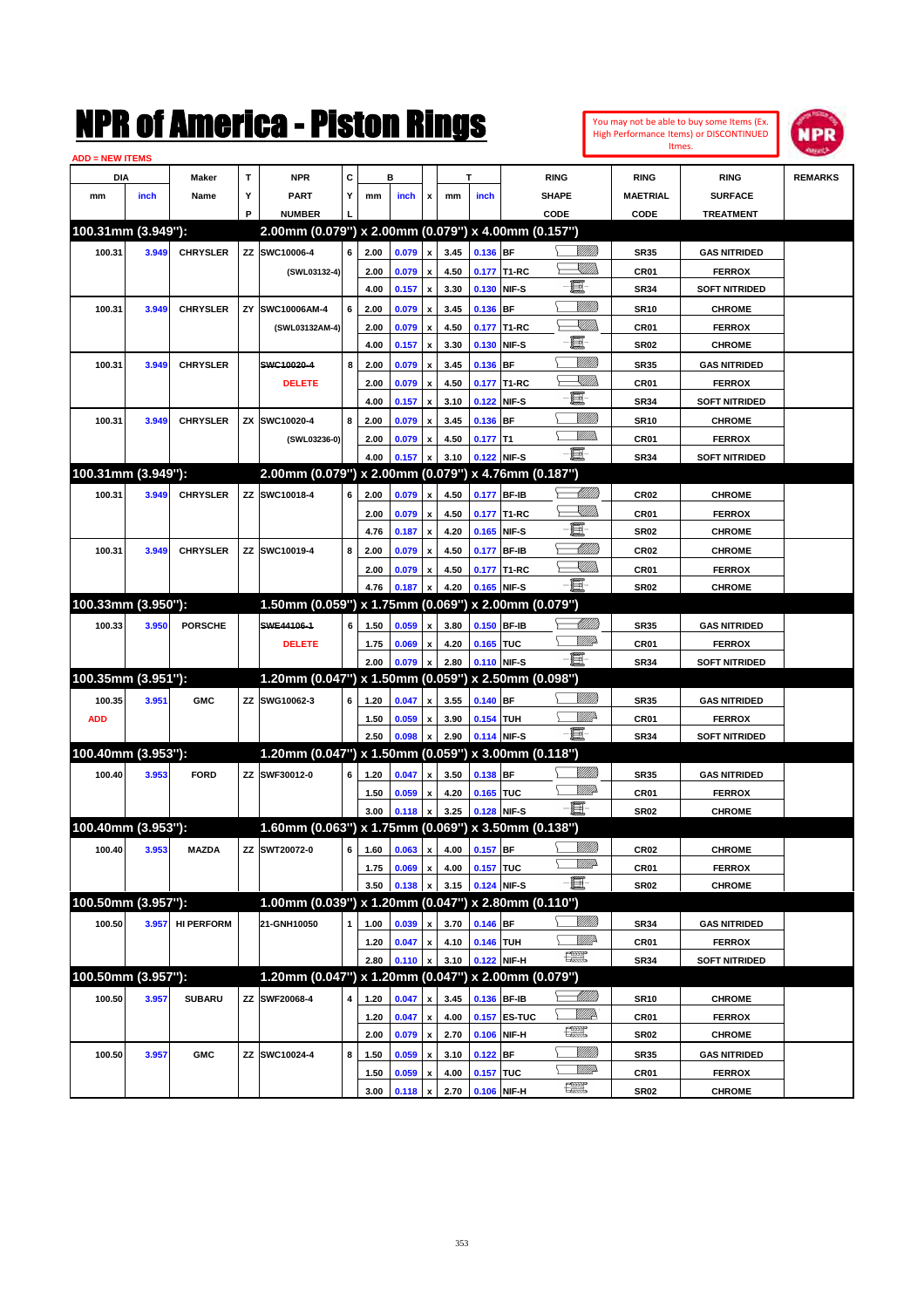|                               |       |                   |           | NMK OI AINCrica - Miston Kings                      |   |              |                |                           |              |             |              |                 |                  |                  | You may not be able to buy some Items (Ex.<br>High Performance Items) or DISCONTINUED<br>Itmes. | IPR            |
|-------------------------------|-------|-------------------|-----------|-----------------------------------------------------|---|--------------|----------------|---------------------------|--------------|-------------|--------------|-----------------|------------------|------------------|-------------------------------------------------------------------------------------------------|----------------|
| <b>ADD = NEW ITEMS</b><br>DIA |       | Maker             | T         | <b>NPR</b>                                          | C |              | в              |                           |              | T           |              | <b>RING</b>     |                  | <b>RING</b>      | <b>RING</b>                                                                                     | <b>REMARKS</b> |
| mm                            | inch  | Name              | Υ         | PART                                                | Y | mm           | inch           | x                         | mm           | inch        |              | <b>SHAPE</b>    |                  | <b>MAETRIAL</b>  | <b>SURFACE</b>                                                                                  |                |
|                               |       |                   | P         | <b>NUMBER</b>                                       |   |              |                |                           |              |             |              | CODE            |                  | <b>CODE</b>      | <b>TREATMENT</b>                                                                                |                |
| 100.50mm (3.957"):            |       |                   |           | 1.20mm (0.047") x 1.20mm (0.047") x 2.50mm (0.098") |   |              |                |                           |              |             |              |                 |                  |                  |                                                                                                 |                |
| 100.50                        | 3.957 | <b>SUBARU</b>     | ZZ        | SWF20066-4                                          | 4 | 1.20         | 0.047          | x                         | 3.45         |             | 0.136 BF-IB  |                 | <u>UMM</u>       | <b>SR10</b>      | <b>CHROME</b>                                                                                   |                |
|                               |       |                   |           |                                                     |   | 1.20         | 0.047          | X                         | 4.00         |             | 0.157 ES-TUC |                 | ₩₩               | CR <sub>01</sub> | <b>FERROX</b>                                                                                   |                |
|                               |       |                   |           |                                                     |   | 2.50         | 0.098          | X                         | 2.80         |             | 0.110 NIF-S  | E.              |                  | <b>SR02</b>      | <b>CHROME</b>                                                                                   |                |
| 100.50mm (3.957"):            |       |                   |           | 1.20mm (0.047") x 1.50mm (0.059") x 2.80mm (0.110") |   |              |                |                           |              |             |              |                 |                  |                  |                                                                                                 |                |
| 100.50                        | 3.957 | <b>SUBARU</b>     | ZZ        | SWF20064-4                                          | 4 | 1.20         | 0.047          | x                         | 3.45         |             | 0.136 BF-IB  |                 | <u> UMM</u>      | <b>SR10</b>      | <b>CHROME</b>                                                                                   |                |
|                               |       |                   |           |                                                     |   | 1.50         | 0.059          | X                         | 4.00         |             | 0.157 ES-TUC |                 | <u>VMP</u>       | CR <sub>01</sub> | <b>FERROX</b>                                                                                   |                |
|                               |       |                   |           |                                                     |   | 2.80         | 0.110          | X                         | 3.15         |             | 0.124 NIF-S  | E.              |                  | <b>SR02</b>      | <b>CHROME</b>                                                                                   |                |
| 100.50mm (3.957"):            |       |                   |           | 1.20mm (0.047") x 1.50mm (0.059") x 4.00mm (0.157") |   |              |                |                           |              |             |              |                 |                  |                  |                                                                                                 |                |
| 100.50                        | 3.957 | <b>HI PERFORM</b> |           | XH3957                                              | 1 | 1.20         | 0.047          | x                         | 3.80         | $0.150$ BF  |              |                 | <u>Millill</u>   | <b>SR10</b>      | <b>CHROME</b>                                                                                   |                |
|                               |       |                   |           |                                                     |   | 1.50         | 0.059          | X                         | 4.30         | $0.169$ T1  |              |                 | <br>Mar          | CR <sub>01</sub> | <b>FERROX</b>                                                                                   |                |
|                               |       |                   |           |                                                     |   | 4.00         | 0.157          | X                         | 3.90         |             | 0.154 NIF-S  | E.              |                  | <b>SR02</b>      | <b>CHROME</b>                                                                                   |                |
| 100.50mm (3.957"):            |       |                   |           | 1.50mm (0.059") x 1.50mm (0.059") x 3.00mm (0.118") |   |              |                |                           |              |             |              |                 |                  |                  |                                                                                                 |                |
| 100.50                        | 3.957 | <b>CHRYSLER</b>   | <b>ZX</b> | SWC10016-4                                          | 8 | 1.50         | 0.059          | x                         | 3.50         | 0.138 BF    |              |                 | <u>Milli</u>     | <b>SR35</b>      | <b>GAS NITRIDED</b>                                                                             |                |
|                               |       |                   |           | (SWL03190-4)                                        |   | 1.50         | 0.059          | x                         | 4.50         |             | 0.177 T1-RC  |                 | <u>SUM</u>       | CR01             | <b>FERROX</b>                                                                                   |                |
|                               |       |                   |           |                                                     |   | 3.00         | 0.118          | X                         | 2.85         |             | 0.112 NIF-S  | E               |                  | <b>SR34</b>      | <b>SOFT NITRIDED</b>                                                                            |                |
| 100.50mm (3.957"):            |       |                   |           | 2.00mm (0.079") x 1.50mm (0.059") x 4.00mm (0.122") |   |              |                |                           |              |             |              |                 |                  |                  |                                                                                                 |                |
| 100.50                        | 3.957 | <b>NISSAN</b>     | ZZ        | SWN30181-4                                          | 6 | 2.00         | 0.079          | x                         | 3.50         | 0.138 BF    |              |                 | <u>Milli</u> k   | <b>SR35</b>      | <b>GAS NITRIDED</b>                                                                             |                |
|                               |       |                   |           |                                                     |   | 1.50         | 0.059          | X                         | 4.20         | $0.165$ T1  |              |                 | .<br>WWW         | CR01             | <b>FERROX</b>                                                                                   |                |
|                               |       |                   |           |                                                     |   | 4.00         | 0.157          | X                         | 3.10         |             | 0.122 NIF-S  | -8              |                  | <b>SR34</b>      | <b>SOFT NITRIDED</b>                                                                            |                |
| 100.50mm (3.957"):            |       |                   |           | 1.50mm (0.059") x 1.75mm (0.069") x 3.00mm (0.118") |   |              |                |                           |              |             |              |                 |                  |                  |                                                                                                 |                |
| 100.50                        | 3.957 | <b>PORSCHE</b>    |           | SWE44016-2                                          | 6 | 1.50         | 0.059          | x                         | 3.80         |             | 0.150 BF-IB  |                 | <u> UMM</u>      | <b>SR35</b>      | <b>GAS NITRIDED</b>                                                                             |                |
|                               |       |                   |           | <b>DELETE</b>                                       |   | 1.75         | 0.069          | x                         | 4.20         | 0.165 TUC   |              |                 | 7777).           | CR <sub>01</sub> | <b>FERROX</b>                                                                                   |                |
|                               |       |                   |           |                                                     |   | 3.00         | 0.118          | X                         | 3.30         |             | 0.130 E-BC16 | EC)             |                  | <b>SR34</b>      | <b>SOFT NITRIDED</b>                                                                            |                |
| 100.50                        | 3.957 | <b>PORSCHE</b>    |           | SWE44056-2                                          | 6 | 1.50         | 0.059          | X                         | 3.20         | 0.126       | <b>BF-IB</b> |                 | <u> UMM</u>      | <b>SR35</b>      | <b>GAS NITRIDED</b>                                                                             |                |
|                               |       |                   |           | <b>DELETE</b>                                       |   | 1.75         | 0.069          | X                         | 4.05         | 0.159 TUC   |              |                 | <u>MMP</u>       | CR <sub>01</sub> | <b>FERROX</b>                                                                                   |                |
|                               |       |                   |           |                                                     |   | 3.00         | 0.118          | X                         | 3.10         |             | 0.122 NIF-S  | -8              |                  | <b>SR34</b>      | <b>SOFT NITRIDED</b>                                                                            |                |
| 100.50mm (3.957"):            |       |                   |           | 1.75mm (0.069") x 2.00mm (0.079") x 4.00mm (0.157") |   |              |                |                           |              |             |              |                 |                  |                  |                                                                                                 |                |
| 100.50                        | 3.957 | <b>TOYOTA</b>     | ΖZ        | SWT10184-2                                          | 6 | 1.75         | 0.069          | X                         | 3.70         |             | 0.146 BF-IB  |                 | <u> UMM</u>      | <b>SR35</b>      | <b>GAS NITRIDED</b>                                                                             |                |
|                               |       |                   |           |                                                     |   | 2.00         | 0.079          | x                         | 3.80         | 0.150 TUC   |              |                 | <u>VMD</u>       | <b>CR02</b>      | <b>CHROME</b>                                                                                   |                |
|                               |       |                   |           |                                                     |   | 4.00         | 0.157          | x                         | 3.30         | 0.130 NIF-S |              | e.              |                  | <b>SR34</b>      | <b>SOFT NITRIDED</b>                                                                            |                |
| 100.50mm (3.957"):            |       |                   |           | 2.00mm (0.079") x 2.00mm (0.079") x 4.00mm (0.157") |   |              |                |                           |              |             |              |                 |                  |                  |                                                                                                 |                |
| 100.50                        | 3.957 | <b>TOYOTA</b>     | ΖZ        | SWT10168-2                                          | 6 | 2.00         | 0.079          | $\pmb{\mathsf{x}}$        | 3.50         | 0.138 BF    |              |                 | <u>VMM</u>       | <b>SR35</b>      | <b>GAS NITRIDED</b>                                                                             |                |
|                               |       |                   |           |                                                     |   | 2.00         | 0.079          | $\pmb{\mathsf{x}}$        | 3.80         | 0.150 TUC   |              |                 | <u>WWP</u>       | CR02             | <b>CHROME</b>                                                                                   |                |
|                               |       |                   |           |                                                     |   | 4.00         | 0.157          | $\boldsymbol{\mathsf{x}}$ | 3.30         | 0.130 NIF-S |              | $-\blacksquare$ |                  | <b>SR34</b>      | <b>SOFT NITRIDED</b>                                                                            |                |
| 100.58mm (3.960"):            |       |                   |           | 1.50mm (0.059") x 1.75mm (0.069") x 2.00mm (0.079") |   |              |                |                           |              |             |              |                 |                  |                  |                                                                                                 |                |
| 100.58                        | 3.960 | <b>PORSCHE</b>    |           | SWE44106-2                                          | 6 | 1.50         | 0.059          | X                         | 3.80         |             | 0.150 BF-IB  |                 | <u> Millitti</u> | <b>SR35</b>      | <b>GAS NITRIDED</b>                                                                             |                |
|                               |       |                   |           | <b>DELETE</b>                                       |   | 1.75         | 0.069          | $\pmb{\mathsf{x}}$        | 4.20         | 0.165 TUC   |              |                 | ₩₩               | CR01             | <b>FERROX</b>                                                                                   |                |
|                               |       |                   |           |                                                     |   | 2.00         | 0.079          | x                         | 2.80         | 0.110 NIF-S |              | -fi-            |                  | <b>SR34</b>      | <b>SOFT NITRIDED</b>                                                                            |                |
| 100.60mm (3.961"):            |       |                   |           | 1.20mm (0.047") x 1.50mm (0.059") x 2.50mm (0.098") |   |              |                |                           |              |             |              |                 |                  |                  |                                                                                                 |                |
|                               |       |                   | ZZ        | SWG10062-4                                          |   |              |                |                           |              | $0.140$ BF  |              |                 | <u>VIIII)</u>    |                  |                                                                                                 |                |
| 100.60                        | 3.961 | <b>GMC</b>        |           |                                                     | 6 | 1.20         | 0.047          | X                         | 3.55         |             |              |                 | WWP-             | <b>SR35</b>      | <b>GAS NITRIDED</b>                                                                             |                |
| <b>ADD</b>                    |       |                   |           |                                                     |   | 1.50<br>2.50 | 0.059<br>0.098 | $\pmb{\mathsf{x}}$        | 3.90<br>2.90 | 0.154 TUH   | 0.114 NIF-S  | $-\Xi$          |                  | CR01             | <b>FERROX</b><br><b>SOFT NITRIDED</b>                                                           |                |
| 100.65mm (3.963"):            |       |                   |           | 1.20mm (0.047") x 1.50mm (0.059") x 3.00mm (0.118") |   |              |                | x                         |              |             |              |                 |                  | <b>SR34</b>      |                                                                                                 |                |
|                               |       |                   |           |                                                     |   |              |                |                           |              |             |              |                 | <u>Millit</u>    |                  |                                                                                                 |                |
| 100.65                        | 3.963 | <b>FORD</b>       | ZZ        | SWF30012-1                                          | 6 | 1.20         | 0.047          | X                         | 3.50         | 0.138 BF    |              |                 | ₩₩               | <b>SR35</b>      | <b>GAS NITRIDED</b>                                                                             |                |
|                               |       |                   |           |                                                     |   | 1.50         | 0.059          | $\pmb{\mathsf{x}}$        | 4.20         | 0.165 TUC   |              | e               |                  | CR01             | <b>FERROX</b>                                                                                   |                |
|                               |       |                   |           |                                                     |   | 3.00         | 0.118          | $\mathbf{x}$              | 3.25         | 0.128 NIF-S |              |                 |                  | <b>SR02</b>      | <b>CHROME</b>                                                                                   |                |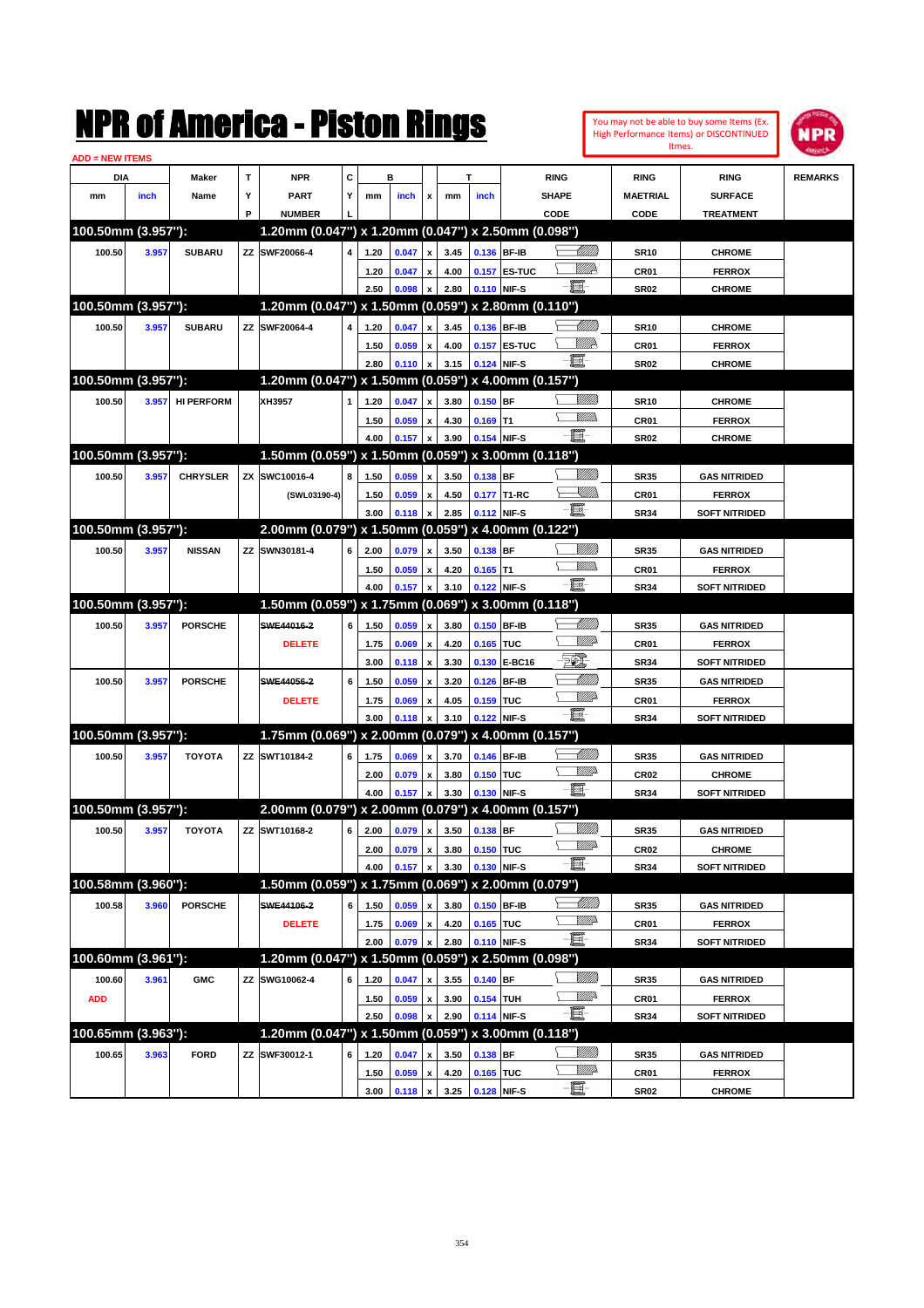|                        |       |                   |   | NMK OI AINCrica - Miston Kings                      |              |      |       |                           |      |            |               |                               |                 |                  | You may not be able to buy some Items (Ex.<br>High Performance Items) or DISCONTINUED<br>Itmes. | IPR            |
|------------------------|-------|-------------------|---|-----------------------------------------------------|--------------|------|-------|---------------------------|------|------------|---------------|-------------------------------|-----------------|------------------|-------------------------------------------------------------------------------------------------|----------------|
| <b>ADD = NEW ITEMS</b> |       |                   |   |                                                     |              |      |       |                           |      |            |               |                               |                 |                  |                                                                                                 |                |
| DIA                    |       | Maker             | T | <b>NPR</b>                                          | c            |      | в     |                           |      | т          |               | <b>RING</b>                   |                 | <b>RING</b>      | <b>RING</b>                                                                                     | <b>REMARKS</b> |
| mm                     | inch  | Name              | Υ | <b>PART</b>                                         | Y            | mm   | inch  | x                         | mm   | inch       |               | <b>SHAPE</b>                  |                 | <b>MAETRIAL</b>  | <b>SURFACE</b>                                                                                  |                |
|                        |       |                   | P | <b>NUMBER</b>                                       |              |      |       |                           |      |            |               | CODE                          |                 | CODE             | <b>TREATMENT</b>                                                                                |                |
| 100.65mm (3.963"):     |       |                   |   | 1.60mm (0.063") x 1.75mm (0.069") x 3.50mm (0.138") |              |      |       |                           |      |            |               |                               |                 |                  |                                                                                                 |                |
| 100.65                 | 3.963 | <b>MAZDA</b>      |   | ZZ SWT20072-1                                       | 6            | 1.60 | 0.063 | x                         | 4.00 | $0.157$ BF |               |                               | <u>Millil</u>   | CR <sub>02</sub> | <b>CHROME</b>                                                                                   |                |
|                        |       |                   |   |                                                     |              | 1.75 | 0.069 | x                         | 4.00 | 0.157 TUC  |               |                               | <u>VMD</u>      | CR01             | <b>FERROX</b>                                                                                   |                |
|                        |       |                   |   |                                                     |              | 3.50 | 0.138 | x                         | 3.15 | 0.124      | NIF-S         | E.                            |                 | <b>SR02</b>      | <b>CHROME</b>                                                                                   |                |
| 100.75mm (3.967"):     |       |                   |   | 1.50mm (0.059") x 1.75mm (0.069")                   |              |      |       |                           |      |            |               | x 3.00mm (0.118")             |                 |                  |                                                                                                 |                |
| 100.75                 | 3.967 | <b>PORSCHE</b>    |   | SWE44016-3                                          | 6            | 1.50 | 0.059 | x                         | 3.80 | 0.150      | <b>BF-IB</b>  |                               |                 | <b>SR35</b>      | <b>GAS NITRIDED</b>                                                                             |                |
|                        |       |                   |   | <b>DELETE</b>                                       |              | 1.75 | 0.069 | x                         | 4.20 | 0.165      | <b>TUC</b>    |                               | <u>MM</u>       | CR01             | <b>FERROX</b>                                                                                   |                |
|                        |       |                   |   |                                                     |              | 3.00 | 0.118 | $\boldsymbol{\mathsf{x}}$ | 3.30 | 0.130      | <b>E-BC16</b> | EC),                          |                 | <b>SR34</b>      | <b>SOFT NITRIDED</b>                                                                            |                |
| 100.75                 | 3.967 | <b>PORSCHE</b>    |   | SWE44056-3                                          | 6            | 1.50 | 0.059 | x                         | 3.20 | 0.126      | <b>BF-IB</b>  |                               | <u> UMM</u>     | <b>SR35</b>      | <b>GAS NITRIDED</b>                                                                             |                |
|                        |       |                   |   | <b>DELETE</b>                                       |              | 1.75 | 0.069 | x                         | 4.05 | 0.159      | <b>TUC</b>    |                               | <u>MM</u>       | CR01             | <b>FERROX</b>                                                                                   |                |
|                        |       |                   |   |                                                     |              | 3.00 | 0.118 | x                         | 3.10 |            | 0.122 NIF-S   | E.                            |                 | <b>SR34</b>      | <b>SOFT NITRIDED</b>                                                                            |                |
| 100.75mm (3.967"):     |       |                   |   | 1.75mm (0.069") x 2.00mm (0.079")                   |              |      |       |                           |      |            |               | x 4.00mm (0.157")             |                 |                  |                                                                                                 |                |
| 100.75                 | 3.967 | <b>TOYOTA</b>     |   | ZZ SWT10184-3                                       | 6            | 1.75 | 0.069 | x                         | 3.70 | 0.146      | <b>BF-IB</b>  |                               | <u> Milli</u>   | <b>SR35</b>      | <b>GAS NITRIDED</b>                                                                             |                |
|                        |       |                   |   |                                                     |              | 2.00 | 0.079 | x                         | 3.80 | 0.150 TUC  |               |                               | <u>VMD</u>      | CR <sub>02</sub> | <b>CHROME</b>                                                                                   |                |
|                        |       |                   |   |                                                     |              | 4.00 | 0.157 | X                         | 3.30 | 0.130      | NIF-S         | E.                            |                 | <b>SR34</b>      | <b>SOFT NITRIDED</b>                                                                            |                |
| 100.75mm (3.967"):     |       |                   |   | 2.00mm (0.079") x 2.00mm (0.079")                   |              |      |       |                           |      |            |               | x 4.00mm (0.157")             |                 |                  |                                                                                                 |                |
| 100.75                 | 3.967 | <b>TOYOTA</b>     |   | ZZ SWT10168-3                                       | 6            | 2.00 | 0.079 | x                         | 3.50 | 0.138 BF   |               |                               | <u>VIIII)</u>   | <b>SR35</b>      | <b>GAS NITRIDED</b>                                                                             |                |
|                        |       |                   |   |                                                     |              | 2.00 | 0.079 | x                         | 3.80 | 0.150 TUC  |               |                               | <u>VMD</u>      | CR <sub>02</sub> | <b>CHROME</b>                                                                                   |                |
|                        |       |                   |   |                                                     |              | 4.00 | 0.157 | X                         | 3.30 | 0.130      | NIF-S         | E.                            |                 | <b>SR34</b>      | <b>SOFT NITRIDED</b>                                                                            |                |
| 100.83mm (3.970"):     |       |                   |   | 1.50mm (0.059") x 1.75mm (0.069")                   |              |      |       |                           |      |            |               | x 2.00mm (0.079")             |                 |                  |                                                                                                 |                |
| 100.83                 |       | <b>PORSCHE</b>    |   | SWE44106-3                                          | 6            |      |       |                           |      |            | 0.150 BF-IB   |                               | <u> Millito</u> |                  |                                                                                                 |                |
|                        | 3.970 |                   |   |                                                     |              | 1.50 | 0.059 | x                         | 3.80 |            |               |                               | <br>Willia      | <b>SR35</b>      | <b>GAS NITRIDED</b>                                                                             |                |
|                        |       |                   |   | <b>DELETE</b>                                       |              | 1.75 | 0.069 | x                         | 4.20 | 0.165      | <b>TUC</b>    | 匱                             |                 | CR01             | <b>FERROX</b>                                                                                   |                |
| 100.90mm (3.972"):     |       |                   |   | 1.20mm (0.047") x 1.50mm (0.059")                   |              | 2.00 | 0.079 | x                         | 2.80 |            | 0.110 NIF-S   | x 3.00mm (0.118")             |                 | <b>SR34</b>      | <b>SOFT NITRIDED</b>                                                                            |                |
|                        |       |                   |   |                                                     |              |      |       |                           |      |            |               |                               | <u>VIIII)</u>   |                  |                                                                                                 |                |
| 100.90                 | 3.972 | <b>FORD</b>       |   | ZZ SWF30012-2                                       | 6            | 1.20 | 0.047 | x                         | 3.50 | 0.138 BF   |               |                               | <br>William     | <b>SR35</b>      | <b>GAS NITRIDED</b>                                                                             |                |
|                        |       |                   |   |                                                     |              | 1.50 | 0.059 | x                         | 4.20 | 0.165 TUC  |               | E-                            |                 | CR01             | <b>FERROX</b>                                                                                   |                |
|                        |       |                   |   |                                                     |              | 3.00 | 0.118 | x                         | 3.25 | 0.128      | NIF-S         |                               |                 | <b>SR02</b>      | <b>CHROME</b>                                                                                   |                |
| 100.90mm (3.972"):     |       |                   |   | 1.60mm (0.063") x 1.75mm (0.069")                   |              |      |       |                           |      |            |               | x 3.50mm (0.138")             |                 |                  |                                                                                                 |                |
| 100.90                 | 3.972 | <b>MAZDA</b>      |   | ZZ SWT20072-2                                       | 6            | 1.60 | 0.063 | X                         | 4.00 | $0.157$ BF |               |                               | <u>VIIII)</u>   | CR <sub>02</sub> | <b>CHROME</b>                                                                                   |                |
|                        |       |                   |   |                                                     |              | 1.75 | 0.069 | x                         | 4.00 | 0.157 TUC  |               |                               | <u>UMB</u>      | CR01             | <b>FERROX</b>                                                                                   |                |
|                        |       |                   |   |                                                     |              | 3.50 | 0.138 | x                         | 3.15 |            | 0.124 NIF-S   | E.                            |                 | <b>SR02</b>      | <b>CHROME</b>                                                                                   |                |
| 101.00mm (3.976"):     |       |                   |   | 1.00mm (0.039") x 1.20mm (0.047") x 2.80mm (0.110") |              |      |       |                           |      |            |               |                               |                 |                  |                                                                                                 |                |
| 101.00                 | 3.976 | <b>HI PERFORM</b> |   | 21-GNH10100                                         | $\mathbf{1}$ | 1.00 | 0.039 | $\pmb{\mathsf{x}}$        | 3.70 | $0.146$ BF |               |                               | <u>Sillilli</u> | <b>SR34</b>      | <b>GAS NITRIDED</b>                                                                             |                |
|                        |       |                   |   |                                                     |              | 1.20 | 0.047 | $\pmb{\mathsf{x}}$        | 4.10 | 0.146 TUH  |               |                               | <u>Willi</u> r  | CR01             | <b>FERROX</b>                                                                                   |                |
|                        |       |                   |   |                                                     |              | 2.80 | 0.110 | $\pmb{\mathsf{x}}$        | 3.10 |            | 0.122 NIF-H   | $f_{\text{max}}^{\text{max}}$ |                 | <b>SR34</b>      | <b>SOFT NITRIDED</b>                                                                            |                |
| 101.00mm (3.976"):     |       |                   |   | 1.20mm (0.047") x 1.50mm (0.059") x 4.00mm (0.157") |              |      |       |                           |      |            |               |                               |                 |                  |                                                                                                 |                |
| 101.00                 | 3.976 | <b>HI PERFORM</b> |   | XH3977                                              | 1            | 1.20 | 0.047 | $\pmb{\mathsf{x}}$        | 3.80 | $0.150$ BF |               |                               | <u>UMB</u>      | <b>SR10</b>      | <b>CHROME</b>                                                                                   |                |
|                        |       |                   |   |                                                     |              | 1.50 | 0.059 | $\pmb{\mathsf{x}}$        | 4.30 | $0.169$ T1 |               |                               | <u>Willib</u>   | CR01             | <b>FERROX</b>                                                                                   |                |
|                        |       |                   |   |                                                     |              | 4.00 | 0.157 | $\pmb{\mathsf{x}}$        | 3.90 |            | 0.154 NIF-S   | E                             |                 | <b>SR02</b>      | <b>CHROME</b>                                                                                   |                |
| 101.00mm (3.976"):     |       |                   |   | 1.50mm (0.059") x 1.75mm (0.069") x 3.00mm (0.118") |              |      |       |                           |      |            |               |                               |                 |                  |                                                                                                 |                |
| 101.00                 | 3.976 | <b>PORSCHE</b>    |   | SWE44016-4                                          | 6            | 1.50 | 0.059 | X                         | 3.80 |            | 0.150 BF-IB   |                               |                 | <b>SR35</b>      | <b>GAS NITRIDED</b>                                                                             |                |
|                        |       |                   |   | <b>DELETE</b>                                       |              | 1.75 | 0.069 | $\pmb{\mathsf{x}}$        | 4.20 | 0.165 TUC  |               |                               | <u>Willi</u> p  | CR01             | <b>FERROX</b>                                                                                   |                |
|                        |       |                   |   |                                                     |              | 3.00 | 0.118 | $\boldsymbol{\mathsf{x}}$ | 3.30 |            | 0.130 E-BC16  | EQ,                           |                 | <b>SR34</b>      | <b>SOFT NITRIDED</b>                                                                            |                |
| 101.00                 | 3.976 | <b>PORSCHE</b>    |   | SWE44056-4                                          | 6            | 1.50 | 0.059 | $\pmb{\mathsf{x}}$        | 3.20 |            | 0.126 BF-IB   |                               | <u> Millil</u>  | <b>SR35</b>      | <b>GAS NITRIDED</b>                                                                             |                |
|                        |       |                   |   | <b>DELETE</b>                                       |              | 1.75 | 0.069 | $\pmb{\mathsf{x}}$        | 4.05 | 0.159 TUC  |               |                               | ₩₩              | CR01             | <b>FERROX</b>                                                                                   |                |
|                        |       |                   |   |                                                     |              | 3.00 | 0.118 | $\pmb{\mathsf{x}}$        | 3.10 |            | 0.122 NIF-S   | -ei                           |                 | <b>SR34</b>      | <b>SOFT NITRIDED</b>                                                                            |                |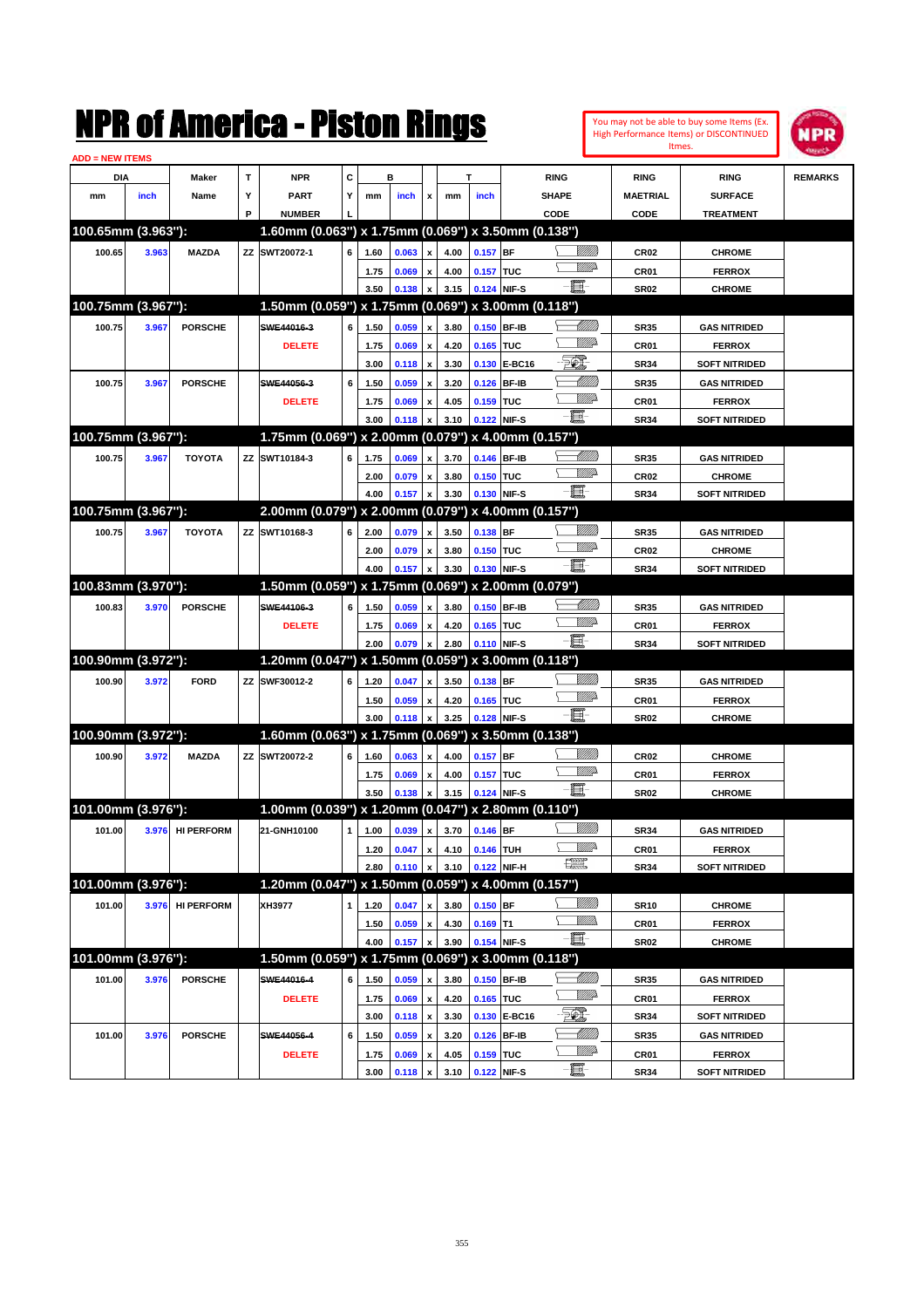|                        |       |                   |           | NMK OI AINCrica - Miston Kings                      |   |      |                |                    |      |                  |             |              |                            |                  | You may not be able to buy some Items (Ex.<br>High Performance Items) or DISCONTINUED<br>Itmes. | IPR            |
|------------------------|-------|-------------------|-----------|-----------------------------------------------------|---|------|----------------|--------------------|------|------------------|-------------|--------------|----------------------------|------------------|-------------------------------------------------------------------------------------------------|----------------|
| <b>ADD = NEW ITEMS</b> |       |                   |           |                                                     |   |      |                |                    |      |                  |             |              |                            |                  |                                                                                                 |                |
| DIA                    |       | Maker             | T         | <b>NPR</b>                                          | C |      | в              |                    |      | T                |             | <b>RING</b>  |                            | <b>RING</b>      | <b>RING</b>                                                                                     | <b>REMARKS</b> |
| mm                     | inch  | Name              | Υ         | PART                                                | Y | mm   | inch           | x                  | mm   | inch             |             | <b>SHAPE</b> |                            | <b>MAETRIAL</b>  | <b>SURFACE</b>                                                                                  |                |
|                        |       |                   | P         | <b>NUMBER</b>                                       |   |      |                |                    |      |                  |             | CODE         |                            | <b>CODE</b>      | <b>TREATMENT</b>                                                                                |                |
| 101.00mm (3.976"):     |       |                   |           | 1.75mm (0.069") x 2.00mm (0.079") x 4.00mm (0.157") |   |      |                |                    |      |                  |             |              |                            |                  |                                                                                                 |                |
| 101.00                 | 3.976 | <b>TOYOTA</b>     |           | ZZ SWT10184-4                                       | 6 | 1.75 | 0.069          | x                  | 3.70 |                  | 0.146 BF-IB |              |                            | <b>SR35</b>      | <b>GAS NITRIDED</b>                                                                             |                |
|                        |       |                   |           |                                                     |   | 2.00 | 0.079          | $\mathbf{x}$       | 3.80 | 0.150 TUC        |             |              | <u>MWA</u>                 | CR <sub>02</sub> | <b>CHROME</b>                                                                                   |                |
|                        |       |                   |           |                                                     |   | 4.00 | 0.157          | X                  | 3.30 |                  | 0.130 NIF-S | Ë            |                            | <b>SR34</b>      | <b>SOFT NITRIDED</b>                                                                            |                |
| 101.00mm (3.976"):     |       |                   |           | 2.00mm (0.079") x 2.00mm (0.079") x 4.00mm (0.157") |   |      |                |                    |      |                  |             |              |                            |                  |                                                                                                 |                |
| 101.00                 | 3.976 | <b>TOYOTA</b>     |           | ZZ SWT10168-4                                       | 6 | 2.00 | 0.079          | x                  | 3.50 | 0.138 BF         |             |              | <u>Milli</u>               | <b>SR35</b>      | <b>GAS NITRIDED</b>                                                                             |                |
|                        |       |                   |           |                                                     |   | 2.00 | 0.079          | x                  | 3.80 | 0.150 TUC        |             |              | <u>VMD</u>                 | CR <sub>02</sub> | <b>CHROME</b>                                                                                   |                |
|                        |       |                   |           |                                                     |   | 4.00 | 0.157          | X                  | 3.30 |                  | 0.130 NIF-S | e.           |                            | <b>SR34</b>      | <b>SOFT NITRIDED</b>                                                                            |                |
| 101.08mm (3.980"):     |       |                   |           | 1.50mm (0.059") x 1.75mm (0.069") x 2.00mm (0.079") |   |      |                |                    |      |                  |             |              |                            |                  |                                                                                                 |                |
| 101.08                 | 3.980 | <b>PORSCHE</b>    |           | SWE44106-4                                          | 6 | 1.50 | 0.059          | x                  | 3.80 |                  | 0.150 BF-IB |              | <u>UMM</u>                 | <b>SR35</b>      | <b>GAS NITRIDED</b>                                                                             |                |
|                        |       |                   |           | <b>DELETE</b>                                       |   | 1.75 | 0.069          | X                  | 4.20 | 0.165 TUC        |             |              | <br>Willia                 | CR01             | <b>FERROX</b>                                                                                   |                |
|                        |       |                   |           |                                                     |   | 2.00 | 0.079          | X                  | 2.80 |                  | 0.110 NIF-S | E            |                            | <b>SR34</b>      | <b>SOFT NITRIDED</b>                                                                            |                |
| 101.15mm (3.982"):     |       |                   |           | 1.20mm (0.047") x 1.50mm (0.059") x 3.00mm (0.118") |   |      |                |                    |      |                  |             |              |                            |                  |                                                                                                 |                |
| 100.15                 | 3.943 | <b>FORD</b>       | ZZ        | SWF30012-3                                          | 6 | 1.20 | 0.047          | x                  | 3.50 | 0.138 BF         |             |              | <u>Milli</u>               | <b>SR35</b>      | <b>GAS NITRIDED</b>                                                                             |                |
|                        |       |                   |           |                                                     |   | 1.50 | 0.059          | X                  | 4.20 | 0.165 TUC        |             |              | <br>Willia                 | CR01             | <b>FERROX</b>                                                                                   |                |
|                        |       |                   |           |                                                     |   | 3.00 | 0.118          | X                  | 3.25 |                  | 0.128 NIF-S | 匱            |                            | <b>SR02</b>      | <b>CHROME</b>                                                                                   |                |
| 101.15mm (3.982"):     |       |                   |           | 1.60mm (0.063") x 1.75mm (0.069") x 3.50mm (0.138") |   |      |                |                    |      |                  |             |              |                            |                  |                                                                                                 |                |
| 100.15                 | 3.943 | <b>MAZDA</b>      | ZZ        | SWT20072-3                                          | 6 | 1.60 | 0.063          | $\mathbf{x}$       | 4.00 | $0.157$ BF       |             |              | <u>Milli</u>               | <b>CR02</b>      | <b>CHROME</b>                                                                                   |                |
|                        |       |                   |           |                                                     |   | 1.75 | 0.069          | X                  | 4.00 | <b>0.157 TUC</b> |             |              | <u>VMD</u>                 | CR01             | <b>FERROX</b>                                                                                   |                |
|                        |       |                   |           |                                                     |   | 3.50 | 0.138          | X                  | 3.15 |                  | 0.124 NIF-S | e.           |                            | <b>SR02</b>      | <b>CHROME</b>                                                                                   |                |
| 101.40mm (3.992"):     |       |                   |           | 1.20mm (0.047") x 1.50mm (0.059") x 3.00mm (0.118") |   |      |                |                    |      |                  |             |              |                            |                  |                                                                                                 |                |
|                        |       | <b>FORD</b>       | ZZ        | SWF30012-4                                          | 6 |      |                |                    |      |                  |             |              | <u>Milli</u>               |                  |                                                                                                 |                |
| 101.40                 | 3.992 |                   |           |                                                     |   | 1.20 | 0.047          | x                  | 3.50 | 0.138 BF         |             |              | <br>Willia                 | <b>SR35</b>      | <b>GAS NITRIDED</b>                                                                             |                |
|                        |       |                   |           |                                                     |   | 1.50 | 0.059          | x                  | 4.20 | 0.165 TUC        |             | ff-          |                            | CR01             | <b>FERROX</b>                                                                                   |                |
| 101.40mm (3.992"):     |       |                   |           | 1.60mm (0.063") x 1.75mm (0.069") x 3.50mm (0.138") |   | 3.00 | 0.118          | X                  | 3.25 |                  | 0.128 NIF-S |              |                            | <b>SR02</b>      | <b>CHROME</b>                                                                                   |                |
|                        |       |                   |           |                                                     |   |      |                |                    |      |                  |             |              |                            |                  |                                                                                                 |                |
| 101.40                 | 3.992 | <b>MAZDA</b>      | ZZ        | SWT20072-4                                          | 6 | 1.60 | 0.063          | $\mathbf{x}$       | 4.00 | $0.157$ BF       |             |              | <u>Milli</u><br><u>VMD</u> | <b>CR02</b>      | <b>CHROME</b>                                                                                   |                |
|                        |       |                   |           |                                                     |   | 1.75 | 0.069          | X                  | 4.00 | 0.157 TUC        |             | e.           |                            | CR01             | <b>FERROX</b>                                                                                   |                |
|                        |       |                   |           |                                                     |   | 3.50 | 0.138          | X                  | 3.15 |                  | 0.124 NIF-S |              |                            | <b>SR02</b>      | <b>CHROME</b>                                                                                   |                |
| 101.60mm (4.000"):     |       |                   |           | 1.20mm (0.047") x 1.20mm (0.047") x 3.00mm (0.118") |   |      |                |                    |      |                  |             |              |                            |                  |                                                                                                 |                |
| 101.60                 | 4.000 | <b>HI PERFORM</b> |           | 20-GNHS4000K8                                       | 8 | 1.20 | 0.047          | x                  | 3.70 |                  | 0.146 BF-IB |              | <u> UMM</u>                | <b>SR35</b>      | <b>GAS NITRIDED</b>                                                                             |                |
| <b>ADD</b>             |       |                   |           | (21-GNHS4000K for 1Cyl)                             |   | 1.20 | 0.047          | x                  | 3.85 | 0.152 TUH        |             |              | <u>Mille</u>               | <b>CR10</b>      | <b>FERROX</b>                                                                                   |                |
|                        |       |                   |           |                                                     |   | 3.00 | 0.118          | $\mathbf{x}$       | 3.70 |                  | 0.146 NIF-H | € €          |                            | <b>SR34</b>      | <b>SOFT NITRIDED</b>                                                                            |                |
| 101.60mm (4.000"):     |       |                   |           | 1.20mm (0.047") x 1.50mm (0.059") x 2.50mm (0.098") |   |      |                |                    |      |                  |             |              |                            |                  |                                                                                                 |                |
| 101.60                 | 4.000 | <b>GMC</b>        | <b>ZX</b> | SWG10031-0                                          | 6 | 1.20 | 0.047          | $\pmb{\mathsf{x}}$ | 3.60 | 0.142 BF         |             |              | <u>Milli</u> h             | <b>SR35</b>      | <b>GAS NITRIDED</b>                                                                             |                |
|                        |       |                   |           |                                                     |   | 1.50 | 0.059          | $\pmb{\mathsf{x}}$ | 4.20 | 0.165 TUC        |             |              | <u>VIIItt</u> ä            | CR01             | <b>FERROX</b>                                                                                   |                |
|                        |       |                   |           |                                                     |   | 2.50 | 0.098          | X                  | 2.60 | 0.102 NIF-S      |             | 耳            |                            | <b>SR34</b>      | <b>SOFT NITRIDED</b>                                                                            |                |
| 101.60mm (4.000"):     |       |                   |           | 1.20mm (0.047") x 1.50mm (0.059") x 3.00mm (0.118") |   |      |                |                    |      |                  |             |              |                            |                  |                                                                                                 |                |
| 101.60                 | 4.000 | <b>HI PERFORM</b> |           | 20-GNHM4000K8                                       | 8 | 1.20 | 0.047          | $\pmb{\mathsf{x}}$ | 3.70 | 0.146 BF-IB      |             |              | <u> Millitti</u>           | <b>SR35</b>      | <b>GAS NITRIDED</b>                                                                             |                |
| <b>ADD</b>             |       |                   |           | (21-GNHM4000K for 1Cyl)                             |   | 1.50 | 0.059          | $\pmb{\mathsf{x}}$ | 3.90 | 0.154 TUC        |             |              | <u>VMP</u>                 | CR01             | <b>FERROX</b>                                                                                   |                |
|                        |       |                   |           |                                                     |   | 3.00 | $0.118 \times$ |                    | 3.70 | 0.146 NIF-H      |             | æ            |                            | <b>SR34</b>      | <b>SOFT NITRIDED</b>                                                                            |                |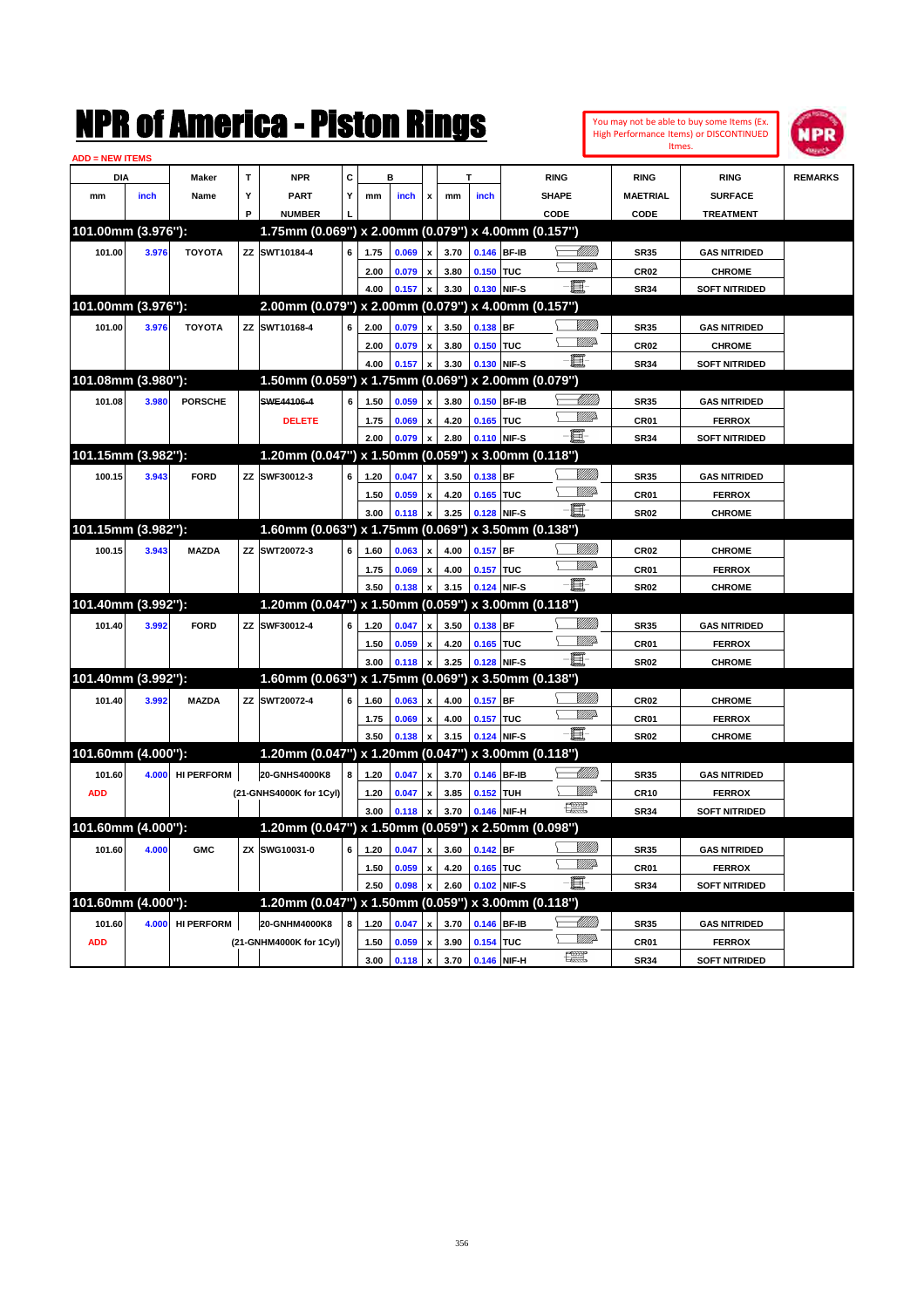| <b>ADD = NEW ITEMS</b> |       |                   |   |                                                     |              |      |       |                           |      |             |                                     |                                                                      |                  |                      |                |
|------------------------|-------|-------------------|---|-----------------------------------------------------|--------------|------|-------|---------------------------|------|-------------|-------------------------------------|----------------------------------------------------------------------|------------------|----------------------|----------------|
| <b>DIA</b>             |       | <b>Maker</b>      | T | <b>NPR</b>                                          | c            |      | в     |                           |      | т           |                                     | <b>RING</b>                                                          | <b>RING</b>      | <b>RING</b>          | <b>REMARKS</b> |
| mm                     | inch  | Name              | Υ | <b>PART</b>                                         | Y            | mm   | inch  | x                         | mm   | inch        |                                     | <b>SHAPE</b>                                                         | <b>MAETRIAL</b>  | <b>SURFACE</b>       |                |
|                        |       |                   | P | <b>NUMBER</b>                                       |              |      |       |                           |      |             |                                     | CODE                                                                 | CODE             | <b>TREATMENT</b>     |                |
| 101.60mm (4.000"):     |       |                   |   | 1.50mm (0.059") x 1.50mm (0.059") x 3.00mm (0.118") |              |      |       |                           |      |             |                                     |                                                                      |                  |                      |                |
| 101.60                 | 4.000 | <b>HI PERFORM</b> |   | 20-GNHD4000K8                                       | 8            | 1.50 | 0.059 | $\boldsymbol{\mathsf{x}}$ | 3.50 | 0.138 BF-IB |                                     | <u> UMB</u>                                                          | <b>SR35</b>      | <b>GAS NITRIDED</b>  |                |
| <b>ADD</b>             |       |                   |   | (21-GNHD4000K for 1Cyl)                             |              | 1.50 | 0.059 | $\pmb{\mathsf{x}}$        | 3.90 | 0.154 TUC   |                                     |                                                                      | CR <sub>01</sub> | <b>FERROX</b>        |                |
|                        |       |                   |   |                                                     |              | 3.00 | 0.118 | $\pmb{\mathsf{x}}$        | 3.70 | 0.146       | NIF-H                               | R                                                                    | <b>SR34</b>      | <b>SOFT NITRIDED</b> |                |
| 101.60                 | 4.000 | <b>ISUZU</b>      |   | ZZ SWI10196-0                                       | 6            | 1.50 | 0.059 | x                         | 3.65 | 0.144 BF-IB |                                     | <u>UMB</u>                                                           | <b>SR10</b>      | <b>CHROME</b>        |                |
|                        |       |                   |   |                                                     |              | 1.50 | 0.059 | $\pmb{\mathsf{x}}$        | 4.30 | 0.169       | T1-RC                               | <u>Sillin</u>                                                        | CR01             | <b>FERROX</b>        |                |
|                        |       |                   |   |                                                     |              | 3.00 | 0.118 | x                         | 3.35 | 0.132       | NIF-S                               | E                                                                    | <b>SR02</b>      | <b>CHROME</b>        |                |
| 101.60                 | 4.000 | <b>ISUZU</b>      |   | ZZ SWI10197-0                                       | 8            | 1.50 | 0.059 | x                         | 3.65 | 0.144 BF-IB |                                     | <u>UMB</u>                                                           | <b>SR10</b>      | <b>CHROME</b>        |                |
|                        |       |                   |   |                                                     |              | 1.50 | 0.059 | x                         | 4.30 |             | 0.169 T1-RC                         | <u>Sillin</u>                                                        | CR <sub>01</sub> | <b>FERROX</b>        |                |
|                        |       |                   |   |                                                     |              | 3.00 | 0.118 | x                         | 3.35 | 0.132 NIF-S |                                     | e                                                                    | <b>SR02</b>      | <b>CHROME</b>        |                |
| 101.73mm (4.005"):     |       |                   |   | 1.20mm (0.047") x 1.20mm (0.047") x 3.00mm (0.118") |              |      |       |                           |      |             |                                     |                                                                      |                  |                      |                |
|                        |       |                   |   |                                                     |              |      |       |                           |      |             |                                     | <u>UMB</u>                                                           |                  |                      |                |
| 101.73                 | 4.005 | <b>HI PERFORM</b> |   | 20-GNHS4005K8                                       | 8            | 1.20 | 0.047 | $\boldsymbol{\mathsf{x}}$ | 3.70 | 0.146       | <b>BF-IB</b>                        | WW.                                                                  | <b>SR35</b>      | <b>GAS NITRIDED</b>  |                |
| <b>ADD</b>             |       |                   |   | (21-GNHS4005K for 1Cyl)                             |              | 1.20 | 0.047 | x                         | 3.85 | 0.152 TUH   |                                     | 鱱                                                                    | <b>CR10</b>      | <b>FERROX</b>        |                |
| 101.73mm (4.005"):     |       |                   |   | $1.20$ mm $(0.047")$                                |              | 3.00 | 0.118 | $\pmb{\mathsf{x}}$        | 3.70 | 0.146 NIF-H | x 1.50mm (0.059") x 3.00mm (0.118") |                                                                      | <b>SR34</b>      | <b>SOFT NITRIDED</b> |                |
|                        |       |                   |   |                                                     |              |      |       |                           |      |             |                                     |                                                                      |                  |                      |                |
| 101.73                 | 4.005 | <b>HI PERFORM</b> |   | 20-GNHM4005K8                                       | 8            | 1.20 | 0.047 | x                         | 3.70 | 0.146       | <b>BF-IB</b>                        | <u> UMB</u><br><u>MMP</u>                                            | <b>SR35</b>      | <b>GAS NITRIDED</b>  |                |
| <b>ADD</b>             |       |                   |   | (21-GNHM4005K for 1Cyl)                             |              | 1.50 | 0.059 | $\pmb{\mathsf{x}}$        | 3.90 | 0.154 TUC   |                                     | 鱱                                                                    | CR01             | <b>FERROX</b>        |                |
|                        |       |                   |   |                                                     |              | 3.00 | 0.118 | $\pmb{\mathsf{x}}$        | 3.70 | 0.146 NIF-H |                                     |                                                                      | <b>SR34</b>      | <b>SOFT NITRIDED</b> |                |
| 101.73mm (4.005"):     |       |                   |   | 1.50mm (0.059") x 1.50mm (0.059") x 3.00mm (0.118") |              |      |       |                           |      |             |                                     |                                                                      |                  |                      |                |
| 101.73                 | 4.005 | <b>HI PERFORM</b> |   | 20-GNHD4005K8                                       | 8            | 1.50 | 0.059 | $\boldsymbol{\mathsf{x}}$ | 3.50 | 0.138       | <b>BF-IB</b>                        | <u>UMB</u>                                                           | <b>SR35</b>      | <b>GAS NITRIDED</b>  |                |
| <b>ADD</b>             |       |                   |   | (21-GNHD4005K for 1Cyl)                             |              | 1.50 | 0.059 | $\pmb{\mathsf{x}}$        | 3.90 | 0.154 TUC   |                                     | <u>MMP</u><br>鱱                                                      | CR <sub>01</sub> | <b>FERROX</b>        |                |
|                        |       |                   |   |                                                     |              | 3.00 | 0.118 | $\pmb{\mathsf{x}}$        | 3.70 | 0.146 NIF-H |                                     |                                                                      | <b>SR34</b>      | <b>SOFT NITRIDED</b> |                |
| 101.85mm (4.010"):     |       |                   |   | 1.20mm (0.047") x 1.50mm (0.059") x 2.50mm (0.098") |              |      |       |                           |      |             |                                     |                                                                      |                  |                      |                |
| 101.85                 | 4.010 | <b>GMC</b>        |   | ZX SWG10031-1                                       | 6            | 1.20 | 0.047 | x                         | 3.60 | $0.142$ BF  |                                     |                                                                      | <b>SR35</b>      | <b>GAS NITRIDED</b>  |                |
|                        |       |                   |   |                                                     |              | 1.50 | 0.059 | $\pmb{\mathsf{x}}$        | 4.20 | 0.165 TUC   |                                     | ₩₩                                                                   | CR01             | <b>FERROX</b>        |                |
|                        |       |                   |   |                                                     |              | 2.50 | 0.098 | $\pmb{\mathsf{x}}$        | 2.60 | 0.102 NIF-S |                                     | $-\blacksquare$                                                      | <b>SR34</b>      | <b>SOFT NITRIDED</b> |                |
| 101.85mm (4.010"):     |       |                   |   | 1.50mm (0.059") x 1.50mm (0.059") x 3.00mm (0.118") |              |      |       |                           |      |             |                                     |                                                                      |                  |                      |                |
| 101.85                 | 4.010 | <b>ISUZU</b>      |   | ZZ SWI10196-1                                       | 6            | 1.50 | 0.059 | $\boldsymbol{\mathsf{x}}$ | 3.65 | 0.144 BF-IB |                                     | <u> MM)</u>                                                          | <b>SR10</b>      | <b>CHROME</b>        |                |
|                        |       |                   |   |                                                     |              | 1.50 | 0.059 | $\pmb{\mathsf{x}}$        | 4.30 |             | 0.169 T1-RC                         | <u>Sillin</u>                                                        | CR <sub>01</sub> | <b>FERROX</b>        |                |
|                        |       |                   |   |                                                     |              | 3.00 | 0.118 | $\pmb{\mathsf{x}}$        | 3.35 | 0.132       | NIF-S                               | E                                                                    | <b>SR02</b>      | <b>CHROME</b>        |                |
| 101.85                 | 4.010 | <b>ISUZU</b>      |   | ZZ SWI10197-1                                       | 8            | 1.50 | 0.059 | x                         | 3.65 | 0.144 BF-IB |                                     | <u> Millitt</u>                                                      | <b>SR10</b>      | <b>CHROME</b>        |                |
|                        |       |                   |   |                                                     |              | 1.50 | 0.059 | x                         | 4.30 |             | 0.169 T1-RC                         | <u>XMM</u>                                                           | CR01             | <b>FERROX</b>        |                |
|                        |       |                   |   |                                                     |              | 3.00 | 0.118 | $\pmb{\mathsf{x}}$        | 3.35 | 0.132 NIF-S |                                     | E                                                                    | <b>SR02</b>      | <b>CHROME</b>        |                |
| 102.00mm (4.016"):     |       |                   |   | 1.00mm (0.039") x 1.20mm (0.047") x 2.80mm (0.110") |              |      |       |                           |      |             |                                     |                                                                      |                  |                      |                |
| 102.00                 |       | 4.016 HI PERFORM  |   | 21-GNH10200                                         | $\mathbf{1}$ | 1.00 | 0.039 | $\pmb{\mathsf{x}}$        | 3.70 | $0.146$ BF  |                                     | <u>Villida</u>                                                       | <b>SR34</b>      | <b>GAS NITRIDED</b>  |                |
|                        |       |                   |   |                                                     |              | 1.20 | 0.047 | x                         | 4.40 | 0.173 TUH   |                                     | <u>Willi</u> r                                                       | CR01             | <b>FERROX</b>        |                |
|                        |       |                   |   |                                                     |              | 2.80 | 0.110 | x                         | 3.10 | 0.122 NIF-H |                                     | $f_{\rm max}^{\rm exp}$                                              | <b>SR34</b>      | <b>SOFT NITRIDED</b> |                |
| 102.00mm (4.016"):     |       |                   |   | 1.50mm (0.059") x 1.50mm (0.059") x 2.50mm (0.098") |              |      |       |                           |      |             |                                     |                                                                      |                  |                      |                |
| 102.00                 | 4.016 | <b>FORD</b>       |   | ZZ SWF30032-0                                       | 8            | 1.50 | 0.059 | $\pmb{\mathsf{x}}$        | 3.30 | $0.130$ BF  |                                     | <u>Sillilli</u>                                                      | <b>SR34</b>      | <b>GAS NITRIDED</b>  |                |
| <b>ADD</b>             |       |                   |   |                                                     |              | 1.50 | 0.059 | $\pmb{\mathsf{x}}$        | 4.30 | 0.169 TUH   |                                     | <u>Willi</u> r                                                       | CR01             | <b>FERROX</b>        |                |
|                        |       |                   |   |                                                     |              | 2.50 | 0.098 | x                         | 3.00 | 0.118 NIF-H |                                     | 鱸                                                                    | <b>CR10</b>      | <b>CHROME</b>        |                |
| 102.00mm (4.016"):     |       |                   |   | 2.84mm (0.112") x 2.39mm (0.094") x 4.00mm (0.157") |              |      |       |                           |      |             |                                     |                                                                      |                  |                      |                |
| 102.00                 | 4.016 | <b>CHRYSLER</b>   |   | ZZ SDC10022-0                                       | 6            | 2.84 | 0.112 | x                         | 4.20 |             | 0.165 BF-K1                         | r III                                                                | <b>CR10</b>      | <b>CHROME</b>        |                |
| <b>ADD</b>             |       |                   |   |                                                     |              | 2.39 | 0.094 | x                         | 4.30 |             | 0.169 T1-RC                         | $\begin{matrix} \begin{matrix} \mathbb{W} \end{matrix} \end{matrix}$ | CR01             | <b>FERROX</b>        |                |
|                        |       |                   |   |                                                     |              | 4.00 | 0.157 | $\pmb{\mathsf{x}}$        | 4.30 |             | 0.169 E-BC16                        | $-\frac{1}{2}\mathcal{O}_m$                                          | <b>CR10</b>      | <b>CHROME</b>        |                |
|                        |       |                   |   |                                                     |              |      |       |                           |      |             |                                     |                                                                      |                  |                      |                |

You may not be able to buy some Items (Ex. High Performance Items) or DISCONTINUED Itmes.

NPR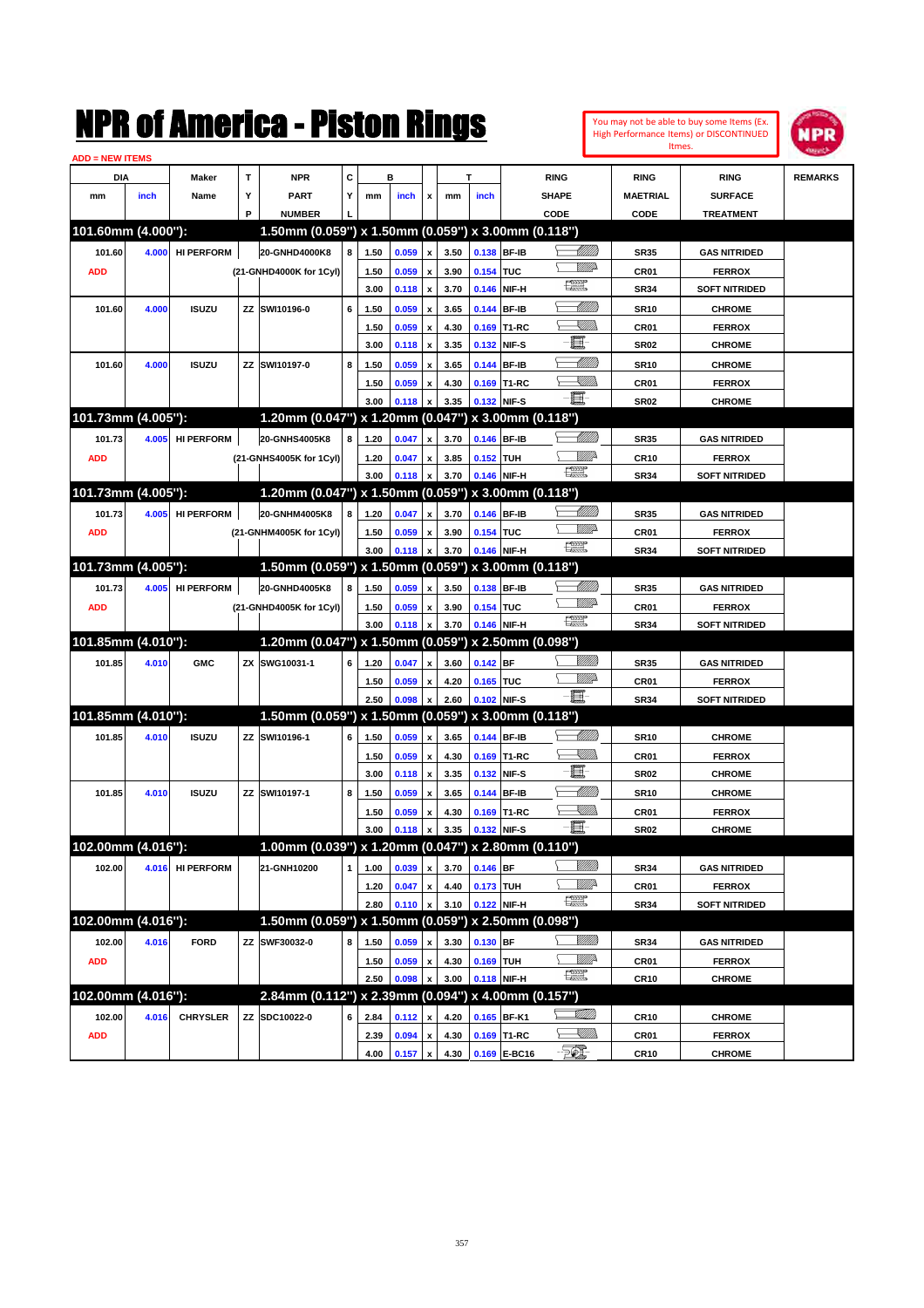|                        |       |                   |           | NMK OI AINCrica - Miston Kings                      |   |      |                |                           |      |            |                   |                   |                   |                  | You may not be able to buy some Items (Ex.<br>High Performance Items) or DISCONTINUED<br>Itmes. | IPR            |
|------------------------|-------|-------------------|-----------|-----------------------------------------------------|---|------|----------------|---------------------------|------|------------|-------------------|-------------------|-------------------|------------------|-------------------------------------------------------------------------------------------------|----------------|
| <b>ADD = NEW ITEMS</b> |       |                   |           |                                                     |   |      |                |                           |      |            |                   |                   |                   |                  |                                                                                                 |                |
| DIA                    |       | Maker             | T         | <b>NPR</b>                                          | C |      | в              |                           |      | T          |                   | <b>RING</b>       |                   | <b>RING</b>      | <b>RING</b>                                                                                     | <b>REMARKS</b> |
| mm                     | inch  | Name              | Υ         | PART                                                | Y | mm   | inch           | x                         | mm   | inch       |                   | <b>SHAPE</b>      |                   | <b>MAETRIAL</b>  | <b>SURFACE</b>                                                                                  |                |
|                        |       |                   | P         | <b>NUMBER</b>                                       |   |      |                |                           |      |            |                   | CODE              |                   | <b>CODE</b>      | <b>TREATMENT</b>                                                                                |                |
| 102.10mm (4.020"):     |       |                   |           | 1.20mm (0.047") x 1.50mm (0.059") x 2.50mm (0.098") |   |      |                |                           |      |            |                   |                   |                   |                  |                                                                                                 |                |
| 102.10                 | 4.020 | <b>GMC</b>        | <b>ZX</b> | SWG10031-2                                          | 6 | 1.20 | 0.047          | X                         | 3.60 | $0.142$ BF |                   |                   |                   | <b>SR35</b>      | <b>GAS NITRIDED</b>                                                                             |                |
|                        |       |                   |           |                                                     |   | 1.50 | 0.059          | X                         | 4.20 | 0.165 TUC  |                   |                   | 7777).            | CR01             | <b>FERROX</b>                                                                                   |                |
|                        |       |                   |           |                                                     |   | 2.50 | 0.098          | X                         | 2.60 |            | 0.102 NIF-S       | E.                |                   | <b>SR34</b>      | <b>SOFT NITRIDED</b>                                                                            |                |
| 102.10mm (4.020"):     |       |                   |           | 1.50mm (0.059") x 1.50mm (0.059") x 3.00mm (0.118") |   |      |                |                           |      |            |                   |                   |                   |                  |                                                                                                 |                |
| 102.10                 | 4.020 | <b>ISUZU</b>      | ZZ        | SWI10196-2                                          | 6 | 1.50 | 0.059          | X                         | 3.65 |            | 0.144 BF-IB       |                   | <u> MMW</u>       | <b>SR10</b>      | <b>CHROME</b>                                                                                   |                |
|                        |       |                   |           |                                                     |   | 1.50 | 0.059          | X                         | 4.30 | 0.169      | T1-RC             |                   | <u>Sillin</u>     | CR <sub>01</sub> | <b>FERROX</b>                                                                                   |                |
|                        |       |                   |           |                                                     |   | 3.00 | 0.118          | $\boldsymbol{\mathsf{x}}$ | 3.35 |            | 0.132 NIF-S       | E.                |                   | <b>SR02</b>      | <b>CHROME</b>                                                                                   |                |
| 102.10                 | 4.020 | <b>ISUZU</b>      | ΖZ        | SWI10197-2                                          | 8 | 1.50 | 0.059          | X                         | 3.65 |            | 0.144 BF-IB       |                   | <u> Millil</u>    | <b>SR10</b>      | <b>CHROME</b>                                                                                   |                |
|                        |       |                   |           |                                                     |   | 1.50 | 0.059          | x                         | 4.30 |            | 0.169 T1-RC       |                   | <u>VMM</u>        | CR <sub>01</sub> | <b>FERROX</b>                                                                                   |                |
|                        |       |                   |           |                                                     |   | 3.00 | 0.118          | X                         | 3.35 |            | 0.132 NIF-S       | e.                |                   | <b>SR02</b>      | <b>CHROME</b>                                                                                   |                |
| 102.11mm (4.020"):     |       |                   |           | 2.00mm (0.079") x 2.00mm (0.079") x 3.00mm (0.118") |   |      |                |                           |      |            |                   |                   |                   |                  |                                                                                                 |                |
| 102.11                 | 4.020 | <b>HI PERFORM</b> |           | <b>DSL4020</b>                                      | 1 | 2.00 | 0.079          | X                         | 3.70 |            | 0.146 BF-IB       |                   | <u> Milli</u> lli | <b>SR35</b>      | <b>GAS NITRIDED</b>                                                                             |                |
|                        |       |                   |           |                                                     |   | 2.00 | 0.079          | x                         | 4.20 |            | 0.165 T1-IC       |                   | <u> Millill</u>   | <b>CR02</b>      | <b>CHROME</b>                                                                                   |                |
|                        |       |                   |           |                                                     |   | 3.00 | 0.118          | X                         | 3.00 |            | 0.118 E-BC16      | FØ.               |                   | <b>SR34</b>      | <b>SOFT NITRIDED</b>                                                                            |                |
| 102.20mm (4.024"):     |       |                   |           | 1.20mm (0.047") x 1.75mm (0.069") x 2.00mm (0.079") |   |      |                |                           |      |            |                   |                   |                   |                  |                                                                                                 |                |
| 102.20                 | 4.024 | <b>BENZ</b>       |           | SWE12628-0                                          | 8 | 1.20 | 0.047          | X                         | 3.50 |            | 0.138 BF-IB       |                   | <u> Milli</u>     | <b>SR35</b>      | <b>GAS NITRIDED</b>                                                                             |                |
|                        |       |                   |           | <b>DELETE</b>                                       |   | 1.75 | 0.069          | X                         | 4.00 |            | 0.157 T1-RC       |                   | <u>Sillin</u>     | CR <sub>01</sub> | <b>FERROX</b>                                                                                   |                |
|                        |       |                   |           |                                                     |   | 2.00 | 0.079          | X                         | 2.70 |            | 0.106 NIF-S       | E                 |                   | <b>SR34</b>      | <b>SOFT NITRIDED</b>                                                                            |                |
| 102.25mm (4.026"):     |       |                   |           | 1.50mm (0.059") x 1.50mm (0.059") x 2.50mm (0.098") |   |      |                |                           |      |            |                   |                   |                   |                  |                                                                                                 |                |
| 102.25                 | 4.026 | <b>FORD</b>       | ZZ        | SWF30032-1                                          | 8 | 1.50 | 0.059          | X                         | 3.30 | 0.130 BF   |                   |                   | <u>Millil</u>     | <b>SR34</b>      | <b>GAS NITRIDED</b>                                                                             |                |
| <b>ADD</b>             |       |                   |           |                                                     |   | 1.50 | 0.059          | x                         | 4.30 | 0.169 TUH  |                   |                   | ₩₩                | CR <sub>01</sub> | <b>FERROX</b>                                                                                   |                |
|                        |       |                   |           |                                                     |   | 2.50 | 0.098          | X                         | 3.00 |            | 0.118 NIF-H       | $\frac{1}{2}$     |                   | <b>CR10</b>      | <b>CHROME</b>                                                                                   |                |
| 102.25mm (4.026"):     |       |                   |           | 2.84mm (0.112") x 2.39mm (0.094") x 4.00mm (0.157") |   |      |                |                           |      |            |                   |                   |                   |                  |                                                                                                 |                |
| 102.25                 | 4.026 | <b>CHRYSLER</b>   | ZZ        | SDC10022-1                                          | 6 | 2.84 | 0.112          | X                         | 4.20 |            | 0.165 BF-K1       |                   | <u>MM</u>         | <b>CR10</b>      | <b>CHROME</b>                                                                                   |                |
| <b>ADD</b>             |       |                   |           |                                                     |   | 2.39 | 0.094          | X                         | 4.30 |            | 0.169 T1-RC       |                   | <u>Sillin</u>     | CR01             | <b>FERROX</b>                                                                                   |                |
|                        |       |                   |           |                                                     |   | 4.00 | 0.157          | X                         | 4.30 |            | 0.169 E-BC16      | <b>FOX</b>        |                   | <b>CR10</b>      | <b>CHROME</b>                                                                                   |                |
| 102.35mm (4.030"):     |       |                   |           | 1.20mm (0.047") x 1.20mm (0.047")                   |   |      |                |                           |      |            | x 3.00mm (0.118") |                   |                   |                  |                                                                                                 |                |
| 102.36                 | 4.030 | <b>HI PERFORM</b> |           | 20-GNHS4030K8                                       | 8 | 1.20 | 0.047          | X                         | 3.70 |            | 0.146 BF-IB       |                   | <u> UMM</u>       | <b>SR35</b>      | <b>GAS NITRIDED</b>                                                                             |                |
| <b>ADD</b>             |       |                   |           | (21-GNHS4030K for 1Cyl)                             |   | 1.20 | 0.047          | x                         | 3.85 | 0.152 TUH  |                   |                   | <u>M</u>          | <b>CR10</b>      | <b>FERROX</b>                                                                                   |                |
|                        |       |                   |           |                                                     |   | 3.00 | 0.118          | x                         | 3.70 |            | 0.146 NIF-H       | $\frac{1}{2}$     |                   | <b>SR34</b>      | <b>SOFT NITRIDED</b>                                                                            |                |
| 102.35mm (4.030"):     |       |                   |           | 1.20mm (0.047") x 1.50mm (0.059") x 2.50mm (0.098") |   |      |                |                           |      |            |                   |                   |                   |                  |                                                                                                 |                |
|                        |       |                   |           | SWG10031-3                                          | 6 |      |                |                           |      |            |                   |                   | <u>VMM</u>        |                  |                                                                                                 |                |
| 102.36                 | 4.030 | <b>GMC</b>        | ZΧ        |                                                     |   | 1.20 | 0.047          | $\pmb{\mathsf{x}}$        | 3.60 | $0.142$ BF |                   |                   | ₩₩                | <b>SR35</b>      | <b>GAS NITRIDED</b>                                                                             |                |
|                        |       |                   |           |                                                     |   | 1.50 | 0.059          | $\pmb{\mathsf{x}}$        | 4.20 | 0.165 TUC  | 0.102 NIF-S       | E                 |                   | CR01             | <b>FERROX</b>                                                                                   |                |
| 102.36mm (4.030"):     |       |                   |           | 1.20mm (0.047") x 1.50mm (0.059") x 3.00mm (0.118") |   | 2.50 | 0.098          | $\boldsymbol{\mathsf{x}}$ | 2.60 |            |                   |                   |                   | <b>SR34</b>      | <b>SOFT NITRIDED</b>                                                                            |                |
|                        |       |                   |           |                                                     |   |      |                |                           |      |            |                   |                   | <u> Millitti</u>  |                  |                                                                                                 |                |
| 102.36                 | 4.030 | <b>HI PERFORM</b> |           | 20-GNHM4030K8                                       | 8 | 1.20 | 0.047          | $\pmb{\mathsf{x}}$        | 3.70 |            | 0.146 BF-IB       |                   | <u>WW</u> A       | SR35             | <b>GAS NITRIDED</b>                                                                             |                |
| <b>ADD</b>             |       |                   |           | (21-GNHM4030K for 1Cyl)                             |   | 1.50 | 0.059          | $\pmb{\mathsf{x}}$        | 3.90 | 0.154 TUC  |                   | <b>The Second</b> |                   | CR01             | <b>FERROX</b>                                                                                   |                |
|                        |       |                   |           |                                                     |   | 3.00 | $0.118 \times$ |                           | 3.70 |            | 0.146 NIF-H       |                   |                   | <b>SR34</b>      | <b>SOFT NITRIDED</b>                                                                            |                |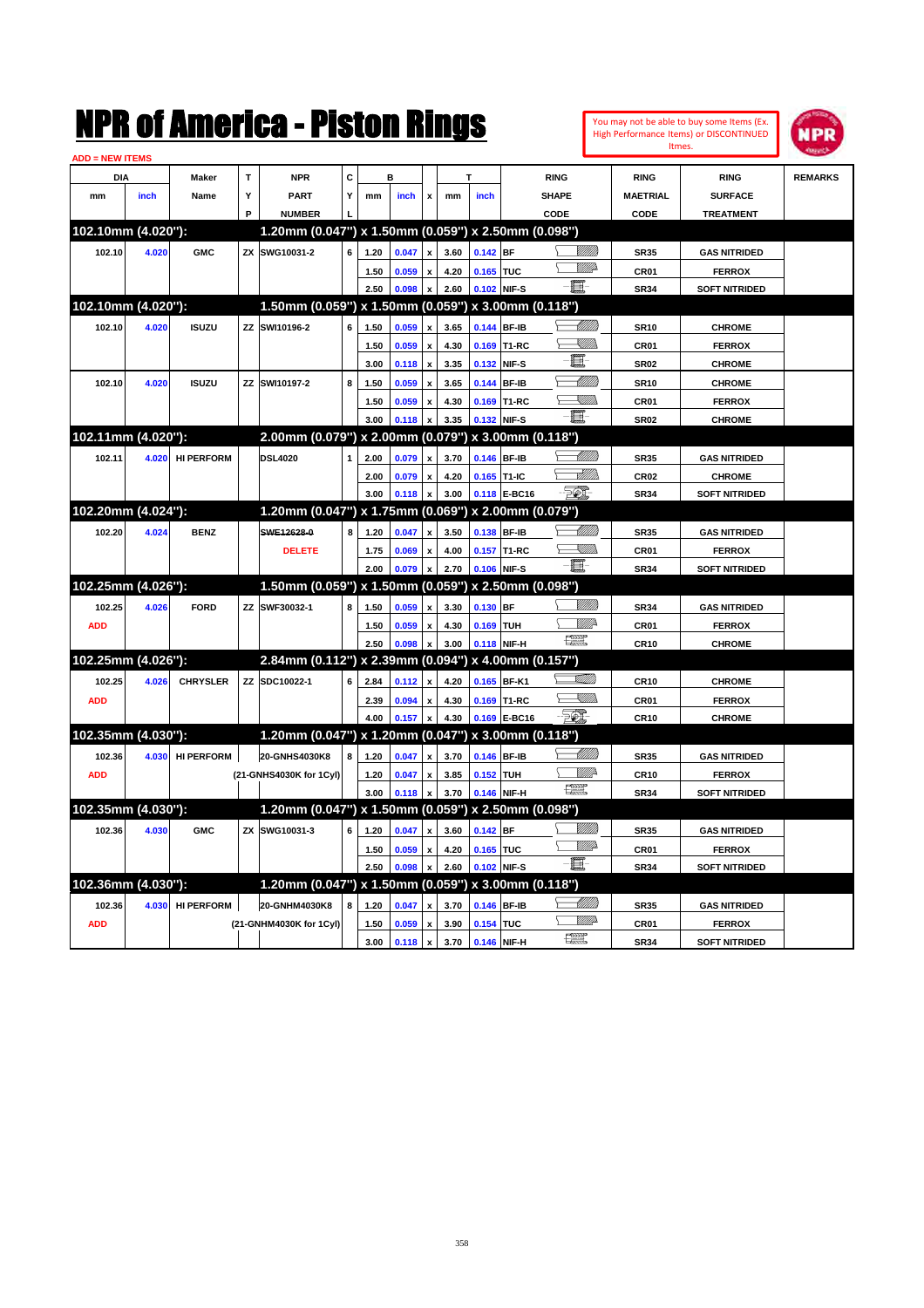| You may not be able to buy some Items (Ex. |
|--------------------------------------------|
| High Performance Items) or DISCONTINUED    |
| Itmes.                                     |



| C<br>DIA<br><b>Maker</b><br>т<br><b>NPR</b><br>в<br>т<br><b>RING</b><br><b>RING</b><br><b>RING</b><br><b>REMARKS</b><br>inch<br>Name<br>Y<br><b>PART</b><br>Y<br>inch<br><b>SHAPE</b><br><b>MAETRIAL</b><br><b>SURFACE</b><br>mm<br>mm<br>inch<br>mm<br>x<br>P<br><b>NUMBER</b><br>CODE<br>CODE<br><b>TREATMENT</b><br>102.36mm (4.030"):<br>1.50mm (0.059") x 1.50mm (0.059") x 3.00mm (0.118")<br><u> UMB</u><br>20-GNHD4030K8<br>0.138 BF-IB<br>102.36<br>4.030<br><b>HI PERFORM</b><br>8<br>1.50<br>0.059<br>3.50<br><b>SR35</b><br><b>GAS NITRIDED</b><br>x<br>(21-GNHD4030K for 1Cyl)<br>0.059<br>3.90<br>0.154 TUC<br><b>ADD</b><br>1.50<br>CR01<br><b>FERROX</b><br>鱱<br>3.00<br>3.70<br>0.146 NIF-H<br>0.118<br><b>SR34</b><br><b>SOFT NITRIDED</b><br>x<br>MMM<br><b>ISUZU</b><br>SWI10196-3<br>6<br>0.059<br>3.65<br>0.144<br><b>BF-IB</b><br><b>SR10</b><br><b>CHROME</b><br>102.36<br>4.030<br>ΖZ<br>1.50<br>x<br><u>Sillin</u><br>0.059<br>4.30<br>0.169 T1-RC<br>1.50<br>CR01<br><b>FERROX</b><br>x<br>E<br>3.35<br>0.132 NIF-S<br>3.00<br>0.118<br><b>SR02</b><br><b>CHROME</b><br>x<br>MMM)<br>102.36<br><b>ISUZU</b><br>SWI10197-3<br>8<br>0.059<br>0.144 BF-IB<br><b>SR10</b><br>4.030<br>ΖZ<br>1.50<br>3.65<br><b>CHROME</b><br><u>Sillin</u><br>0.059<br>4.30<br>0.169 T1-RC<br>CR01<br>1.50<br><b>FERROX</b><br>E<br>3.00<br>3.35<br>0.132 NIF-S<br>0.118<br><b>SR02</b><br><b>CHROME</b><br>102.36mm (4.030"):<br>2.00mm (0.079") x 2.00mm (0.079")<br>x 3.00mm (0.118")<br><u>UMB</u><br><b>DSL4030</b><br>102.36<br>4.030<br><b>HI PERFORM</b><br>0.079<br>3.70<br>0.146 BF-IB<br><b>GAS NITRIDED</b><br>2.00<br><b>SR35</b><br>1<br>x<br><u>eMMo</u><br>4.20<br>0.165 T1-IC<br>CR <sub>02</sub><br><b>CHROME</b><br>2.00<br>0.079<br>x<br>EQ)<br>3.00<br>3.00<br>0.118 E-BC16<br>0.118<br><b>SR34</b><br><b>SOFT NITRIDED</b><br>102.45mm (4.033"):<br>1.20mm (0.047") x 1.75mm (0.069")<br>x 2.00mm (0.079")<br>MMB<br>102.45<br>4.033<br><b>BENZ</b><br>SWE12628-1<br>8<br>1.20<br>0.047<br>3.50<br>0.138 BF-IB<br><b>GAS NITRIDED</b><br><b>SR35</b><br>x<br><u>Sillin</u><br>4.00<br>0.157 T1-RC<br><b>DELETE</b><br>1.75<br>0.069<br>CR <sub>01</sub><br><b>FERROX</b><br>E<br>2.00<br>2.70<br>0.106 NIF-S<br><b>SOFT NITRIDED</b><br>0.079<br><b>SR34</b><br>102.49mm (4.035"):<br>1.20mm (0.047") x 1.20mm (0.047")<br>x 3.00mm (0.118")<br><u>UMM</u><br>20-GNHS4035K8<br>102.49<br>4.035<br><b>HI PERFORM</b><br>8<br>1.20<br>0.047<br>3.70<br>0.146 BF-IB<br><b>GAS NITRIDED</b><br><b>SR35</b><br>x<br><u>Mille</u><br>3.85<br>0.152 TUH<br><b>CR10</b><br><b>FERROX</b><br><b>ADD</b><br>(21-GNHS4035K for 1Cyl)<br>1.20<br>0.047<br>x<br>鱱<br>3.00<br>3.70<br>0.146 NIF-H<br>0.118<br><b>SR34</b><br><b>SOFT NITRIDED</b><br>102.49mm (4.035"):<br>1.20mm (0.047") x 1.50mm (0.059") x 3.00mm (0.118")<br><u>UMB</u><br>20-GNHM4035K8<br>102.49<br>4.035<br><b>HI PERFORM</b><br>8<br>1.20<br>0.047<br>0.146 BF-IB<br><b>GAS NITRIDED</b><br>3.70<br><b>SR35</b><br>x<br><br>William<br>3.90<br>0.154 TUC<br><b>ADD</b><br>(21-GNHM4035K for 1Cyl)<br>1.50<br>0.059<br>CR <sub>01</sub><br><b>FERROX</b><br>鱱<br>3.00<br>3.70<br>0.146 NIF-H<br><b>SOFT NITRIDED</b><br>0.118<br><b>SR34</b><br>102.49mm (4.035"):<br>1.50mm (0.059") x 1.50mm (0.059") x 3.00mm (0.118")<br><u>UMB</u><br>20-GNHD4035K8<br>102.49<br>4.035<br><b>HI PERFORM</b><br>8<br>0.059<br>3.50<br>0.138 BF-IB<br><b>GAS NITRIDED</b><br>1.50<br><b>SR35</b><br>x<br><u>WW</u><br>0.059<br>3.90<br>0.154 TUC<br><b>CR01</b><br><b>FERROX</b><br><b>ADD</b><br>(21-GNHD4035K for 1Cyl)<br>1.50<br>x<br>鱱<br>3.70<br>0.146 NIF-H<br>3.00<br>0.118<br><b>SR34</b><br><b>SOFT NITRIDED</b><br>102.50mm (4.035"):<br>1.50mm (0.059") x 1.50mm (0.059") x 2.50mm (0.098")<br><u>VIIIIn</u><br>102.50<br>4.035<br><b>FORD</b><br>SWF30032-2<br>8<br>0.059<br>3.30<br>0.130 BF<br><b>SR34</b><br><b>GAS NITRIDED</b><br>ΖZ<br>1.50<br>x<br><u>Mille</u><br>0.059<br>4.30<br>0.169 TUH<br><b>ADD</b><br>1.50<br>CR01<br><b>FERROX</b><br>x<br>€ €<br>0.098<br>3.00<br>0.118 NIF-H<br>2.50<br>X<br><b>CR10</b><br><b>CHROME</b><br>102.50mm (4.035"):<br>2.84mm (0.112") x 2.39mm (0.094") x 4.00mm (0.157")<br><u>stillin</u><br><b>CHRYSLER</b><br>ZZ SDC10022-2<br>0.165 BF-K1<br>102.50<br>4.035<br>6<br>2.84<br>4.20<br>0.112<br><b>CR10</b><br><b>CHROME</b><br>$\pmb{\mathsf{x}}$<br>- <sup>W</sup> illida<br>4.30<br>0.169 T1-RC<br><b>ADD</b><br>0.094<br>CR01<br><b>FERROX</b><br>2.39<br>x<br>EI.<br>0.169 E-BC16<br>4.00<br>0.157<br>4.30<br><b>CR10</b><br><b>CHROME</b><br>102.60mm (4.039"):<br>1.20mm (0.047") x 1.50mm (0.059") x 2.50mm (0.098")<br><u>VIIII</u> )<br>ZX SWG10031-4<br>0.142 BF<br>102.60<br>4.039<br><b>GMC</b><br>0.047<br>6<br>1.20<br>3.60<br>SR35<br><b>GAS NITRIDED</b><br>X<br><u>WW</u> D<br>4.20<br>0.165 TUC<br>0.059<br>CR01<br><b>FERROX</b><br>1.50<br>X<br>0.102 NIF-S | <b>ADD = NEW ITEMS</b> |  |  |      |       |   |      |  |   |      |                      |  |
|----------------------------------------------------------------------------------------------------------------------------------------------------------------------------------------------------------------------------------------------------------------------------------------------------------------------------------------------------------------------------------------------------------------------------------------------------------------------------------------------------------------------------------------------------------------------------------------------------------------------------------------------------------------------------------------------------------------------------------------------------------------------------------------------------------------------------------------------------------------------------------------------------------------------------------------------------------------------------------------------------------------------------------------------------------------------------------------------------------------------------------------------------------------------------------------------------------------------------------------------------------------------------------------------------------------------------------------------------------------------------------------------------------------------------------------------------------------------------------------------------------------------------------------------------------------------------------------------------------------------------------------------------------------------------------------------------------------------------------------------------------------------------------------------------------------------------------------------------------------------------------------------------------------------------------------------------------------------------------------------------------------------------------------------------------------------------------------------------------------------------------------------------------------------------------------------------------------------------------------------------------------------------------------------------------------------------------------------------------------------------------------------------------------------------------------------------------------------------------------------------------------------------------------------------------------------------------------------------------------------------------------------------------------------------------------------------------------------------------------------------------------------------------------------------------------------------------------------------------------------------------------------------------------------------------------------------------------------------------------------------------------------------------------------------------------------------------------------------------------------------------------------------------------------------------------------------------------------------------------------------------------------------------------------------------------------------------------------------------------------------------------------------------------------------------------------------------------------------------------------------------------------------------------------------------------------------------------------------------------------------------------------------------------------------------------------------------------------------------------------------------------------------------------------------------------------------------------------------------------------------------------------------------------------------------------------------------------------------------------------------------------------------------------------------------------------------------------------------------------------------------------------------------------------------------------------------------------------------------------------------------------------------------------------------------------------------------------------------------------------------------------------------------------------------------------------------------------------------------------------------------------------------------------------------------------------------------------------------------------------------------------------------------------------------------------------------------------------------------------------------------------------------------------------------------------------------------------------------------------------------------------------------------------------------|------------------------|--|--|------|-------|---|------|--|---|------|----------------------|--|
|                                                                                                                                                                                                                                                                                                                                                                                                                                                                                                                                                                                                                                                                                                                                                                                                                                                                                                                                                                                                                                                                                                                                                                                                                                                                                                                                                                                                                                                                                                                                                                                                                                                                                                                                                                                                                                                                                                                                                                                                                                                                                                                                                                                                                                                                                                                                                                                                                                                                                                                                                                                                                                                                                                                                                                                                                                                                                                                                                                                                                                                                                                                                                                                                                                                                                                                                                                                                                                                                                                                                                                                                                                                                                                                                                                                                                                                                                                                                                                                                                                                                                                                                                                                                                                                                                                                                                                                                                                                                                                                                                                                                                                                                                                                                                                                                                                                                                                                            |                        |  |  |      |       |   |      |  |   |      |                      |  |
|                                                                                                                                                                                                                                                                                                                                                                                                                                                                                                                                                                                                                                                                                                                                                                                                                                                                                                                                                                                                                                                                                                                                                                                                                                                                                                                                                                                                                                                                                                                                                                                                                                                                                                                                                                                                                                                                                                                                                                                                                                                                                                                                                                                                                                                                                                                                                                                                                                                                                                                                                                                                                                                                                                                                                                                                                                                                                                                                                                                                                                                                                                                                                                                                                                                                                                                                                                                                                                                                                                                                                                                                                                                                                                                                                                                                                                                                                                                                                                                                                                                                                                                                                                                                                                                                                                                                                                                                                                                                                                                                                                                                                                                                                                                                                                                                                                                                                                                            |                        |  |  |      |       |   |      |  |   |      |                      |  |
|                                                                                                                                                                                                                                                                                                                                                                                                                                                                                                                                                                                                                                                                                                                                                                                                                                                                                                                                                                                                                                                                                                                                                                                                                                                                                                                                                                                                                                                                                                                                                                                                                                                                                                                                                                                                                                                                                                                                                                                                                                                                                                                                                                                                                                                                                                                                                                                                                                                                                                                                                                                                                                                                                                                                                                                                                                                                                                                                                                                                                                                                                                                                                                                                                                                                                                                                                                                                                                                                                                                                                                                                                                                                                                                                                                                                                                                                                                                                                                                                                                                                                                                                                                                                                                                                                                                                                                                                                                                                                                                                                                                                                                                                                                                                                                                                                                                                                                                            |                        |  |  |      |       |   |      |  |   |      |                      |  |
|                                                                                                                                                                                                                                                                                                                                                                                                                                                                                                                                                                                                                                                                                                                                                                                                                                                                                                                                                                                                                                                                                                                                                                                                                                                                                                                                                                                                                                                                                                                                                                                                                                                                                                                                                                                                                                                                                                                                                                                                                                                                                                                                                                                                                                                                                                                                                                                                                                                                                                                                                                                                                                                                                                                                                                                                                                                                                                                                                                                                                                                                                                                                                                                                                                                                                                                                                                                                                                                                                                                                                                                                                                                                                                                                                                                                                                                                                                                                                                                                                                                                                                                                                                                                                                                                                                                                                                                                                                                                                                                                                                                                                                                                                                                                                                                                                                                                                                                            |                        |  |  |      |       |   |      |  |   |      |                      |  |
|                                                                                                                                                                                                                                                                                                                                                                                                                                                                                                                                                                                                                                                                                                                                                                                                                                                                                                                                                                                                                                                                                                                                                                                                                                                                                                                                                                                                                                                                                                                                                                                                                                                                                                                                                                                                                                                                                                                                                                                                                                                                                                                                                                                                                                                                                                                                                                                                                                                                                                                                                                                                                                                                                                                                                                                                                                                                                                                                                                                                                                                                                                                                                                                                                                                                                                                                                                                                                                                                                                                                                                                                                                                                                                                                                                                                                                                                                                                                                                                                                                                                                                                                                                                                                                                                                                                                                                                                                                                                                                                                                                                                                                                                                                                                                                                                                                                                                                                            |                        |  |  |      |       |   |      |  |   |      |                      |  |
|                                                                                                                                                                                                                                                                                                                                                                                                                                                                                                                                                                                                                                                                                                                                                                                                                                                                                                                                                                                                                                                                                                                                                                                                                                                                                                                                                                                                                                                                                                                                                                                                                                                                                                                                                                                                                                                                                                                                                                                                                                                                                                                                                                                                                                                                                                                                                                                                                                                                                                                                                                                                                                                                                                                                                                                                                                                                                                                                                                                                                                                                                                                                                                                                                                                                                                                                                                                                                                                                                                                                                                                                                                                                                                                                                                                                                                                                                                                                                                                                                                                                                                                                                                                                                                                                                                                                                                                                                                                                                                                                                                                                                                                                                                                                                                                                                                                                                                                            |                        |  |  |      |       |   |      |  |   |      |                      |  |
|                                                                                                                                                                                                                                                                                                                                                                                                                                                                                                                                                                                                                                                                                                                                                                                                                                                                                                                                                                                                                                                                                                                                                                                                                                                                                                                                                                                                                                                                                                                                                                                                                                                                                                                                                                                                                                                                                                                                                                                                                                                                                                                                                                                                                                                                                                                                                                                                                                                                                                                                                                                                                                                                                                                                                                                                                                                                                                                                                                                                                                                                                                                                                                                                                                                                                                                                                                                                                                                                                                                                                                                                                                                                                                                                                                                                                                                                                                                                                                                                                                                                                                                                                                                                                                                                                                                                                                                                                                                                                                                                                                                                                                                                                                                                                                                                                                                                                                                            |                        |  |  |      |       |   |      |  |   |      |                      |  |
|                                                                                                                                                                                                                                                                                                                                                                                                                                                                                                                                                                                                                                                                                                                                                                                                                                                                                                                                                                                                                                                                                                                                                                                                                                                                                                                                                                                                                                                                                                                                                                                                                                                                                                                                                                                                                                                                                                                                                                                                                                                                                                                                                                                                                                                                                                                                                                                                                                                                                                                                                                                                                                                                                                                                                                                                                                                                                                                                                                                                                                                                                                                                                                                                                                                                                                                                                                                                                                                                                                                                                                                                                                                                                                                                                                                                                                                                                                                                                                                                                                                                                                                                                                                                                                                                                                                                                                                                                                                                                                                                                                                                                                                                                                                                                                                                                                                                                                                            |                        |  |  |      |       |   |      |  |   |      |                      |  |
|                                                                                                                                                                                                                                                                                                                                                                                                                                                                                                                                                                                                                                                                                                                                                                                                                                                                                                                                                                                                                                                                                                                                                                                                                                                                                                                                                                                                                                                                                                                                                                                                                                                                                                                                                                                                                                                                                                                                                                                                                                                                                                                                                                                                                                                                                                                                                                                                                                                                                                                                                                                                                                                                                                                                                                                                                                                                                                                                                                                                                                                                                                                                                                                                                                                                                                                                                                                                                                                                                                                                                                                                                                                                                                                                                                                                                                                                                                                                                                                                                                                                                                                                                                                                                                                                                                                                                                                                                                                                                                                                                                                                                                                                                                                                                                                                                                                                                                                            |                        |  |  |      |       |   |      |  |   |      |                      |  |
|                                                                                                                                                                                                                                                                                                                                                                                                                                                                                                                                                                                                                                                                                                                                                                                                                                                                                                                                                                                                                                                                                                                                                                                                                                                                                                                                                                                                                                                                                                                                                                                                                                                                                                                                                                                                                                                                                                                                                                                                                                                                                                                                                                                                                                                                                                                                                                                                                                                                                                                                                                                                                                                                                                                                                                                                                                                                                                                                                                                                                                                                                                                                                                                                                                                                                                                                                                                                                                                                                                                                                                                                                                                                                                                                                                                                                                                                                                                                                                                                                                                                                                                                                                                                                                                                                                                                                                                                                                                                                                                                                                                                                                                                                                                                                                                                                                                                                                                            |                        |  |  |      |       |   |      |  |   |      |                      |  |
|                                                                                                                                                                                                                                                                                                                                                                                                                                                                                                                                                                                                                                                                                                                                                                                                                                                                                                                                                                                                                                                                                                                                                                                                                                                                                                                                                                                                                                                                                                                                                                                                                                                                                                                                                                                                                                                                                                                                                                                                                                                                                                                                                                                                                                                                                                                                                                                                                                                                                                                                                                                                                                                                                                                                                                                                                                                                                                                                                                                                                                                                                                                                                                                                                                                                                                                                                                                                                                                                                                                                                                                                                                                                                                                                                                                                                                                                                                                                                                                                                                                                                                                                                                                                                                                                                                                                                                                                                                                                                                                                                                                                                                                                                                                                                                                                                                                                                                                            |                        |  |  |      |       |   |      |  |   |      |                      |  |
|                                                                                                                                                                                                                                                                                                                                                                                                                                                                                                                                                                                                                                                                                                                                                                                                                                                                                                                                                                                                                                                                                                                                                                                                                                                                                                                                                                                                                                                                                                                                                                                                                                                                                                                                                                                                                                                                                                                                                                                                                                                                                                                                                                                                                                                                                                                                                                                                                                                                                                                                                                                                                                                                                                                                                                                                                                                                                                                                                                                                                                                                                                                                                                                                                                                                                                                                                                                                                                                                                                                                                                                                                                                                                                                                                                                                                                                                                                                                                                                                                                                                                                                                                                                                                                                                                                                                                                                                                                                                                                                                                                                                                                                                                                                                                                                                                                                                                                                            |                        |  |  |      |       |   |      |  |   |      |                      |  |
|                                                                                                                                                                                                                                                                                                                                                                                                                                                                                                                                                                                                                                                                                                                                                                                                                                                                                                                                                                                                                                                                                                                                                                                                                                                                                                                                                                                                                                                                                                                                                                                                                                                                                                                                                                                                                                                                                                                                                                                                                                                                                                                                                                                                                                                                                                                                                                                                                                                                                                                                                                                                                                                                                                                                                                                                                                                                                                                                                                                                                                                                                                                                                                                                                                                                                                                                                                                                                                                                                                                                                                                                                                                                                                                                                                                                                                                                                                                                                                                                                                                                                                                                                                                                                                                                                                                                                                                                                                                                                                                                                                                                                                                                                                                                                                                                                                                                                                                            |                        |  |  |      |       |   |      |  |   |      |                      |  |
|                                                                                                                                                                                                                                                                                                                                                                                                                                                                                                                                                                                                                                                                                                                                                                                                                                                                                                                                                                                                                                                                                                                                                                                                                                                                                                                                                                                                                                                                                                                                                                                                                                                                                                                                                                                                                                                                                                                                                                                                                                                                                                                                                                                                                                                                                                                                                                                                                                                                                                                                                                                                                                                                                                                                                                                                                                                                                                                                                                                                                                                                                                                                                                                                                                                                                                                                                                                                                                                                                                                                                                                                                                                                                                                                                                                                                                                                                                                                                                                                                                                                                                                                                                                                                                                                                                                                                                                                                                                                                                                                                                                                                                                                                                                                                                                                                                                                                                                            |                        |  |  |      |       |   |      |  |   |      |                      |  |
|                                                                                                                                                                                                                                                                                                                                                                                                                                                                                                                                                                                                                                                                                                                                                                                                                                                                                                                                                                                                                                                                                                                                                                                                                                                                                                                                                                                                                                                                                                                                                                                                                                                                                                                                                                                                                                                                                                                                                                                                                                                                                                                                                                                                                                                                                                                                                                                                                                                                                                                                                                                                                                                                                                                                                                                                                                                                                                                                                                                                                                                                                                                                                                                                                                                                                                                                                                                                                                                                                                                                                                                                                                                                                                                                                                                                                                                                                                                                                                                                                                                                                                                                                                                                                                                                                                                                                                                                                                                                                                                                                                                                                                                                                                                                                                                                                                                                                                                            |                        |  |  |      |       |   |      |  |   |      |                      |  |
|                                                                                                                                                                                                                                                                                                                                                                                                                                                                                                                                                                                                                                                                                                                                                                                                                                                                                                                                                                                                                                                                                                                                                                                                                                                                                                                                                                                                                                                                                                                                                                                                                                                                                                                                                                                                                                                                                                                                                                                                                                                                                                                                                                                                                                                                                                                                                                                                                                                                                                                                                                                                                                                                                                                                                                                                                                                                                                                                                                                                                                                                                                                                                                                                                                                                                                                                                                                                                                                                                                                                                                                                                                                                                                                                                                                                                                                                                                                                                                                                                                                                                                                                                                                                                                                                                                                                                                                                                                                                                                                                                                                                                                                                                                                                                                                                                                                                                                                            |                        |  |  |      |       |   |      |  |   |      |                      |  |
|                                                                                                                                                                                                                                                                                                                                                                                                                                                                                                                                                                                                                                                                                                                                                                                                                                                                                                                                                                                                                                                                                                                                                                                                                                                                                                                                                                                                                                                                                                                                                                                                                                                                                                                                                                                                                                                                                                                                                                                                                                                                                                                                                                                                                                                                                                                                                                                                                                                                                                                                                                                                                                                                                                                                                                                                                                                                                                                                                                                                                                                                                                                                                                                                                                                                                                                                                                                                                                                                                                                                                                                                                                                                                                                                                                                                                                                                                                                                                                                                                                                                                                                                                                                                                                                                                                                                                                                                                                                                                                                                                                                                                                                                                                                                                                                                                                                                                                                            |                        |  |  |      |       |   |      |  |   |      |                      |  |
|                                                                                                                                                                                                                                                                                                                                                                                                                                                                                                                                                                                                                                                                                                                                                                                                                                                                                                                                                                                                                                                                                                                                                                                                                                                                                                                                                                                                                                                                                                                                                                                                                                                                                                                                                                                                                                                                                                                                                                                                                                                                                                                                                                                                                                                                                                                                                                                                                                                                                                                                                                                                                                                                                                                                                                                                                                                                                                                                                                                                                                                                                                                                                                                                                                                                                                                                                                                                                                                                                                                                                                                                                                                                                                                                                                                                                                                                                                                                                                                                                                                                                                                                                                                                                                                                                                                                                                                                                                                                                                                                                                                                                                                                                                                                                                                                                                                                                                                            |                        |  |  |      |       |   |      |  |   |      |                      |  |
|                                                                                                                                                                                                                                                                                                                                                                                                                                                                                                                                                                                                                                                                                                                                                                                                                                                                                                                                                                                                                                                                                                                                                                                                                                                                                                                                                                                                                                                                                                                                                                                                                                                                                                                                                                                                                                                                                                                                                                                                                                                                                                                                                                                                                                                                                                                                                                                                                                                                                                                                                                                                                                                                                                                                                                                                                                                                                                                                                                                                                                                                                                                                                                                                                                                                                                                                                                                                                                                                                                                                                                                                                                                                                                                                                                                                                                                                                                                                                                                                                                                                                                                                                                                                                                                                                                                                                                                                                                                                                                                                                                                                                                                                                                                                                                                                                                                                                                                            |                        |  |  |      |       |   |      |  |   |      |                      |  |
|                                                                                                                                                                                                                                                                                                                                                                                                                                                                                                                                                                                                                                                                                                                                                                                                                                                                                                                                                                                                                                                                                                                                                                                                                                                                                                                                                                                                                                                                                                                                                                                                                                                                                                                                                                                                                                                                                                                                                                                                                                                                                                                                                                                                                                                                                                                                                                                                                                                                                                                                                                                                                                                                                                                                                                                                                                                                                                                                                                                                                                                                                                                                                                                                                                                                                                                                                                                                                                                                                                                                                                                                                                                                                                                                                                                                                                                                                                                                                                                                                                                                                                                                                                                                                                                                                                                                                                                                                                                                                                                                                                                                                                                                                                                                                                                                                                                                                                                            |                        |  |  |      |       |   |      |  |   |      |                      |  |
|                                                                                                                                                                                                                                                                                                                                                                                                                                                                                                                                                                                                                                                                                                                                                                                                                                                                                                                                                                                                                                                                                                                                                                                                                                                                                                                                                                                                                                                                                                                                                                                                                                                                                                                                                                                                                                                                                                                                                                                                                                                                                                                                                                                                                                                                                                                                                                                                                                                                                                                                                                                                                                                                                                                                                                                                                                                                                                                                                                                                                                                                                                                                                                                                                                                                                                                                                                                                                                                                                                                                                                                                                                                                                                                                                                                                                                                                                                                                                                                                                                                                                                                                                                                                                                                                                                                                                                                                                                                                                                                                                                                                                                                                                                                                                                                                                                                                                                                            |                        |  |  |      |       |   |      |  |   |      |                      |  |
|                                                                                                                                                                                                                                                                                                                                                                                                                                                                                                                                                                                                                                                                                                                                                                                                                                                                                                                                                                                                                                                                                                                                                                                                                                                                                                                                                                                                                                                                                                                                                                                                                                                                                                                                                                                                                                                                                                                                                                                                                                                                                                                                                                                                                                                                                                                                                                                                                                                                                                                                                                                                                                                                                                                                                                                                                                                                                                                                                                                                                                                                                                                                                                                                                                                                                                                                                                                                                                                                                                                                                                                                                                                                                                                                                                                                                                                                                                                                                                                                                                                                                                                                                                                                                                                                                                                                                                                                                                                                                                                                                                                                                                                                                                                                                                                                                                                                                                                            |                        |  |  |      |       |   |      |  |   |      |                      |  |
|                                                                                                                                                                                                                                                                                                                                                                                                                                                                                                                                                                                                                                                                                                                                                                                                                                                                                                                                                                                                                                                                                                                                                                                                                                                                                                                                                                                                                                                                                                                                                                                                                                                                                                                                                                                                                                                                                                                                                                                                                                                                                                                                                                                                                                                                                                                                                                                                                                                                                                                                                                                                                                                                                                                                                                                                                                                                                                                                                                                                                                                                                                                                                                                                                                                                                                                                                                                                                                                                                                                                                                                                                                                                                                                                                                                                                                                                                                                                                                                                                                                                                                                                                                                                                                                                                                                                                                                                                                                                                                                                                                                                                                                                                                                                                                                                                                                                                                                            |                        |  |  |      |       |   |      |  |   |      |                      |  |
|                                                                                                                                                                                                                                                                                                                                                                                                                                                                                                                                                                                                                                                                                                                                                                                                                                                                                                                                                                                                                                                                                                                                                                                                                                                                                                                                                                                                                                                                                                                                                                                                                                                                                                                                                                                                                                                                                                                                                                                                                                                                                                                                                                                                                                                                                                                                                                                                                                                                                                                                                                                                                                                                                                                                                                                                                                                                                                                                                                                                                                                                                                                                                                                                                                                                                                                                                                                                                                                                                                                                                                                                                                                                                                                                                                                                                                                                                                                                                                                                                                                                                                                                                                                                                                                                                                                                                                                                                                                                                                                                                                                                                                                                                                                                                                                                                                                                                                                            |                        |  |  |      |       |   |      |  |   |      |                      |  |
|                                                                                                                                                                                                                                                                                                                                                                                                                                                                                                                                                                                                                                                                                                                                                                                                                                                                                                                                                                                                                                                                                                                                                                                                                                                                                                                                                                                                                                                                                                                                                                                                                                                                                                                                                                                                                                                                                                                                                                                                                                                                                                                                                                                                                                                                                                                                                                                                                                                                                                                                                                                                                                                                                                                                                                                                                                                                                                                                                                                                                                                                                                                                                                                                                                                                                                                                                                                                                                                                                                                                                                                                                                                                                                                                                                                                                                                                                                                                                                                                                                                                                                                                                                                                                                                                                                                                                                                                                                                                                                                                                                                                                                                                                                                                                                                                                                                                                                                            |                        |  |  |      |       |   |      |  |   |      |                      |  |
|                                                                                                                                                                                                                                                                                                                                                                                                                                                                                                                                                                                                                                                                                                                                                                                                                                                                                                                                                                                                                                                                                                                                                                                                                                                                                                                                                                                                                                                                                                                                                                                                                                                                                                                                                                                                                                                                                                                                                                                                                                                                                                                                                                                                                                                                                                                                                                                                                                                                                                                                                                                                                                                                                                                                                                                                                                                                                                                                                                                                                                                                                                                                                                                                                                                                                                                                                                                                                                                                                                                                                                                                                                                                                                                                                                                                                                                                                                                                                                                                                                                                                                                                                                                                                                                                                                                                                                                                                                                                                                                                                                                                                                                                                                                                                                                                                                                                                                                            |                        |  |  |      |       |   |      |  |   |      |                      |  |
|                                                                                                                                                                                                                                                                                                                                                                                                                                                                                                                                                                                                                                                                                                                                                                                                                                                                                                                                                                                                                                                                                                                                                                                                                                                                                                                                                                                                                                                                                                                                                                                                                                                                                                                                                                                                                                                                                                                                                                                                                                                                                                                                                                                                                                                                                                                                                                                                                                                                                                                                                                                                                                                                                                                                                                                                                                                                                                                                                                                                                                                                                                                                                                                                                                                                                                                                                                                                                                                                                                                                                                                                                                                                                                                                                                                                                                                                                                                                                                                                                                                                                                                                                                                                                                                                                                                                                                                                                                                                                                                                                                                                                                                                                                                                                                                                                                                                                                                            |                        |  |  |      |       |   |      |  |   |      |                      |  |
|                                                                                                                                                                                                                                                                                                                                                                                                                                                                                                                                                                                                                                                                                                                                                                                                                                                                                                                                                                                                                                                                                                                                                                                                                                                                                                                                                                                                                                                                                                                                                                                                                                                                                                                                                                                                                                                                                                                                                                                                                                                                                                                                                                                                                                                                                                                                                                                                                                                                                                                                                                                                                                                                                                                                                                                                                                                                                                                                                                                                                                                                                                                                                                                                                                                                                                                                                                                                                                                                                                                                                                                                                                                                                                                                                                                                                                                                                                                                                                                                                                                                                                                                                                                                                                                                                                                                                                                                                                                                                                                                                                                                                                                                                                                                                                                                                                                                                                                            |                        |  |  |      |       |   |      |  |   |      |                      |  |
|                                                                                                                                                                                                                                                                                                                                                                                                                                                                                                                                                                                                                                                                                                                                                                                                                                                                                                                                                                                                                                                                                                                                                                                                                                                                                                                                                                                                                                                                                                                                                                                                                                                                                                                                                                                                                                                                                                                                                                                                                                                                                                                                                                                                                                                                                                                                                                                                                                                                                                                                                                                                                                                                                                                                                                                                                                                                                                                                                                                                                                                                                                                                                                                                                                                                                                                                                                                                                                                                                                                                                                                                                                                                                                                                                                                                                                                                                                                                                                                                                                                                                                                                                                                                                                                                                                                                                                                                                                                                                                                                                                                                                                                                                                                                                                                                                                                                                                                            |                        |  |  |      |       |   |      |  |   |      |                      |  |
|                                                                                                                                                                                                                                                                                                                                                                                                                                                                                                                                                                                                                                                                                                                                                                                                                                                                                                                                                                                                                                                                                                                                                                                                                                                                                                                                                                                                                                                                                                                                                                                                                                                                                                                                                                                                                                                                                                                                                                                                                                                                                                                                                                                                                                                                                                                                                                                                                                                                                                                                                                                                                                                                                                                                                                                                                                                                                                                                                                                                                                                                                                                                                                                                                                                                                                                                                                                                                                                                                                                                                                                                                                                                                                                                                                                                                                                                                                                                                                                                                                                                                                                                                                                                                                                                                                                                                                                                                                                                                                                                                                                                                                                                                                                                                                                                                                                                                                                            |                        |  |  |      |       |   |      |  |   |      |                      |  |
|                                                                                                                                                                                                                                                                                                                                                                                                                                                                                                                                                                                                                                                                                                                                                                                                                                                                                                                                                                                                                                                                                                                                                                                                                                                                                                                                                                                                                                                                                                                                                                                                                                                                                                                                                                                                                                                                                                                                                                                                                                                                                                                                                                                                                                                                                                                                                                                                                                                                                                                                                                                                                                                                                                                                                                                                                                                                                                                                                                                                                                                                                                                                                                                                                                                                                                                                                                                                                                                                                                                                                                                                                                                                                                                                                                                                                                                                                                                                                                                                                                                                                                                                                                                                                                                                                                                                                                                                                                                                                                                                                                                                                                                                                                                                                                                                                                                                                                                            |                        |  |  |      |       |   |      |  |   |      |                      |  |
|                                                                                                                                                                                                                                                                                                                                                                                                                                                                                                                                                                                                                                                                                                                                                                                                                                                                                                                                                                                                                                                                                                                                                                                                                                                                                                                                                                                                                                                                                                                                                                                                                                                                                                                                                                                                                                                                                                                                                                                                                                                                                                                                                                                                                                                                                                                                                                                                                                                                                                                                                                                                                                                                                                                                                                                                                                                                                                                                                                                                                                                                                                                                                                                                                                                                                                                                                                                                                                                                                                                                                                                                                                                                                                                                                                                                                                                                                                                                                                                                                                                                                                                                                                                                                                                                                                                                                                                                                                                                                                                                                                                                                                                                                                                                                                                                                                                                                                                            |                        |  |  |      |       |   |      |  |   |      |                      |  |
|                                                                                                                                                                                                                                                                                                                                                                                                                                                                                                                                                                                                                                                                                                                                                                                                                                                                                                                                                                                                                                                                                                                                                                                                                                                                                                                                                                                                                                                                                                                                                                                                                                                                                                                                                                                                                                                                                                                                                                                                                                                                                                                                                                                                                                                                                                                                                                                                                                                                                                                                                                                                                                                                                                                                                                                                                                                                                                                                                                                                                                                                                                                                                                                                                                                                                                                                                                                                                                                                                                                                                                                                                                                                                                                                                                                                                                                                                                                                                                                                                                                                                                                                                                                                                                                                                                                                                                                                                                                                                                                                                                                                                                                                                                                                                                                                                                                                                                                            |                        |  |  |      |       |   |      |  |   |      |                      |  |
|                                                                                                                                                                                                                                                                                                                                                                                                                                                                                                                                                                                                                                                                                                                                                                                                                                                                                                                                                                                                                                                                                                                                                                                                                                                                                                                                                                                                                                                                                                                                                                                                                                                                                                                                                                                                                                                                                                                                                                                                                                                                                                                                                                                                                                                                                                                                                                                                                                                                                                                                                                                                                                                                                                                                                                                                                                                                                                                                                                                                                                                                                                                                                                                                                                                                                                                                                                                                                                                                                                                                                                                                                                                                                                                                                                                                                                                                                                                                                                                                                                                                                                                                                                                                                                                                                                                                                                                                                                                                                                                                                                                                                                                                                                                                                                                                                                                                                                                            |                        |  |  |      |       |   |      |  |   |      |                      |  |
|                                                                                                                                                                                                                                                                                                                                                                                                                                                                                                                                                                                                                                                                                                                                                                                                                                                                                                                                                                                                                                                                                                                                                                                                                                                                                                                                                                                                                                                                                                                                                                                                                                                                                                                                                                                                                                                                                                                                                                                                                                                                                                                                                                                                                                                                                                                                                                                                                                                                                                                                                                                                                                                                                                                                                                                                                                                                                                                                                                                                                                                                                                                                                                                                                                                                                                                                                                                                                                                                                                                                                                                                                                                                                                                                                                                                                                                                                                                                                                                                                                                                                                                                                                                                                                                                                                                                                                                                                                                                                                                                                                                                                                                                                                                                                                                                                                                                                                                            |                        |  |  |      |       |   |      |  |   |      |                      |  |
|                                                                                                                                                                                                                                                                                                                                                                                                                                                                                                                                                                                                                                                                                                                                                                                                                                                                                                                                                                                                                                                                                                                                                                                                                                                                                                                                                                                                                                                                                                                                                                                                                                                                                                                                                                                                                                                                                                                                                                                                                                                                                                                                                                                                                                                                                                                                                                                                                                                                                                                                                                                                                                                                                                                                                                                                                                                                                                                                                                                                                                                                                                                                                                                                                                                                                                                                                                                                                                                                                                                                                                                                                                                                                                                                                                                                                                                                                                                                                                                                                                                                                                                                                                                                                                                                                                                                                                                                                                                                                                                                                                                                                                                                                                                                                                                                                                                                                                                            |                        |  |  |      |       |   |      |  |   |      |                      |  |
|                                                                                                                                                                                                                                                                                                                                                                                                                                                                                                                                                                                                                                                                                                                                                                                                                                                                                                                                                                                                                                                                                                                                                                                                                                                                                                                                                                                                                                                                                                                                                                                                                                                                                                                                                                                                                                                                                                                                                                                                                                                                                                                                                                                                                                                                                                                                                                                                                                                                                                                                                                                                                                                                                                                                                                                                                                                                                                                                                                                                                                                                                                                                                                                                                                                                                                                                                                                                                                                                                                                                                                                                                                                                                                                                                                                                                                                                                                                                                                                                                                                                                                                                                                                                                                                                                                                                                                                                                                                                                                                                                                                                                                                                                                                                                                                                                                                                                                                            |                        |  |  |      |       |   |      |  |   |      |                      |  |
|                                                                                                                                                                                                                                                                                                                                                                                                                                                                                                                                                                                                                                                                                                                                                                                                                                                                                                                                                                                                                                                                                                                                                                                                                                                                                                                                                                                                                                                                                                                                                                                                                                                                                                                                                                                                                                                                                                                                                                                                                                                                                                                                                                                                                                                                                                                                                                                                                                                                                                                                                                                                                                                                                                                                                                                                                                                                                                                                                                                                                                                                                                                                                                                                                                                                                                                                                                                                                                                                                                                                                                                                                                                                                                                                                                                                                                                                                                                                                                                                                                                                                                                                                                                                                                                                                                                                                                                                                                                                                                                                                                                                                                                                                                                                                                                                                                                                                                                            |                        |  |  |      |       |   |      |  |   |      |                      |  |
|                                                                                                                                                                                                                                                                                                                                                                                                                                                                                                                                                                                                                                                                                                                                                                                                                                                                                                                                                                                                                                                                                                                                                                                                                                                                                                                                                                                                                                                                                                                                                                                                                                                                                                                                                                                                                                                                                                                                                                                                                                                                                                                                                                                                                                                                                                                                                                                                                                                                                                                                                                                                                                                                                                                                                                                                                                                                                                                                                                                                                                                                                                                                                                                                                                                                                                                                                                                                                                                                                                                                                                                                                                                                                                                                                                                                                                                                                                                                                                                                                                                                                                                                                                                                                                                                                                                                                                                                                                                                                                                                                                                                                                                                                                                                                                                                                                                                                                                            |                        |  |  |      |       |   |      |  |   |      |                      |  |
|                                                                                                                                                                                                                                                                                                                                                                                                                                                                                                                                                                                                                                                                                                                                                                                                                                                                                                                                                                                                                                                                                                                                                                                                                                                                                                                                                                                                                                                                                                                                                                                                                                                                                                                                                                                                                                                                                                                                                                                                                                                                                                                                                                                                                                                                                                                                                                                                                                                                                                                                                                                                                                                                                                                                                                                                                                                                                                                                                                                                                                                                                                                                                                                                                                                                                                                                                                                                                                                                                                                                                                                                                                                                                                                                                                                                                                                                                                                                                                                                                                                                                                                                                                                                                                                                                                                                                                                                                                                                                                                                                                                                                                                                                                                                                                                                                                                                                                                            |                        |  |  |      |       |   |      |  |   |      |                      |  |
|                                                                                                                                                                                                                                                                                                                                                                                                                                                                                                                                                                                                                                                                                                                                                                                                                                                                                                                                                                                                                                                                                                                                                                                                                                                                                                                                                                                                                                                                                                                                                                                                                                                                                                                                                                                                                                                                                                                                                                                                                                                                                                                                                                                                                                                                                                                                                                                                                                                                                                                                                                                                                                                                                                                                                                                                                                                                                                                                                                                                                                                                                                                                                                                                                                                                                                                                                                                                                                                                                                                                                                                                                                                                                                                                                                                                                                                                                                                                                                                                                                                                                                                                                                                                                                                                                                                                                                                                                                                                                                                                                                                                                                                                                                                                                                                                                                                                                                                            |                        |  |  |      |       |   |      |  |   |      |                      |  |
|                                                                                                                                                                                                                                                                                                                                                                                                                                                                                                                                                                                                                                                                                                                                                                                                                                                                                                                                                                                                                                                                                                                                                                                                                                                                                                                                                                                                                                                                                                                                                                                                                                                                                                                                                                                                                                                                                                                                                                                                                                                                                                                                                                                                                                                                                                                                                                                                                                                                                                                                                                                                                                                                                                                                                                                                                                                                                                                                                                                                                                                                                                                                                                                                                                                                                                                                                                                                                                                                                                                                                                                                                                                                                                                                                                                                                                                                                                                                                                                                                                                                                                                                                                                                                                                                                                                                                                                                                                                                                                                                                                                                                                                                                                                                                                                                                                                                                                                            |                        |  |  |      |       |   |      |  |   |      |                      |  |
|                                                                                                                                                                                                                                                                                                                                                                                                                                                                                                                                                                                                                                                                                                                                                                                                                                                                                                                                                                                                                                                                                                                                                                                                                                                                                                                                                                                                                                                                                                                                                                                                                                                                                                                                                                                                                                                                                                                                                                                                                                                                                                                                                                                                                                                                                                                                                                                                                                                                                                                                                                                                                                                                                                                                                                                                                                                                                                                                                                                                                                                                                                                                                                                                                                                                                                                                                                                                                                                                                                                                                                                                                                                                                                                                                                                                                                                                                                                                                                                                                                                                                                                                                                                                                                                                                                                                                                                                                                                                                                                                                                                                                                                                                                                                                                                                                                                                                                                            |                        |  |  |      |       |   |      |  |   |      |                      |  |
|                                                                                                                                                                                                                                                                                                                                                                                                                                                                                                                                                                                                                                                                                                                                                                                                                                                                                                                                                                                                                                                                                                                                                                                                                                                                                                                                                                                                                                                                                                                                                                                                                                                                                                                                                                                                                                                                                                                                                                                                                                                                                                                                                                                                                                                                                                                                                                                                                                                                                                                                                                                                                                                                                                                                                                                                                                                                                                                                                                                                                                                                                                                                                                                                                                                                                                                                                                                                                                                                                                                                                                                                                                                                                                                                                                                                                                                                                                                                                                                                                                                                                                                                                                                                                                                                                                                                                                                                                                                                                                                                                                                                                                                                                                                                                                                                                                                                                                                            |                        |  |  |      |       |   |      |  |   |      |                      |  |
|                                                                                                                                                                                                                                                                                                                                                                                                                                                                                                                                                                                                                                                                                                                                                                                                                                                                                                                                                                                                                                                                                                                                                                                                                                                                                                                                                                                                                                                                                                                                                                                                                                                                                                                                                                                                                                                                                                                                                                                                                                                                                                                                                                                                                                                                                                                                                                                                                                                                                                                                                                                                                                                                                                                                                                                                                                                                                                                                                                                                                                                                                                                                                                                                                                                                                                                                                                                                                                                                                                                                                                                                                                                                                                                                                                                                                                                                                                                                                                                                                                                                                                                                                                                                                                                                                                                                                                                                                                                                                                                                                                                                                                                                                                                                                                                                                                                                                                                            |                        |  |  | 2.50 | 0.098 | x | 2.60 |  | E | SR34 | <b>SOFT NITRIDED</b> |  |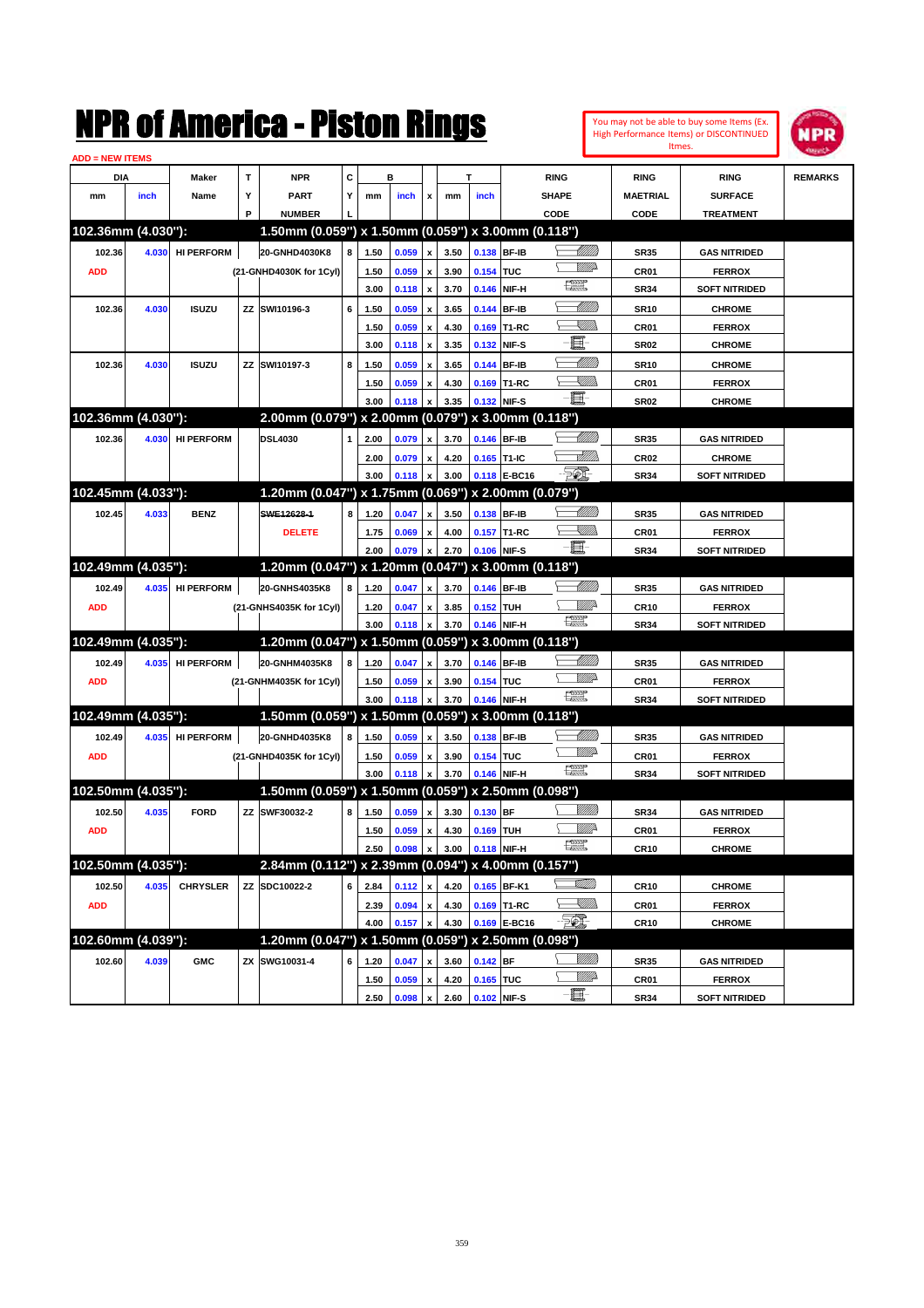You may not be able to buy some Items (Ex. High Performance Items) or DISCONTINUED Itmes.



| <b>ADD = NEW ITEMS</b> |       |                   |    |                                                     |   |              |       |                           |      |             |              |                               |                  |                      |                |
|------------------------|-------|-------------------|----|-----------------------------------------------------|---|--------------|-------|---------------------------|------|-------------|--------------|-------------------------------|------------------|----------------------|----------------|
| DIA                    |       | <b>Maker</b>      | Т  | <b>NPR</b>                                          | С |              | в     |                           |      | т           |              | <b>RING</b>                   | <b>RING</b>      | <b>RING</b>          | <b>REMARKS</b> |
| mm                     | inch  | Name              | Y  | <b>PART</b>                                         | Y | mm           | inch  | x                         | mm   | inch        |              | <b>SHAPE</b>                  | <b>MAETRIAL</b>  | <b>SURFACE</b>       |                |
|                        |       |                   | P  | <b>NUMBER</b>                                       |   |              |       |                           |      |             |              | CODE                          | CODE             | <b>TREATMENT</b>     |                |
| 102.60mm (4.039"):     |       |                   |    | 1.50mm (0.059") x 1.50mm (0.059") x 3.00mm (0.118") |   |              |       |                           |      |             |              |                               |                  |                      |                |
| 102.60                 | 4.039 | <b>ISUZU</b>      | ΖZ | SWI10196-4                                          | 6 | 1.50         | 0.059 | x                         | 3.65 |             | 0.144 BF-IB  | <u> UMM</u>                   | <b>SR10</b>      | <b>CHROME</b>        |                |
|                        |       |                   |    |                                                     |   | 1.50         | 0.059 | x                         | 4.30 |             | 0.169 T1-RC  | <u>Sillin</u>                 | CR01             | <b>FERROX</b>        |                |
|                        |       |                   |    |                                                     |   | 3.00         | 0.118 | $\boldsymbol{\mathsf{x}}$ | 3.35 |             | 0.132 NIF-S  | E                             | <b>SR02</b>      | <b>CHROME</b>        |                |
| 102.60                 | 4.039 | <b>ISUZU</b>      | ΖZ | SWI10197-4                                          | 8 | 1.50         | 0.059 | x                         | 3.65 |             | 0.144 BF-IB  | WMM                           | <b>SR10</b>      | <b>CHROME</b>        |                |
|                        |       |                   |    |                                                     |   | 1.50         | 0.059 | x                         | 4.30 |             | 0.169 T1-RC  | <u>Sillin</u>                 | CR01             | <b>FERROX</b>        |                |
|                        |       |                   |    |                                                     |   | 3.00         | 0.118 | x                         | 3.35 | 0.132 NIF-S |              | E                             | <b>SR02</b>      | <b>CHROME</b>        |                |
| 102.62mm (4.040"):     |       |                   |    | 1.20mm (0.047") x 1.20mm (0.047")                   |   |              |       |                           |      |             |              | x 3.00mm (0.118")             |                  |                      |                |
| 102.62                 | 4.040 |                   |    | 20-GNHS4040K8                                       | 8 |              |       |                           |      |             |              | MMM                           |                  |                      |                |
|                        |       | <b>HI PERFORM</b> |    |                                                     |   | 1.20         | 0.047 | x                         | 3.70 |             | 0.146 BF-IB  | <u>Mille</u>                  | <b>SR35</b>      | <b>GAS NITRIDED</b>  |                |
| <b>ADD</b>             |       |                   |    | (21-GNHS4040K for 1Cyl)                             |   | 1.20         | 0.047 | x                         | 3.85 | 0.152 TUH   |              | 鱱                             | <b>CR10</b>      | <b>FERROX</b>        |                |
| 102.62mm (4.040"):     |       |                   |    | 1.20mm (0.047") x 1.50mm (0.059") x 3.00mm (0.118") |   | 3.00         | 0.118 | x                         | 3.70 |             | 0.146 NIF-H  |                               | <b>SR34</b>      | <b>SOFT NITRIDED</b> |                |
|                        |       |                   |    |                                                     |   |              |       |                           |      |             |              |                               |                  |                      |                |
| 102.62                 | 4.040 | <b>HI PERFORM</b> |    | 20-GNHM4040K8                                       | 8 | 1.20         | 0.047 | x                         | 3.70 | 0.146 BF-IB |              | <u>UMB</u><br><u>MM</u>       | <b>SR35</b>      | <b>GAS NITRIDED</b>  |                |
| <b>ADD</b>             |       |                   |    | (21-GNHM4040K for 1Cyl)                             |   | 1.50         | 0.059 | x                         | 3.90 | 0.154 TUC   |              | $f_{\text{max}}^{\text{max}}$ | CR01             | <b>FERROX</b>        |                |
|                        |       |                   |    |                                                     |   | 3.00         | 0.118 | x                         | 3.70 |             | 0.146 NIF-H  |                               | <b>SR34</b>      | <b>SOFT NITRIDED</b> |                |
| 102.62mm (4.040"):     |       |                   |    | 1.50mm (0.059") x 1.50mm (0.059")                   |   |              |       |                           |      |             |              | x 3.00mm (0.118")             |                  |                      |                |
| 102.62                 | 4.040 | <b>HI PERFORM</b> |    | 20-GNHD4040K8                                       | 8 | 1.50         | 0.059 | x                         | 3.50 | 0.138 BF-IB |              | <u>UMB</u>                    | <b>SR35</b>      | <b>GAS NITRIDED</b>  |                |
| <b>ADD</b>             |       |                   |    | (21-GNHD4040K for 1Cyl)                             |   | 1.50         | 0.059 | x                         | 3.90 | 0.154 TUC   |              | <u>MM</u>                     | CR01             | <b>FERROX</b>        |                |
|                        |       |                   |    |                                                     |   | 3.00         | 0.118 | x                         | 3.70 |             | 0.146 NIF-H  | 鱱                             | <b>SR34</b>      | <b>SOFT NITRIDED</b> |                |
| 102.70mm (4.043"):     |       |                   |    | 1.20mm (0.047") x 1.75mm (0.069")                   |   |              |       |                           |      |             |              | x 2.00mm (0.079")             |                  |                      |                |
| 102.70                 | 4.043 | <b>BENZ</b>       |    | SWE12628-2                                          | 8 | 1.20         | 0.047 | x                         | 3.50 |             | 0.138 BF-IB  | MMB                           | <b>SR35</b>      | <b>GAS NITRIDED</b>  |                |
|                        |       |                   |    | <b>DELETE</b>                                       |   | 1.75         | 0.069 | x                         | 4.00 |             | 0.157 T1-RC  | <u>Sillin</u>                 | CR01             | <b>FERROX</b>        |                |
|                        |       |                   |    |                                                     |   | 2.00         | 0.079 | $\pmb{\mathsf{x}}$        | 2.70 | 0.106 NIF-S |              | E                             | <b>SR34</b>      | <b>SOFT NITRIDED</b> |                |
| 102.74mm (4.045"):     |       |                   |    | 1.20mm (0.047") x 1.20mm (0.047")                   |   |              |       |                           |      |             |              | x 3.00mm (0.118")             |                  |                      |                |
| 102.74                 | 4.045 | <b>HI PERFORM</b> |    | 20-GNHS4045K8                                       | 8 | 1.20         | 0.047 | x                         | 3.70 |             | 0.146 BF-IB  | Millitti                      | <b>SR35</b>      | <b>GAS NITRIDED</b>  |                |
| <b>ADD</b>             |       |                   |    | (21-GNHS4045K for 1Cyl)                             |   | 1.20         | 0.047 | x                         | 3.85 | 0.152 TUH   |              | <u>Mille</u>                  | <b>CR10</b>      | <b>FERROX</b>        |                |
|                        |       |                   |    |                                                     |   | 3.00         | 0.118 | x                         | 3.70 |             | 0.146 NIF-H  | 鱱                             | <b>SR34</b>      | <b>SOFT NITRIDED</b> |                |
| 102.74mm (4.045"):     |       |                   |    | 1.20mm (0.047") x 1.50mm (0.059") x 3.00mm (0.118") |   |              |       |                           |      |             |              |                               |                  |                      |                |
| 102.74                 | 4.045 | <b>HI PERFORM</b> |    | 20-GNHM4045K8                                       | 8 | 1.20         | 0.047 | x                         | 3.70 |             | 0.146 BF-IB  | MMM                           | <b>SR35</b>      | <b>GAS NITRIDED</b>  |                |
| <b>ADD</b>             |       |                   |    | (21-GNHM4045K for 1Cyl)                             |   | 1.50         | 0.059 | x                         | 3.90 | 0.154 TUC   |              | <u>MM</u>                     | CR01             | <b>FERROX</b>        |                |
|                        |       |                   |    |                                                     |   | 3.00         | 0.118 | $\pmb{\mathsf{x}}$        | 3.70 |             | 0.146 NIF-H  | 鱱                             | <b>SR34</b>      | <b>SOFT NITRIDED</b> |                |
| 102.74mm (4.045"):     |       |                   |    | 3.00mm (0.118")                                     |   |              |       |                           |      |             |              |                               |                  |                      |                |
| 102.74                 | 4.045 | <b>HI PERFORM</b> |    | 20-GNHD4045K8                                       | 8 | 1.50         | 0.059 | x                         | 3.50 | 0.138 BF-IB |              | Willia                        | <b>SR35</b>      | <b>GAS NITRIDED</b>  |                |
| <b>ADD</b>             |       |                   |    | (21-GNHD4045K for 1Cyl)                             |   | 1.50         | 0.059 | $\pmb{\mathsf{x}}$        | 3.90 | 0.154 TUC   |              | <u>MM</u>                     | CR01             | <b>FERROX</b>        |                |
|                        |       |                   |    |                                                     |   | 3.00         | 0.118 | $\pmb{\mathsf{x}}$        | 3.70 |             | 0.146 NIF-H  | $f_{\text{max}}^{\text{opp}}$ | SR34             | <b>SOFT NITRIDED</b> |                |
| 102.75mm (4.045"):     |       |                   |    | 1.50mm (0.059") x 1.50mm (0.059") x 2.50mm (0.098") |   |              |       |                           |      |             |              |                               |                  |                      |                |
| 102.75                 | 4.045 | <b>FORD</b>       |    | ZZ SWF30032-3                                       | 8 | 1.50         | 0.059 | $\pmb{\mathsf{x}}$        | 3.30 | $0.130$ BF  |              | <u>Villida</u>                | SR34             | <b>GAS NITRIDED</b>  |                |
| <b>ADD</b>             |       |                   |    |                                                     |   | 1.50         | 0.059 | $\pmb{\mathsf{x}}$        | 4.30 | 0.169 TUH   |              | <u>Willi</u>                  | CR01             | <b>FERROX</b>        |                |
|                        |       |                   |    |                                                     |   | 2.50         | 0.098 | x                         | 3.00 |             | 0.118 NIF-H  | 鱱                             | CR <sub>10</sub> | <b>CHROME</b>        |                |
| 102.75mm (4.045"):     |       |                   |    | 2.84mm (0.112") x 2.39mm (0.094") x 4.00mm (0.157") |   |              |       |                           |      |             |              |                               |                  |                      |                |
| 102.75                 | 4.045 | <b>CHRYSLER</b>   |    | ZZ SDC10022-3                                       | 6 | 2.84         | 0.112 | x                         | 4.20 |             | 0.165 BF-K1  | <u>stillin</u>                | CR <sub>10</sub> | <b>CHROME</b>        |                |
| <b>ADD</b>             |       |                   |    |                                                     |   |              | 0.094 |                           | 4.30 |             | 0.169 T1-RC  | <u>Sillin</u>                 | CR01             | <b>FERROX</b>        |                |
|                        |       |                   |    |                                                     |   | 2.39<br>4.00 | 0.157 | x<br>$\pmb{\mathsf{x}}$   | 4.30 |             | 0.169 E-BC16 | $\mathcal{F}$                 | CR10             | <b>CHROME</b>        |                |
| 102.95mm (4.053"):     |       |                   |    | 1.20mm (0.047") x 1.75mm (0.069") x 2.00mm (0.079") |   |              |       |                           |      |             |              |                               |                  |                      |                |
|                        |       |                   |    |                                                     |   |              |       |                           |      |             |              | <u> MM)</u>                   |                  |                      |                |
| 102.95                 | 4.053 | <b>BENZ</b>       |    | SWE12628-3                                          | 8 | 1.20         | 0.047 | x                         | 3.50 |             | 0.138 BF-IB  |                               | SR35             | <b>GAS NITRIDED</b>  |                |
|                        |       |                   |    | <b>DELETE</b>                                       |   | 1.75         | 0.069 | x                         | 4.00 |             | 0.157 T1-RC  | <u>Killida</u><br>e           | CR01             | <b>FERROX</b>        |                |
|                        |       |                   |    |                                                     |   | 2.00         | 0.079 | $\pmb{\mathsf{x}}$        | 2.70 |             | 0.106 NIF-S  |                               | <b>SR34</b>      | <b>SOFT NITRIDED</b> |                |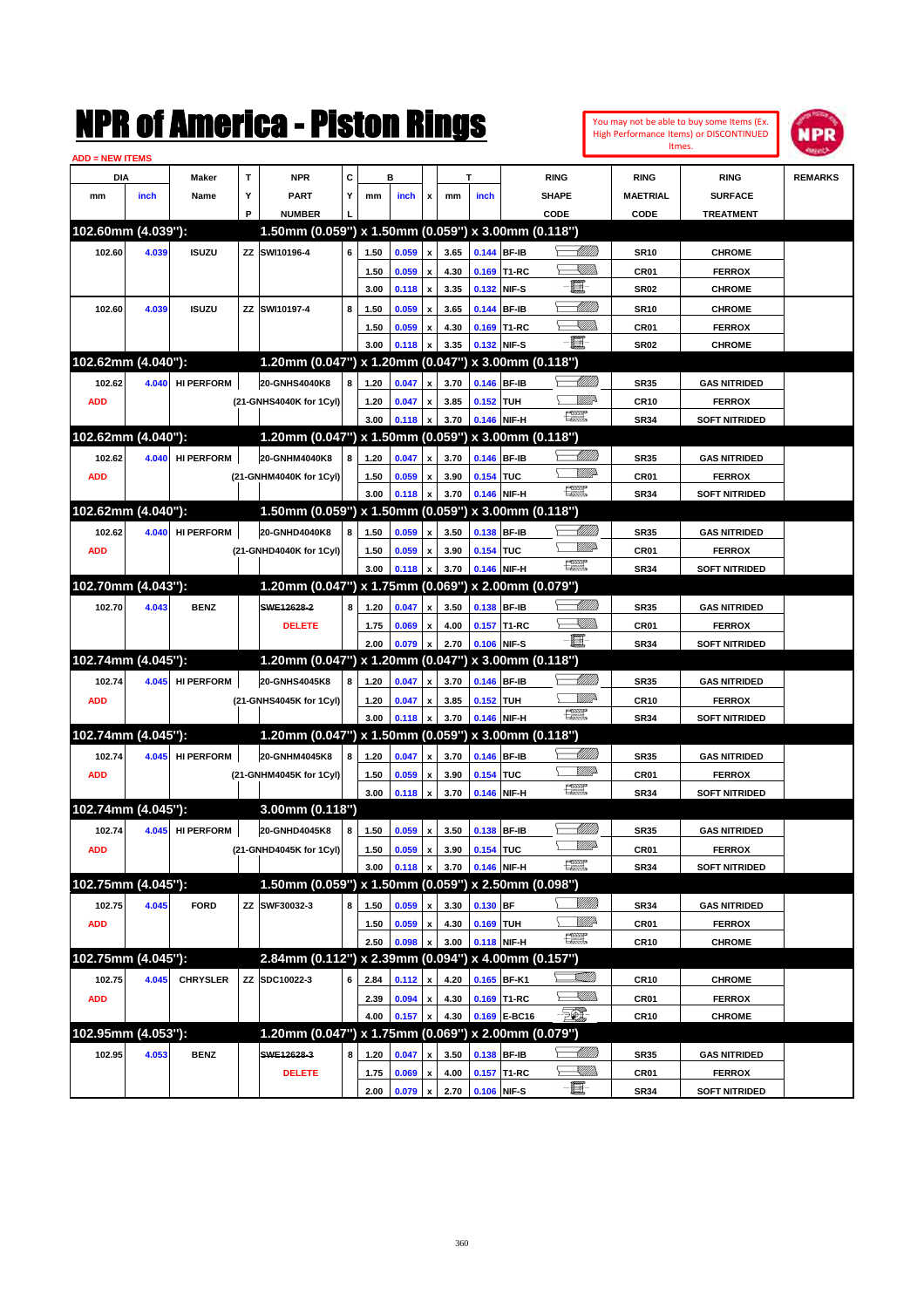|                               |       | NMK OI AINCrica - Miston Kings |   |                                                     |   |      |       |                    |      |             |                                     |                                                                                                                                                                                                                                                                                                                                                                                             | You may not be able to buy some Items (Ex.<br><b>High Performance Items) or DISCONTINUED</b><br>Itmes. | NPR              |                      |                |
|-------------------------------|-------|--------------------------------|---|-----------------------------------------------------|---|------|-------|--------------------|------|-------------|-------------------------------------|---------------------------------------------------------------------------------------------------------------------------------------------------------------------------------------------------------------------------------------------------------------------------------------------------------------------------------------------------------------------------------------------|--------------------------------------------------------------------------------------------------------|------------------|----------------------|----------------|
| <b>ADD = NEW ITEMS</b><br>DIA |       | Maker                          | T | <b>NPR</b>                                          | C |      | в     |                    |      | T           |                                     | <b>RING</b>                                                                                                                                                                                                                                                                                                                                                                                 |                                                                                                        | <b>RING</b>      | <b>RING</b>          | <b>REMARKS</b> |
| mm                            | inch  | Name                           | Υ | <b>PART</b>                                         | Y | mm   | inch  | x                  | mm   | inch        |                                     | <b>SHAPE</b>                                                                                                                                                                                                                                                                                                                                                                                |                                                                                                        | <b>MAETRIAL</b>  | <b>SURFACE</b>       |                |
|                               |       |                                | P | <b>NUMBER</b>                                       |   |      |       |                    |      |             |                                     | CODE                                                                                                                                                                                                                                                                                                                                                                                        |                                                                                                        | CODE             | <b>TREATMENT</b>     |                |
| 103.00mm (4.055"):            |       |                                |   | 1.50mm (0.059") x 1.50mm (0.059") x 2.50mm (0.098") |   |      |       |                    |      |             |                                     |                                                                                                                                                                                                                                                                                                                                                                                             |                                                                                                        |                  |                      |                |
| 103.00                        | 4.055 | <b>FORD</b>                    |   | ZZ SWF30032-4                                       | 8 | 1.50 | 0.059 | x                  | 3.30 | 0.130 BF    |                                     |                                                                                                                                                                                                                                                                                                                                                                                             |                                                                                                        | <b>SR34</b>      | <b>GAS NITRIDED</b>  |                |
| <b>ADD</b>                    |       |                                |   |                                                     |   | 1.50 | 0.059 | $\pmb{\mathsf{x}}$ | 4.30 | 0.169       | <b>TUH</b>                          |                                                                                                                                                                                                                                                                                                                                                                                             | <u>Mille</u>                                                                                           | CR01             | <b>FERROX</b>        |                |
|                               |       |                                |   |                                                     |   | 2.50 | 0.098 | x                  | 3.00 | 0.118       | NIF-H                               | 讓                                                                                                                                                                                                                                                                                                                                                                                           |                                                                                                        | <b>CR10</b>      | <b>CHROME</b>        |                |
| 103.00mm (4.055"):            |       |                                |   | 2.00mm (0.079") x 2.00mm (0.079") x 3.00mm (0.118") |   |      |       |                    |      |             |                                     |                                                                                                                                                                                                                                                                                                                                                                                             |                                                                                                        |                  |                      |                |
| 103.00                        | 4.055 | <b>HI PERFORM</b>              |   | <b>DSL4055</b>                                      | 1 | 2.00 | 0.079 | x                  | 3.70 | 0.146       | <b>BF-IB</b>                        |                                                                                                                                                                                                                                                                                                                                                                                             | <u> UMM</u>                                                                                            | SR35             | <b>GAS NITRIDED</b>  |                |
|                               |       |                                |   |                                                     |   | 2.00 | 0.079 | $\pmb{\mathsf{x}}$ | 4.40 | 0.173 T1-IC |                                     |                                                                                                                                                                                                                                                                                                                                                                                             | <u>Allin</u>                                                                                           | CR <sub>02</sub> | <b>CHROME</b>        |                |
|                               |       |                                |   |                                                     |   | 3.00 | 0.118 | $\mathbf{x}$       | 3.00 |             | 0.114 E-BC16                        | EO)                                                                                                                                                                                                                                                                                                                                                                                         |                                                                                                        | <b>SR34</b>      | <b>SOFT NITRIDED</b> |                |
| 103.00mm (4.045"):            |       |                                |   | 2.80mm (0.110") x 2.00mm (0.079") x 4.00mm (0.157") |   |      |       |                    |      |             |                                     |                                                                                                                                                                                                                                                                                                                                                                                             |                                                                                                        |                  |                      |                |
| 103.00                        | 4.055 | <b>GMC</b>                     |   | ZZ SDG10024-0                                       | 8 | 2.80 | 0.110 | X                  | 3.70 | 0.146       | BF-K1                               |                                                                                                                                                                                                                                                                                                                                                                                             | <u>MM/</u>                                                                                             | <b>CR10</b>      | <b>CHROME</b>        |                |
| <b>ADD</b>                    |       |                                |   |                                                     |   | 2.00 | 0.079 | x                  | 4.10 | 0.161       | T1-RC                               |                                                                                                                                                                                                                                                                                                                                                                                             | <u>UM)</u>                                                                                             | CR01             | <b>FERROX</b>        |                |
|                               |       |                                |   |                                                     |   | 4.00 | 0.157 | x                  | 4.15 | 0.163       | E-BC16                              | 50 <sup>o</sup>                                                                                                                                                                                                                                                                                                                                                                             |                                                                                                        | <b>CR10</b>      | <b>CHROME</b>        |                |
| 103.00mm (4.045"):            |       |                                |   | 2.84mm (0.112") x 2.39mm (0.094") x 4.00mm (0.157") |   |      |       |                    |      |             |                                     |                                                                                                                                                                                                                                                                                                                                                                                             |                                                                                                        |                  |                      |                |
| 103.00                        | 4.055 | <b>CHRYSLER</b>                |   | ZZ SDC10022-4                                       | 6 | 2.84 | 0.112 | x                  | 4.20 |             | 0.165 BF-K1                         |                                                                                                                                                                                                                                                                                                                                                                                             | <u> UMM</u>                                                                                            | <b>CR10</b>      | <b>CHROME</b>        |                |
| <b>ADD</b>                    |       |                                |   |                                                     |   | 2.39 | 0.094 | x                  | 4.30 | 0.169       | T1-RC                               |                                                                                                                                                                                                                                                                                                                                                                                             | <u>UM)</u>                                                                                             | CR01             | <b>FERROX</b>        |                |
|                               |       |                                |   |                                                     |   | 4.00 | 0.157 | x                  | 4.30 | 0.169       | <b>E-BC16</b>                       | <b>FOX</b>                                                                                                                                                                                                                                                                                                                                                                                  |                                                                                                        | <b>CR10</b>      | <b>CHROME</b>        |                |
| 103.12mm (4.060"):            |       |                                |   | 1.20mm (0.047") x 1.20mm (0.047")                   |   |      |       |                    |      |             | x 3.00mm (0.118")                   |                                                                                                                                                                                                                                                                                                                                                                                             |                                                                                                        |                  |                      |                |
| 103.12                        | 4.060 | <b>HI PERFORM</b>              |   | 20-GNHS4060K8                                       | 8 | 1.20 | 0.047 | x                  | 3.70 | 0.146       | <b>BF-IB</b>                        |                                                                                                                                                                                                                                                                                                                                                                                             | <u>UMB</u>                                                                                             | SR35             | <b>GAS NITRIDED</b>  |                |
| <b>ADD</b>                    |       |                                |   | (21-GNHS4060K for 1Cyl)                             |   | 1.20 | 0.047 | $\pmb{\mathsf{x}}$ | 3.85 | 0.152       | <b>TUH</b>                          |                                                                                                                                                                                                                                                                                                                                                                                             | <u>Mille</u>                                                                                           | <b>CR10</b>      | <b>FERROX</b>        |                |
|                               |       |                                |   |                                                     |   | 3.00 | 0.118 | x                  | 3.70 | 0.146       | NIF-H                               | $f_{\text{max}}^{\text{exp}}$                                                                                                                                                                                                                                                                                                                                                               |                                                                                                        | <b>SR34</b>      | <b>SOFT NITRIDED</b> |                |
| 103.12mm (4.060"):            |       |                                |   | 1.20mm (0.047")                                     |   |      |       |                    |      |             | x 1.50mm (0.059") x 3.00mm (0.118") |                                                                                                                                                                                                                                                                                                                                                                                             |                                                                                                        |                  |                      |                |
| 103.12                        | 4.060 | <b>HI PERFORM</b>              |   | 20-GNHM4060K8                                       | 8 | 1.20 | 0.047 | x                  | 3.70 | 0.146       | <b>BF-IB</b>                        |                                                                                                                                                                                                                                                                                                                                                                                             | Millitt                                                                                                | SR35             | <b>GAS NITRIDED</b>  |                |
| <b>ADD</b>                    |       |                                |   | (21-GNHM4060K for 1Cyl)                             |   | 1.50 | 0.059 | $\pmb{\mathsf{x}}$ | 3.90 | 0.154 TUC   |                                     |                                                                                                                                                                                                                                                                                                                                                                                             | <u>VMD</u>                                                                                             | CR01             | <b>FERROX</b>        |                |
|                               |       |                                |   |                                                     |   | 3.00 | 0.118 | x                  | 3.70 |             | 0.146 NIF-H                         | <b>The Second</b>                                                                                                                                                                                                                                                                                                                                                                           |                                                                                                        | <b>SR34</b>      | <b>SOFT NITRIDED</b> |                |
| 103.12mm (4.060"):            |       |                                |   | 1.50mm (0.059") x 1.50mm (0.059") x 3.00mm (0.118") |   |      |       |                    |      |             |                                     |                                                                                                                                                                                                                                                                                                                                                                                             |                                                                                                        |                  |                      |                |
| 103.12                        | 4.060 | <b>HI PERFORM</b>              |   | 20-GNHD4060K8                                       | 8 | 1.50 | 0.059 | x                  | 3.50 | 0.138       | <b>BF-IB</b>                        |                                                                                                                                                                                                                                                                                                                                                                                             | Millitt                                                                                                | SR35             | <b>GAS NITRIDED</b>  |                |
| <b>ADD</b>                    |       |                                |   | (21-GNHD4060K for 1Cyl)                             |   | 1.50 | 0.059 | x                  | 3.90 | 0.154       | <b>TUC</b>                          |                                                                                                                                                                                                                                                                                                                                                                                             |                                                                                                        | CR01             | <b>FERROX</b>        |                |
|                               |       |                                |   |                                                     |   | 3.00 | 0.118 | x                  | 3.70 |             | 0.146 NIF-H                         | <u>reep</u>                                                                                                                                                                                                                                                                                                                                                                                 |                                                                                                        | <b>SR34</b>      | <b>SOFT NITRIDED</b> |                |
| 103.20mm (4.063"):            |       |                                |   | 1.20mm (0.047") x 1.75mm (0.069") x 2.00mm (0.079") |   |      |       |                    |      |             |                                     |                                                                                                                                                                                                                                                                                                                                                                                             |                                                                                                        |                  |                      |                |
| 103.20                        | 4.063 | <b>BENZ</b>                    |   | SWE12628-4                                          | 8 | 1.20 | 0.047 | x                  | 3.50 | 0.138       | <b>BF-IB</b>                        |                                                                                                                                                                                                                                                                                                                                                                                             | <u>UMB</u>                                                                                             | SR35             | <b>GAS NITRIDED</b>  |                |
|                               |       |                                |   | <b>DELETE</b>                                       |   | 1.75 | 0.069 | $\pmb{\mathsf{x}}$ | 4.00 |             | 0.157 T1-RC                         |                                                                                                                                                                                                                                                                                                                                                                                             | <u>IMM</u>                                                                                             | CR01             | <b>FERROX</b>        |                |
|                               |       |                                |   |                                                     |   | 2.00 | 0.079 | $\mathbf{x}$       | 2.70 | 0.106 NIF-S |                                     | E.                                                                                                                                                                                                                                                                                                                                                                                          |                                                                                                        | <b>SR34</b>      | <b>SOFT NITRIDED</b> |                |
| 103.25mm (4.065"):            |       |                                |   | 1.20mm (0.047") x 1.20mm (0.047") x 3.00mm (0.118") |   |      |       |                    |      |             |                                     |                                                                                                                                                                                                                                                                                                                                                                                             |                                                                                                        |                  |                      |                |
| 103.25                        | 4.065 | <b>HI PERFORM</b>              |   | 20-GNHS4065K8                                       | 8 | 1.20 | 0.047 | $\pmb{\mathsf{x}}$ | 3.70 | 0.146 BF-IB |                                     |                                                                                                                                                                                                                                                                                                                                                                                             | <u> UMM</u>                                                                                            | SR35             | <b>GAS NITRIDED</b>  |                |
| <b>ADD</b>                    |       |                                |   | (21-GNHS4065K for 1Cyl)                             |   | 1.20 | 0.047 | $\pmb{\mathsf{x}}$ | 3.85 | 0.152 TUH   |                                     |                                                                                                                                                                                                                                                                                                                                                                                             | <u>Willi</u> r                                                                                         | <b>CR10</b>      | <b>FERROX</b>        |                |
|                               |       |                                |   |                                                     |   | 3.00 | 0.118 | X                  | 3.70 |             | 0.146 NIF-H                         | æ                                                                                                                                                                                                                                                                                                                                                                                           |                                                                                                        | SR34             | <b>SOFT NITRIDED</b> |                |
| 103.25mm (4.065"):            |       |                                |   | 1.20mm (0.047") x 1.50mm (0.059") x 2.50mm (0.098") |   |      |       |                    |      |             |                                     |                                                                                                                                                                                                                                                                                                                                                                                             |                                                                                                        |                  |                      |                |
| 103.25                        | 4.065 | <b>GMC</b>                     |   | ZZ SWG10060-0                                       | 8 | 1.20 | 0.047 | X                  | 3.50 |             | 0.138 BF-IB                         |                                                                                                                                                                                                                                                                                                                                                                                             |                                                                                                        | SR35             | <b>GAS NITRIDED</b>  |                |
| <b>ADD</b>                    |       |                                |   |                                                     |   | 1.50 | 0.059 | $\pmb{\mathsf{x}}$ | 4.70 | 0.185 TUC   |                                     |                                                                                                                                                                                                                                                                                                                                                                                             | <u>WW</u>                                                                                              | CR01             | <b>FERROX</b>        |                |
|                               |       |                                |   |                                                     |   | 2.50 | 0.098 | x                  | 2.85 |             | 0.112 NIF-H                         | $\begin{picture}(20,20) \put(0,0){\dashbox{0.5}(20,0){ }} \put(15,0){\circle{10}} \put(25,0){\circle{10}} \put(25,0){\circle{10}} \put(25,0){\circle{10}} \put(25,0){\circle{10}} \put(25,0){\circle{10}} \put(25,0){\circle{10}} \put(25,0){\circle{10}} \put(25,0){\circle{10}} \put(25,0){\circle{10}} \put(25,0){\circle{10}} \put(25,0){\circle{10}} \put(25,0){\circle{10}} \put(25,$ |                                                                                                        | SR02             | <b>CHROME</b>        |                |
| 103.25mm (4.065"):            |       |                                |   | 1.20mm (0.047") x 1.50mm (0.059") x 3.00mm (0.118") |   |      |       |                    |      |             |                                     |                                                                                                                                                                                                                                                                                                                                                                                             |                                                                                                        |                  |                      |                |
| 103.25                        | 4.065 | <b>HI PERFORM</b>              |   | 20-GNHM4065K8                                       | 8 | 1.20 | 0.047 | x                  | 3.70 | 0.146 BF-IB |                                     |                                                                                                                                                                                                                                                                                                                                                                                             | <u> Millitti</u><br><u>WW</u>                                                                          | SR35             | <b>GAS NITRIDED</b>  |                |
| <b>ADD</b>                    |       |                                |   | (21-GNHM4065K for 1Cyl)                             |   | 1.50 | 0.059 | x                  | 3.90 | 0.154 TUC   |                                     | $\frac{1}{2}$                                                                                                                                                                                                                                                                                                                                                                               |                                                                                                        | CR01             | <b>FERROX</b>        |                |
|                               |       |                                |   |                                                     |   | 3.00 | 0.118 | $\pmb{\mathsf{x}}$ | 3.70 |             | 0.146 NIF-H                         |                                                                                                                                                                                                                                                                                                                                                                                             |                                                                                                        | SR34             | <b>SOFT NITRIDED</b> |                |
| 103.25mm (4.065"):            |       |                                |   | 1.50mm (0.059") x 1.50mm (0.059") x 2.50mm (0.098") |   |      |       |                    |      |             |                                     |                                                                                                                                                                                                                                                                                                                                                                                             |                                                                                                        |                  |                      |                |
| 103.25                        | 4.065 | <b>GMC</b>                     |   | ZZ SWG10050-0                                       | 8 | 1.50 | 0.059 | X                  | 3.50 | 0.138 BF    |                                     |                                                                                                                                                                                                                                                                                                                                                                                             | <u>Millit</u><br><u>WW</u>                                                                             | <b>SR35</b>      | <b>GAS NITRIDED</b>  |                |
|                               |       |                                |   |                                                     |   | 1.50 | 0.059 | $\pmb{\mathsf{x}}$ | 4.70 | 0.185 TUC   |                                     | $f_{\text{max}}^{\text{exp}}$                                                                                                                                                                                                                                                                                                                                                               |                                                                                                        | CR01             | <b>FERROX</b>        |                |
|                               |       |                                |   |                                                     |   | 2.50 | 0.098 | $\boldsymbol{x}$   | 2.85 | 0.112 NIF-H |                                     |                                                                                                                                                                                                                                                                                                                                                                                             |                                                                                                        | <b>SR02</b>      | <b>CHROME</b>        |                |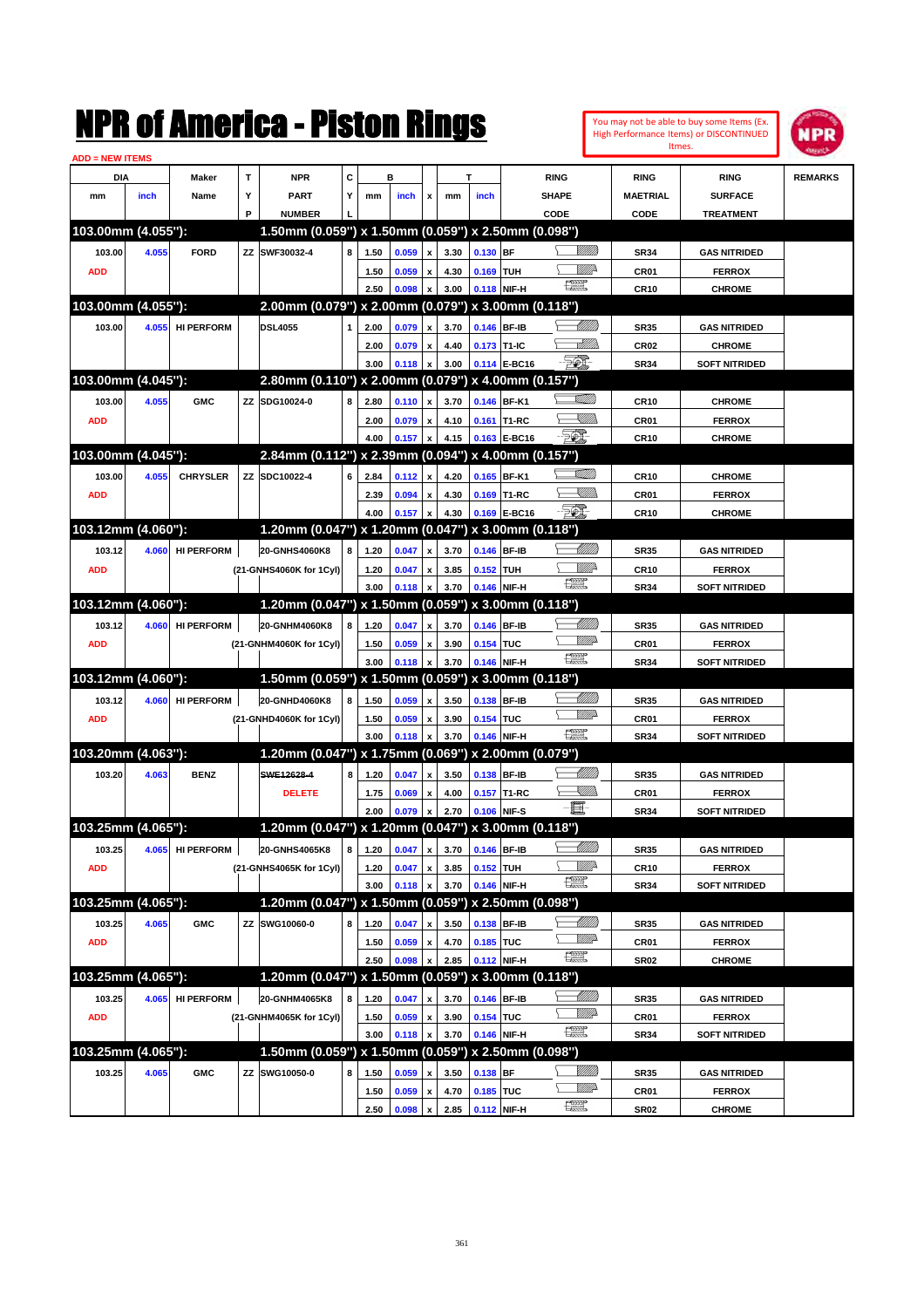| NMK OI AINCrica - Miston Kings<br><b>ADD = NEW ITEMS</b> |       |                   |             |                                                     |   |      |       |                           |      |           |              | You may not be able to buy some Items (Ex.<br>High Performance Items) or DISCONTINUED<br>Itmes. | m              |                  |                      |                |
|----------------------------------------------------------|-------|-------------------|-------------|-----------------------------------------------------|---|------|-------|---------------------------|------|-----------|--------------|-------------------------------------------------------------------------------------------------|----------------|------------------|----------------------|----------------|
| DIA                                                      |       | Maker             | $\mathbf T$ | <b>NPR</b>                                          | C |      | в     |                           |      | T         |              | <b>RING</b>                                                                                     |                | <b>RING</b>      | <b>RING</b>          | <b>REMARKS</b> |
| mm                                                       | inch  | Name              | Υ           | <b>PART</b>                                         | Υ | mm   | inch  | x                         | mm   | inch      |              | <b>SHAPE</b>                                                                                    |                | <b>MAETRIAL</b>  | <b>SURFACE</b>       |                |
|                                                          |       |                   | P           | <b>NUMBER</b>                                       |   |      |       |                           |      |           |              | CODE                                                                                            |                | CODE             | <b>TREATMENT</b>     |                |
| 103.25mm (4.065"):                                       |       |                   |             | 1.50mm (0.059") x 1.50mm (0.059") x 3.00mm (0.118") |   |      |       |                           |      |           |              |                                                                                                 |                |                  |                      |                |
| 103.25                                                   | 4.065 | <b>HI PERFORM</b> |             | 20-GNHD4065K8                                       | 8 | 1.50 | 0.059 | $\pmb{\mathsf{x}}$        | 3.50 |           | 0.138 BF-IB  |                                                                                                 | <u> UMM</u>    | <b>SR35</b>      | <b>GAS NITRIDED</b>  |                |
| <b>ADD</b>                                               |       |                   |             | (21-GNHD4065K for 1Cyl)                             |   | 1.50 | 0.059 | $\pmb{\mathsf{x}}$        | 3.90 | 0.154 TUC |              |                                                                                                 | <u>VIII))</u>  | CR01             | <b>FERROX</b>        |                |
|                                                          |       |                   |             |                                                     |   | 3.00 | 0.118 | x                         | 3.70 |           | 0.146 NIF-H  | $\frac{1}{2}$                                                                                   |                | <b>SR34</b>      | <b>SOFT NITRIDED</b> |                |
| 103.25mm (4.065"):                                       |       |                   |             | 2.80mm (0.110") x 2.00mm (0.079") x 4.00mm (0.157") |   |      |       |                           |      |           |              |                                                                                                 |                |                  |                      |                |
| 103.25                                                   | 4.065 | <b>GMC</b>        |             | ZZ SDG10024-1                                       | 8 | 2.80 | 0.110 | $\pmb{\mathsf{x}}$        | 3.70 |           | 0.146 BF-K1  |                                                                                                 | <u> UMM</u>    | CR10             | <b>CHROME</b>        |                |
| <b>ADD</b>                                               |       |                   |             |                                                     |   | 2.00 | 0.079 | $\pmb{\mathsf{x}}$        | 4.10 |           | 0.161 T1-RC  |                                                                                                 | <u>UMB</u>     | CR01             | <b>FERROX</b>        |                |
|                                                          |       |                   |             |                                                     |   | 4.00 | 0.157 | $\mathbf{x}$              | 4.15 |           | 0.163 E-BC16 | EO)                                                                                             |                | <b>CR10</b>      | <b>CHROME</b>        |                |
| 103.50mm (4.075"):                                       |       |                   |             | 1.20mm (0.047") x 1.50mm (0.059") x 2.50mm (0.098") |   |      |       |                           |      |           |              |                                                                                                 |                |                  |                      |                |
| 103.50                                                   | 4.075 | <b>GMC</b>        |             | ZZ SWG10060-1                                       | 8 | 1.20 | 0.047 | $\pmb{\mathsf{x}}$        | 3.50 |           | 0.138 BF-IB  |                                                                                                 | <u>UMB</u>     | <b>SR35</b>      | <b>GAS NITRIDED</b>  |                |
| <b>ADD</b>                                               |       |                   |             |                                                     |   | 1.50 | 0.059 | x                         | 4.70 | 0.185 TUC |              |                                                                                                 | <u>VMD</u>     | CR01             | <b>FERROX</b>        |                |
|                                                          |       |                   |             |                                                     |   | 2.50 | 0.098 | X                         | 2.85 |           | 0.112 NIF-H  | 讓                                                                                               |                | <b>SR02</b>      | <b>CHROME</b>        |                |
| 103.50mm (4.075"):                                       |       |                   |             | 1.50mm (0.059") x 1.50mm (0.059") x 2.50mm (0.098") |   |      |       |                           |      |           |              |                                                                                                 |                |                  |                      |                |
| 103.50                                                   | 4.075 | <b>GMC</b>        |             | ZZ SWG10050-1                                       | 8 | 1.50 | 0.059 | $\pmb{\mathsf{x}}$        | 3.50 | 0.138 BF  |              |                                                                                                 | <u>Milli</u> k | <b>SR35</b>      | <b>GAS NITRIDED</b>  |                |
|                                                          |       |                   |             |                                                     |   | 1.50 | 0.059 | x                         | 4.70 | 0.185 TUC |              |                                                                                                 | <br>William    | CR01             | <b>FERROX</b>        |                |
|                                                          |       |                   |             |                                                     |   | 2.50 | 0.098 | X                         | 2.85 |           | 0.112 NIF-H  | $f_{\text{max}}^{\text{max}}$                                                                   |                | <b>SR02</b>      | <b>CHROME</b>        |                |
| 103.50mm (4.075"):                                       |       |                   |             | 2.00mm (0.079") x 2.00mm (0.079") x 3.00mm (0.118") |   |      |       |                           |      |           |              |                                                                                                 |                |                  |                      |                |
| 103.50                                                   | 4.075 | <b>HI PERFORM</b> |             | <b>DSL4075</b>                                      |   | 2.00 | 0.079 | $\pmb{\mathsf{x}}$        | 3.70 |           | 0.146 BF-IB  |                                                                                                 | <u> MMW</u> )  | <b>SR35</b>      | <b>GAS NITRIDED</b>  |                |
|                                                          |       |                   |             |                                                     |   | 2.00 | 0.079 | $\pmb{\mathsf{x}}$        | 4.40 |           | 0.173 T1-IC  |                                                                                                 | <u>Allin</u>   | CR <sub>02</sub> | <b>CHROME</b>        |                |
|                                                          |       |                   |             |                                                     |   | 3.00 | 0.118 | X                         | 3.00 |           | 0.114 E-BC16 | EO)                                                                                             |                | <b>SR34</b>      | <b>SOFT NITRIDED</b> |                |
| 103.50mm (4.075"):                                       |       |                   |             | 2.80mm (0.110") x 2.00mm (0.079") x 4.00mm (0.157") |   |      |       |                           |      |           |              |                                                                                                 |                |                  |                      |                |
| 103.50                                                   | 4.075 | <b>GMC</b>        |             | ZZ SDG10024-2                                       | 8 | 2.80 | 0.110 | $\pmb{\mathsf{x}}$        | 3.70 |           | 0.146 BF-K1  |                                                                                                 | <u> UMM</u>    | <b>CR10</b>      | <b>CHROME</b>        |                |
| <b>ADD</b>                                               |       |                   |             |                                                     |   | 2.00 | 0.079 | $\pmb{\mathsf{x}}$        | 4.10 |           | 0.161 T1-RC  |                                                                                                 | <u>UMB</u>     | CR01             | <b>FERROX</b>        |                |
|                                                          |       |                   |             |                                                     |   | 4.00 | 0.157 | X                         | 4.15 |           | 0.163 E-BC16 | EQ)                                                                                             |                | <b>CR10</b>      | <b>CHROME</b>        |                |
| 103.75mm (4.085"):                                       |       |                   |             | 1.20mm (0.047") x 1.50mm (0.059") x 2.50mm (0.098") |   |      |       |                           |      |           |              |                                                                                                 |                |                  |                      |                |
| 103.75                                                   | 4.085 | <b>GMC</b>        |             | ZZ SWG10060-2                                       | 8 | 1.20 | 0.047 | $\pmb{\mathsf{x}}$        | 3.50 |           | 0.138 BF-IB  |                                                                                                 | MMB            | SR35             | <b>GAS NITRIDED</b>  |                |
| <b>ADD</b>                                               |       |                   |             |                                                     |   | 1.50 | 0.059 | x                         | 4.70 | 0.185 TUC |              |                                                                                                 | <u>VMD</u>     | CR01             | <b>FERROX</b>        |                |
|                                                          |       |                   |             |                                                     |   | 2.50 | 0.098 | X                         | 2.85 |           | 0.112 NIF-H  | $f_{\text{max}}^{\text{max}}$                                                                   |                | <b>SR02</b>      | <b>CHROME</b>        |                |
| 103.75mm (4.085"):                                       |       |                   |             | 1.50mm (0.059") x 1.50mm (0.059") x 2.50mm (0.098") |   |      |       |                           |      |           |              |                                                                                                 |                |                  |                      |                |
| 103.75                                                   | 4.085 | <b>GMC</b>        |             | ZZ SWG10050-2                                       | 8 | 1.50 | 0.059 | $\pmb{\mathsf{x}}$        | 3.50 | 0.138 BF  |              |                                                                                                 | <u>Milli</u> k | SR35             | <b>GAS NITRIDED</b>  |                |
|                                                          |       |                   |             |                                                     |   | 1.50 | 0.059 | $\pmb{\mathsf{x}}$        | 4.70 | 0.185 TUC |              |                                                                                                 |                | CR01             | <b>FERROX</b>        |                |
|                                                          |       |                   |             |                                                     |   | 2.50 | 0.098 | $\boldsymbol{\mathsf{x}}$ | 2.85 |           | 0.112 NIF-H  | $f_{\text{max}}^{\text{max}}$                                                                   |                | <b>SR02</b>      | <b>CHROME</b>        |                |
| 103.75mm (4.085"):                                       |       |                   |             | 2.80mm (0.110") x 2.00mm (0.079") x 4.00mm (0.157") |   |      |       |                           |      |           |              |                                                                                                 |                |                  |                      |                |
| 103.75                                                   | 4.085 | <b>GMC</b>        |             | ZZ SDG10024-3                                       | 8 | 2.80 | 0.110 | $\pmb{\mathsf{x}}$        | 3.70 |           | 0.146 BF-K1  |                                                                                                 | <u>VMM</u>     | <b>CR10</b>      | <b>CHROME</b>        |                |
| <b>ADD</b>                                               |       |                   |             |                                                     |   | 2.00 | 0.079 | $\pmb{\mathsf{x}}$        | 4.10 |           | 0.161 T1-RC  |                                                                                                 | <u>Sillin</u>  | CR01             | <b>FERROX</b>        |                |
|                                                          |       |                   |             |                                                     |   | 4.00 | 0.157 |                           | 4.15 |           | 0.163 E-BC16 | EQ,                                                                                             |                | CR10             | <b>CHROME</b>        |                |
| 103.90mm (4.091")                                        |       |                   |             | 1.50mm (0.059") x 1.20mm (0.047") x 2.00mm (0.079") |   |      |       |                           |      |           |              |                                                                                                 |                |                  |                      |                |
| 103.90                                                   | 4.091 | <b>GMC</b>        |             | ZZ SWC10026-0                                       | 8 | 1.50 | 0.059 | x                         | 3.30 | 0.130 BF  |              |                                                                                                 | <u>Milli</u> h | SR35             | <b>GAS NITRIDED</b>  |                |
| <b>ADD</b>                                               |       |                   |             |                                                     |   | 1.20 | 0.047 | $\pmb{\mathsf{x}}$        | 4.20 | 0.165 TUC |              |                                                                                                 | <u>WW</u>      | CR01             | <b>FERROX</b>        |                |
|                                                          |       |                   |             |                                                     |   | 2.00 | 0.079 | x                         | 2.80 |           | 0.110 NIF-H  | $f_{\rm max}^{\rm exp}$                                                                         |                | SR34             | <b>SOFT NITRIDED</b> |                |
| 104.00mm (4.094")                                        |       |                   |             | 1.20mm (0.047") x 1.50mm (0.059") x 2.50mm (0.098") |   |      |       |                           |      |           |              |                                                                                                 |                |                  |                      |                |
| 104.00                                                   | 4.094 | <b>GMC</b>        |             | ZZ SWG10060-3                                       | 8 | 1.20 | 0.047 | X                         | 3.50 |           | 0.138 BF-IB  |                                                                                                 |                | <b>SR35</b>      | <b>GAS NITRIDED</b>  |                |
| <b>ADD</b>                                               |       |                   |             |                                                     |   | 1.50 | 0.059 | $\pmb{\mathsf{x}}$        | 4.70 | 0.185 TUC |              |                                                                                                 | <u>WW</u> A    | CR01             | <b>FERROX</b>        |                |
|                                                          |       |                   |             |                                                     |   | 2.50 | 0.098 | X                         | 2.85 |           | 0.112 NIF-H  | $f_{\rm max}^{\rm exp}$                                                                         |                | <b>SR02</b>      | <b>CHROME</b>        |                |
| 104.00mm (4.094")                                        |       |                   |             | 1.50mm (0.059") x 1.50mm (0.059") x 2.50mm (0.098") |   |      |       |                           |      |           |              |                                                                                                 |                |                  |                      |                |
| 104.00                                                   | 4.094 | <b>GMC</b>        |             | ZZ SWG10050-3                                       | 8 | 1.50 | 0.059 | x                         | 3.50 | 0.138 BF  |              |                                                                                                 | <u>MMS</u>     | <b>SR35</b>      | <b>GAS NITRIDED</b>  |                |
|                                                          |       |                   |             |                                                     |   | 1.50 | 0.059 | x                         | 4.70 | 0.185 TUC |              |                                                                                                 | <u>WW</u> A    | CR01             | <b>FERROX</b>        |                |
|                                                          |       |                   |             |                                                     |   | 2.50 | 0.098 | $\pmb{\mathsf{x}}$        | 2.85 |           | 0.112 NIF-H  | $f_{\text{max}}^{\text{max}}$                                                                   |                | <b>SR02</b>      | <b>CHROME</b>        |                |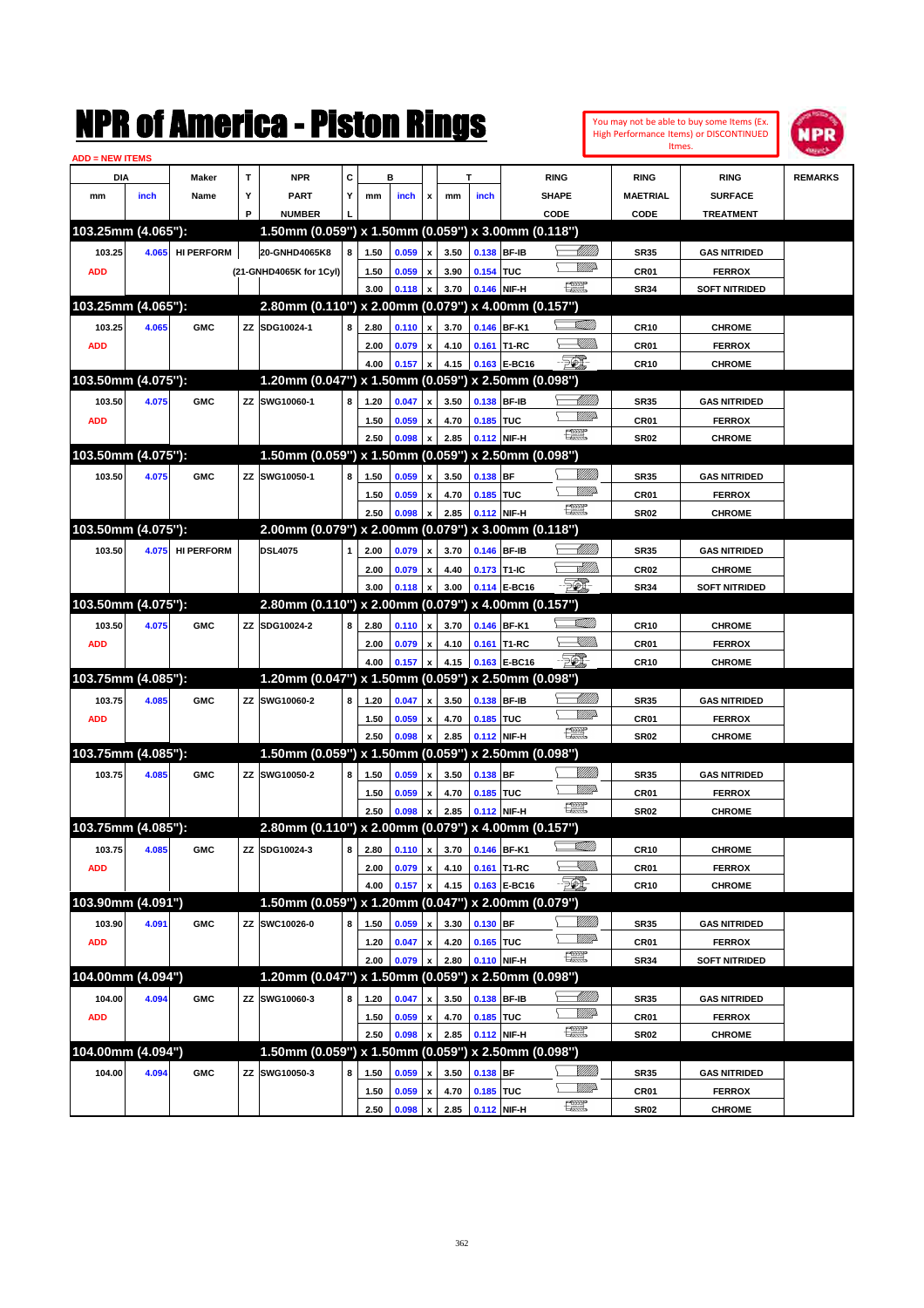| NMK OI AINCrica - Miston Kings<br><b>ADD = NEW ITEMS</b> |       |                   |   |                                                     |   |      |       |                    |      |            |                   |                               | You may not be able to buy some Items (Ex.<br>High Performance Items) or DISCONTINUED<br>Itmes. | MPR              |                      |                |
|----------------------------------------------------------|-------|-------------------|---|-----------------------------------------------------|---|------|-------|--------------------|------|------------|-------------------|-------------------------------|-------------------------------------------------------------------------------------------------|------------------|----------------------|----------------|
| DIA                                                      |       | Maker             | T | <b>NPR</b>                                          | C |      | в     |                    |      | T          |                   | <b>RING</b>                   |                                                                                                 | <b>RING</b>      | <b>RING</b>          | <b>REMARKS</b> |
| mm                                                       | inch  | Name              | Υ | <b>PART</b>                                         | Υ | mm   | inch  | x                  | mm   | inch       |                   | <b>SHAPE</b>                  |                                                                                                 | <b>MAETRIAL</b>  | <b>SURFACE</b>       |                |
|                                                          |       |                   | P | <b>NUMBER</b>                                       |   |      |       |                    |      |            |                   | CODE                          |                                                                                                 | CODE             | <b>TREATMENT</b>     |                |
| 104.00mm (4.094")                                        |       |                   |   | 2.00mm (0.079") x 2.00mm (0.079") x 3.00mm (0.118") |   |      |       |                    |      |            |                   |                               |                                                                                                 |                  |                      |                |
| 104.00                                                   | 4.094 | <b>HI PERFORM</b> |   | <b>DSL4095</b>                                      |   | 2.00 | 0.079 | $\pmb{\mathsf{x}}$ | 3.70 |            | 0.146 BF-IB       |                               | <u>UMB</u>                                                                                      | <b>SR35</b>      | <b>GAS NITRIDED</b>  |                |
|                                                          |       |                   |   |                                                     |   | 2.00 | 0.079 | $\pmb{\mathsf{x}}$ | 4.40 |            | 0.173 T1-IC       |                               | <u> MMW</u>                                                                                     | CR <sub>02</sub> | <b>CHROME</b>        |                |
|                                                          |       |                   |   |                                                     |   | 3.00 | 0.118 | x                  | 3.00 |            | 0.114 E-BC16      | FØI.                          |                                                                                                 | <b>SR34</b>      | <b>SOFT NITRIDED</b> |                |
| 104.00mm (4.094")                                        |       |                   |   | 2.80mm (0.110") x 2.00mm (0.079") x 4.00mm (0.157") |   |      |       |                    |      |            |                   |                               |                                                                                                 |                  |                      |                |
| 104.00                                                   | 4.094 | <b>GMC</b>        |   | ZZ SDG10024-4                                       | 8 | 2.80 | 0.110 | $\pmb{\mathsf{x}}$ | 3.70 |            | 0.146 BF-K1       |                               | <u> UMM</u>                                                                                     | CR10             | <b>CHROME</b>        |                |
| <b>ADD</b>                                               |       |                   |   |                                                     |   | 2.00 | 0.079 | $\pmb{\mathsf{x}}$ | 4.10 |            | 0.161 T1-RC       |                               | <u>simm</u>                                                                                     | CR01             | <b>FERROX</b>        |                |
|                                                          |       |                   |   |                                                     |   | 4.00 | 0.157 | x                  | 4.15 |            | 0.163 E-BC16      | <b>FOX</b>                    |                                                                                                 | <b>CR10</b>      | <b>CHROME</b>        |                |
| 104.15mm (4.100")                                        |       |                   |   | 1.50mm (0.059") x 1.20mm (0.047") x 2.00mm (0.079") |   |      |       |                    |      |            |                   |                               |                                                                                                 |                  |                      |                |
| 104.15                                                   | 4.100 | <b>GMC</b>        |   | ZZ SWC10026-1                                       | 8 | 1.50 | 0.059 | $\pmb{\mathsf{x}}$ | 3.30 | 0.130 BF   |                   |                               | <u>Milli</u> k                                                                                  | <b>SR35</b>      | <b>GAS NITRIDED</b>  |                |
| <b>ADD</b>                                               |       |                   |   |                                                     |   | 1.20 | 0.047 | $\pmb{\mathsf{x}}$ | 4.20 | 0.165 TUC  |                   |                               | <u>VMD</u>                                                                                      | CR01             | <b>FERROX</b>        |                |
|                                                          |       |                   |   |                                                     |   | 2.00 | 0.079 | X                  | 2.80 |            | 0.110 NIF-H       | 讓                             |                                                                                                 | <b>SR34</b>      | <b>SOFT NITRIDED</b> |                |
| 104.25mm (4.104")                                        |       |                   |   | 1.20mm (0.047") x 1.50mm (0.059") x 2.50mm (0.098") |   |      |       |                    |      |            |                   |                               |                                                                                                 |                  |                      |                |
| 104.25                                                   | 4.104 | <b>GMC</b>        |   | ZZ SWG10060-4                                       | 8 | 1.20 | 0.047 | $\pmb{\mathsf{x}}$ | 3.50 |            | 0.138 BF-IB       |                               | <u>UMB</u>                                                                                      | <b>SR35</b>      | <b>GAS NITRIDED</b>  |                |
| <b>ADD</b>                                               |       |                   |   |                                                     |   | 1.50 | 0.059 | x                  | 4.70 | 0.185 TUC  |                   |                               | <u>VMD</u>                                                                                      | CR01             | <b>FERROX</b>        |                |
|                                                          |       |                   |   |                                                     |   | 2.50 | 0.098 | X                  | 2.85 |            | 0.112 NIF-H       | $f_{\text{max}}^{\text{max}}$ |                                                                                                 | <b>SR02</b>      | <b>CHROME</b>        |                |
| 104.25mm (4.104")                                        |       |                   |   | 1.50mm (0.059") x 1.50mm (0.059") x 2.50mm (0.098") |   |      |       |                    |      |            |                   |                               |                                                                                                 |                  |                      |                |
| 104.25                                                   | 4.104 | <b>GMC</b>        |   | ZZ SWG10050-4                                       | 8 | 1.50 | 0.059 | $\pmb{\mathsf{x}}$ | 3.50 | $0.138$ BF |                   |                               | <u>Milli</u> k                                                                                  | <b>SR35</b>      | <b>GAS NITRIDED</b>  |                |
|                                                          |       |                   |   |                                                     |   | 1.50 | 0.059 | $\pmb{\mathsf{x}}$ | 4.70 | 0.185 TUC  |                   |                               |                                                                                                 | CR01             | <b>FERROX</b>        |                |
|                                                          |       |                   |   |                                                     |   | 2.50 | 0.098 | X                  | 2.85 |            | 0.112 NIF-H       | $f_{\text{max}}^{\text{max}}$ |                                                                                                 | <b>SR02</b>      | <b>CHROME</b>        |                |
| 104.40mm (4.110")                                        |       |                   |   | 1.50mm (0.059") x 1.20mm (0.047") x 2.00mm (0.079") |   |      |       |                    |      |            |                   |                               |                                                                                                 |                  |                      |                |
| 104.40                                                   | 4.110 | <b>GMC</b>        |   | ZZ SWC10026-2                                       | 8 | 1.50 | 0.059 | $\pmb{\mathsf{x}}$ | 3.30 | 0.130 BF   |                   |                               | <u>Milli</u> k                                                                                  | <b>SR35</b>      | <b>GAS NITRIDED</b>  |                |
| <b>ADD</b>                                               |       |                   |   |                                                     |   | 1.20 | 0.047 | $\pmb{\mathsf{x}}$ | 4.20 | 0.165 TUC  |                   |                               |                                                                                                 | CR01             | <b>FERROX</b>        |                |
|                                                          |       |                   |   |                                                     |   | 2.00 | 0.079 | $\mathbf{x}$       | 2.80 |            | 0.110 NIF-H       | $f_{\text{max}}^{\text{max}}$ |                                                                                                 | <b>SR34</b>      | <b>SOFT NITRIDED</b> |                |
| 104.40mm (4.110"):                                       |       |                   |   | 3.00mm (0.118") x 2.00mm (0.079") x 3.50mm (0.138") |   |      |       |                    |      |            |                   |                               |                                                                                                 |                  |                      |                |
| 104.40                                                   | 4.110 | <b>FORD</b>       |   | ZX SDF30020-0                                       | 8 | 3.00 | 0.118 | $\pmb{\mathsf{x}}$ | 3.90 |            | 0.154 BF-K1       |                               | <u>SAMM</u>                                                                                     | SR35             | <b>GAS NITRIDED</b>  |                |
| <b>ADD</b>                                               |       |                   |   |                                                     |   | 2.00 | 0.079 | $\pmb{\mathsf{x}}$ | 4.00 |            | 0.157 T1-RC       |                               | <u>IMM</u>                                                                                      | CR01             | <b>FERROX</b>        |                |
|                                                          |       |                   |   |                                                     |   | 3.50 | 0.138 | X                  | 3.85 |            | 0.152 E-BC16      | <b>FOX</b>                    |                                                                                                 | CR <sub>02</sub> | <b>CHROME</b>        |                |
| 104.65mm (4.120"):                                       |       |                   |   | 1.50mm (0.059") x 1.20mm (0.047")                   |   |      |       |                    |      |            | x 2.00mm (0.079") |                               |                                                                                                 |                  |                      |                |
| 104.65                                                   | 4.120 | <b>GMC</b>        |   | ZZ SWC10026-3                                       | 8 | 1.50 | 0.059 | $\pmb{\mathsf{x}}$ | 3.30 | 0.130 BF   |                   |                               | <u>Milli</u> k                                                                                  | SR35             | <b>GAS NITRIDED</b>  |                |
| <b>ADD</b>                                               |       |                   |   |                                                     |   | 1.20 | 0.047 | $\pmb{\mathsf{x}}$ | 4.20 | 0.165 TUC  |                   |                               | <u>MMP</u>                                                                                      | CR01             | <b>FERROX</b>        |                |
|                                                          |       |                   |   |                                                     |   | 2.00 | 0.079 | $\pmb{\mathsf{x}}$ | 2.80 |            | 0.110 NIF-H       | $f_{\text{max}}^{\text{max}}$ |                                                                                                 | <b>SR34</b>      | <b>SOFT NITRIDED</b> |                |
| 104.65mm (4.120"):                                       |       |                   |   | 3.00mm (0.118") x 2.00mm (0.079") x 3.50mm (0.138") |   |      |       |                    |      |            |                   |                               |                                                                                                 |                  |                      |                |
| 104.65                                                   | 4.120 | <b>FORD</b>       |   | ZX SDF30020-1                                       | 8 | 3.00 | 0.118 | $\pmb{\mathsf{x}}$ | 3.90 |            | 0.154 BF-K1       |                               | <u> UMM</u>                                                                                     | SR35             | <b>GAS NITRIDED</b>  |                |
| <b>ADD</b>                                               |       |                   |   |                                                     |   | 2.00 | 0.079 | $\pmb{\mathsf{x}}$ | 4.00 |            | 0.157 T1-RC       |                               | <u>XIII)</u>                                                                                    | CR01             | <b>FERROX</b>        |                |
|                                                          |       |                   |   |                                                     |   | 3.50 | 0.138 |                    | 3.85 |            | 0.152 E-BC16      | EQ,                           |                                                                                                 | CR02             | <b>CHROME</b>        |                |
| 104.78mm (4.125"):                                       |       |                   |   | 1.20mm (0.047") x 1.20mm (0.047") x 3.00mm (0.118") |   |      |       |                    |      |            |                   |                               |                                                                                                 |                  |                      |                |
| 104.78                                                   | 4.125 | <b>HI PERFORM</b> |   | 20-GNHS4125K8                                       | 8 | 1.20 | 0.047 | x                  | 3.70 |            | 0.146 BF-IB       |                               | <u>- Millid</u> d                                                                               | SR35             | <b>GAS NITRIDED</b>  |                |
| <b>ADD</b>                                               |       |                   |   | (21-GNHS4125K for 1Cyl)                             |   | 1.20 | 0.047 | $\pmb{\mathsf{x}}$ | 3.85 | 0.152 TUH  |                   | $f_{\text{max}}^{\text{max}}$ | <u>Willi</u>                                                                                    | <b>CR10</b>      | <b>FERROX</b>        |                |
|                                                          |       |                   |   |                                                     |   | 3.00 | 0.118 | x                  | 3.70 |            | 0.146 NIF-H       |                               |                                                                                                 | SR34             | SOFT NITRIDED        |                |
| 104.78mm (4.125"):                                       |       |                   |   | 1.20mm (0.047") x 1.50mm (0.059") x 3.00mm (0.118") |   |      |       |                    |      |            |                   |                               |                                                                                                 |                  |                      |                |
| 104.78                                                   | 4.125 | <b>HI PERFORM</b> |   | 20-GNHM4125K8                                       | 8 | 1.20 | 0.047 | x                  | 3.70 |            | 0.146 BF-IB       |                               | <u> Millito</u><br><u>WW</u> A                                                                  | SR35             | <b>GAS NITRIDED</b>  |                |
| <b>ADD</b>                                               |       |                   |   | (21-GNHM4125K for 1Cyl)                             |   | 1.50 | 0.059 | $\pmb{\mathsf{x}}$ | 4.10 | 0.161 TUC  |                   | æ                             |                                                                                                 | CR01             | <b>FERROX</b>        |                |
|                                                          |       |                   |   |                                                     |   | 3.00 | 0.118 | x                  | 3.70 |            | 0.146 NIF-H       |                               |                                                                                                 | SR34             | <b>SOFT NITRIDED</b> |                |
| 104.78mm (4.125"):                                       |       |                   |   | 1.50mm (0.059") x 1.50mm (0.059") x 3.00mm (0.118") |   |      |       |                    |      |            |                   |                               |                                                                                                 |                  |                      |                |
| 104.78                                                   | 4.125 | <b>HI PERFORM</b> |   | 20-GNHD4125K8                                       | 8 | 1.50 | 0.059 | x                  | 3.50 |            | 0.138 BF-IB       |                               | <u>Illillid</u><br><u>WW</u>                                                                    | SR35             | <b>GAS NITRIDED</b>  |                |
| <b>ADD</b>                                               |       |                   |   | (21-GNHD4125K for 1Cyl)                             |   | 1.50 | 0.059 | x                  | 4.10 | 0.161 TUC  |                   | $f_{\text{max}}^{\text{max}}$ |                                                                                                 | CR01             | <b>FERROX</b>        |                |
|                                                          |       |                   |   |                                                     |   | 3.00 | 0.118 | $\pmb{\mathsf{x}}$ | 3.70 |            | 0.146 NIF-H       |                               |                                                                                                 | SR34             | <b>SOFT NITRIDED</b> |                |